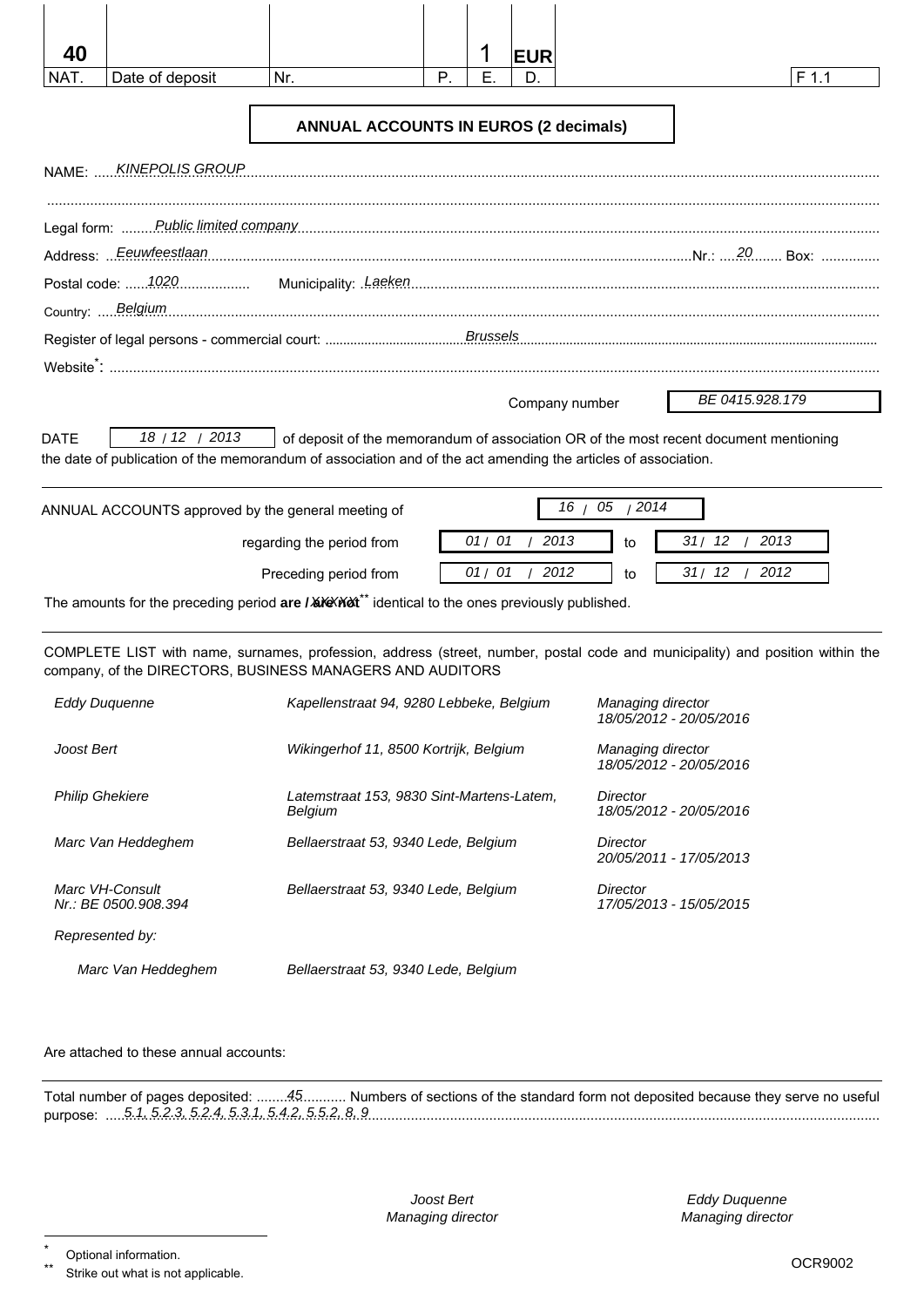|--|--|--|--|--|

# LIST OF THE DIRECTORS, BUSINESS MANAGERS AND AUDITORS (continued)

| Management Center Molenberg<br>Molenberg 44, 1790 Affligem, Belgium<br>Nr.: BE 0458.492.868            |                                                              | Director<br>20/05/2011 - 16/05/2014 |
|--------------------------------------------------------------------------------------------------------|--------------------------------------------------------------|-------------------------------------|
| Represented by:                                                                                        |                                                              |                                     |
| Geert Vanderstappen                                                                                    | Molenberg 44, 1790 Affligem, Belgium                         |                                     |
| Debruyne Marion<br>Nr.: BE 0808.178.264                                                                | lepersestraat 407, 8800 Roeselaere, Belgium                  | Director<br>18/05/2012 - 15/05/2015 |
| Represented by:                                                                                        |                                                              |                                     |
| <b>Marion Debruyne</b>                                                                                 | lepersestraat 407, 8800 Roeselaere, Belgium                  |                                     |
| Comm. V. Gobes<br>Nr.: BE 0807.795.412                                                                 | Minister Liebaertlaan 53D box B34, 8500<br>Kortrijk, Belgium | Director<br>18/05/2012 - 15/05/2015 |
| Represented by:                                                                                        |                                                              |                                     |
| Rafaël Decaluwé                                                                                        | Minister Liebaertlaan 53D box B34, 8500<br>Kortrijk, Belgium |                                     |
| Klynveld Peat Marwick Goerdeler<br>Bedrijfsrevisoren<br>Nr.: BE 0419.122.548<br>Membership nr.: A01911 | Prins Boudewijnlaan 24D, 2550 Kontich,<br>Belgium            | Auditor<br>21/05/2010 - 20/05/2016  |
| Represented by:                                                                                        |                                                              |                                     |
| Sophie Brabants<br>Membership nr.: A01911                                                              | Prins Boudewijnlaan 24D, 2550 Kontich,<br>Belgium            |                                     |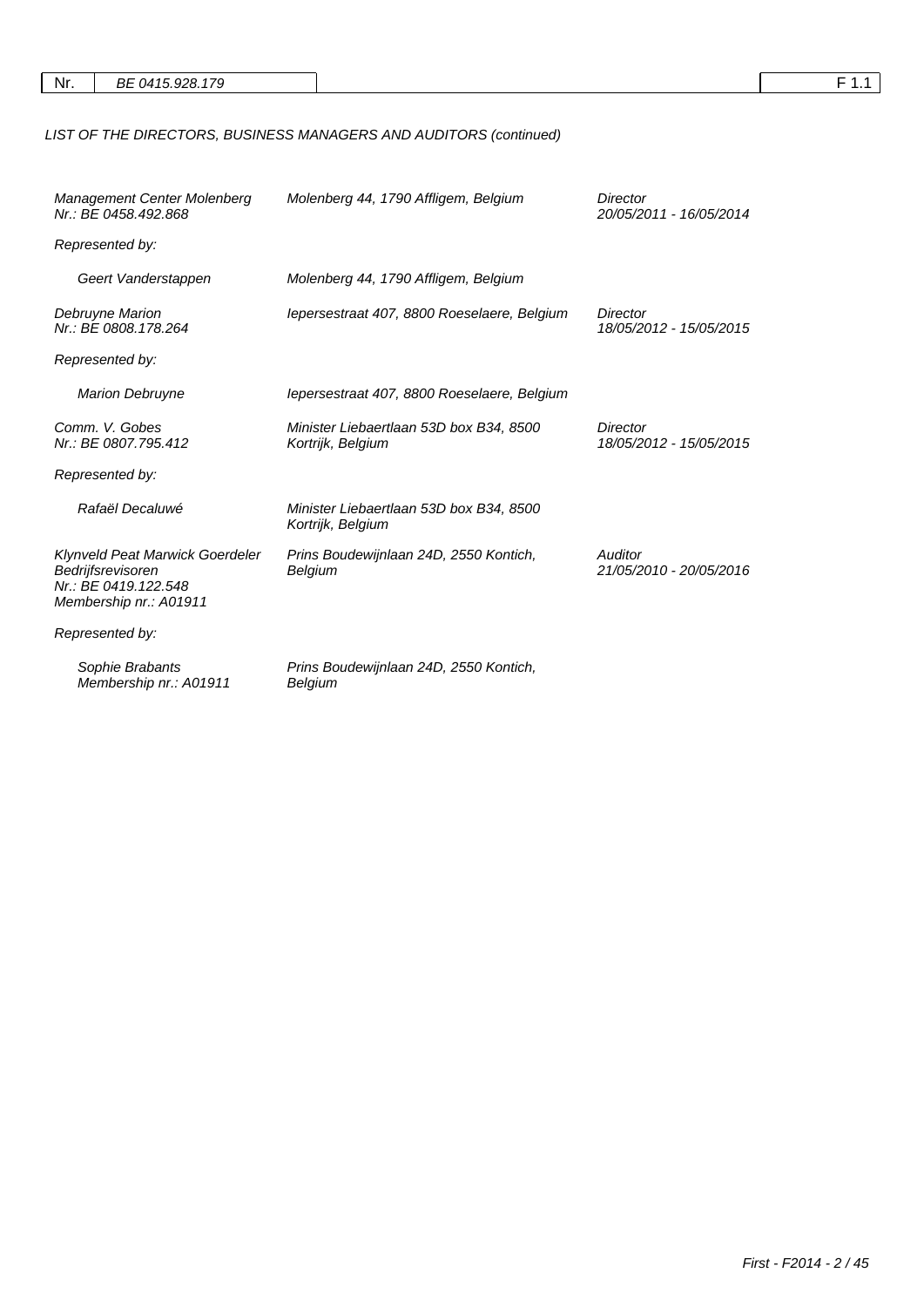#### **DECLARATION REGARDING A COMPLIMENTARY REVIEW OR CORRECTION ASSIGNMENT**

The managing board declares that no audit or correction assignment has been given to a person who was not authorised to do so by law, pursuant to art. 34 and 37 of the law of 22th April 1999 concerning accounting and tax professions.

The annual accounts **ware** / were not<sup>\*</sup> audited or corrected by an external accountant or by a company auditor who is not the statutory auditor.

If affirmative, mention hereafter: name, surnames, profession, address of each external accountant or company auditor and his membership number with his Institute as well as the nature of his assignment:

- A. Bookkeeping of the enterprise\*\*
- B. Preparing the annual accounts\*\*,
- C. Auditing the annual accounts and/or
- D. Correcting the annual accounts.

If the tasks mentioned under A. or B. are executed by certified accountants or certified bookkeepers - tax specialists, you can mention hereafter: name, surnames, profession, address of each certified accountant or certified bookkeeper - tax specialist and the nature of his assignment.

| Name, surnames, profession and address | Number | Nature of the<br>assignment<br>$(A, B, C \text{ and/or } D)$ |
|----------------------------------------|--------|--------------------------------------------------------------|
|                                        |        |                                                              |
|                                        |        |                                                              |
|                                        |        |                                                              |
|                                        |        |                                                              |
|                                        |        |                                                              |
|                                        |        |                                                              |

l

<sup>\*</sup> Strike out what is not applicable.

<sup>\*\*</sup> Optional information.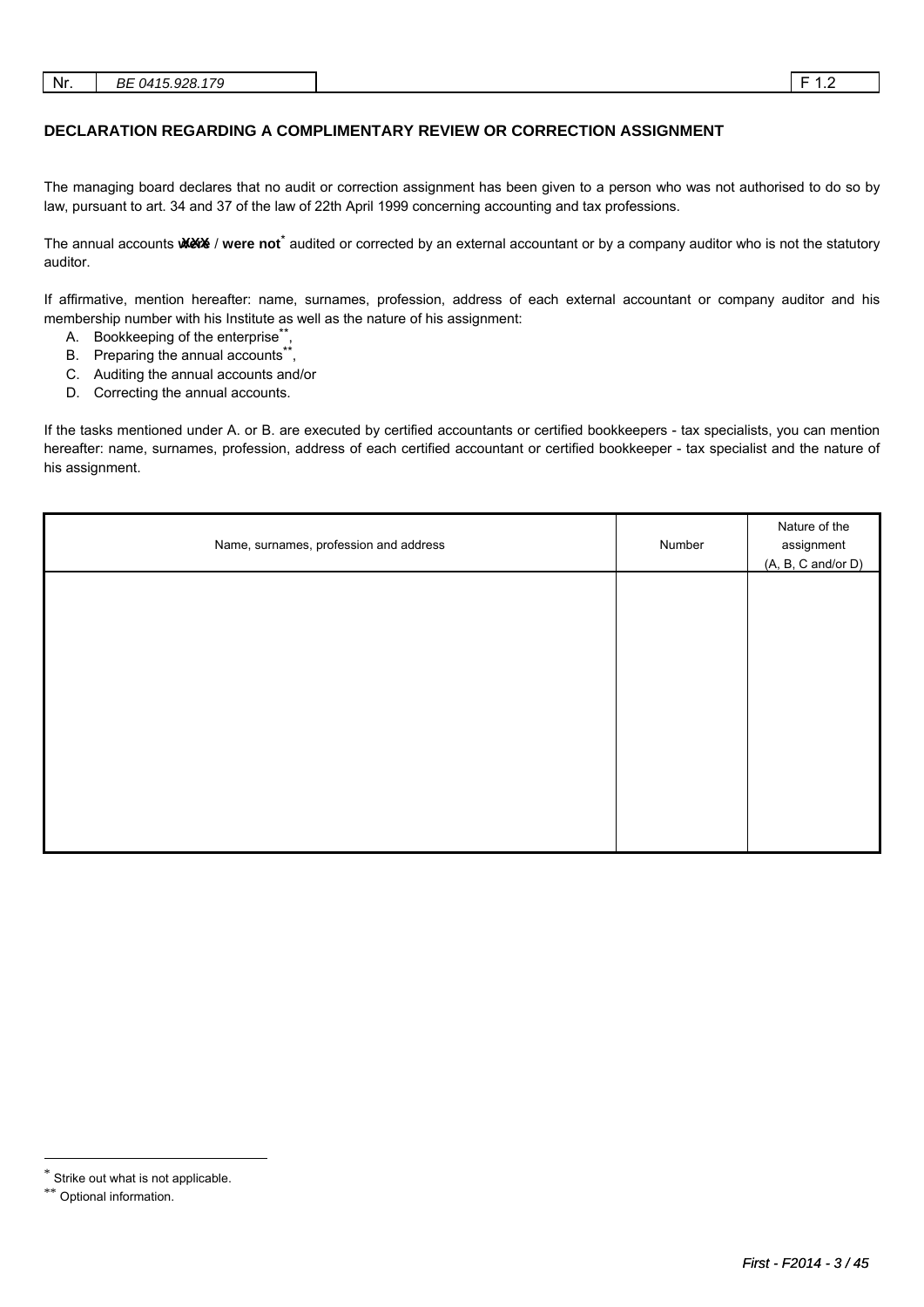### **BALANCE SHEET AFTER APPROPRIATION**

|                                                     | Discl. | Codes       | Period         | Preceding period        |
|-----------------------------------------------------|--------|-------------|----------------|-------------------------|
| <b>ASSETS</b>                                       |        |             |                |                         |
|                                                     |        | 20/28       | 243.325.056,22 | 237.114.761,93          |
|                                                     | 5.1    | 20          |                |                         |
|                                                     | 5.2    | 21          | 2.330.416,00   | 1.532.829,86            |
|                                                     | 5.3    | 22/27<br>22 | 9.002.382,01   | 10.188.920.86           |
|                                                     |        |             | 705.055,02     |                         |
|                                                     |        | 23<br>24    | 33.860,89      | 483.603,05<br>34.417,44 |
|                                                     |        | 25          | 8.035.615,91   | 9.598.269,28            |
|                                                     |        |             | 56.171,49      | 72.631,09               |
|                                                     |        | 26          |                |                         |
| Assets under construction and advance payments      | 5.4/   | 27          | 171.678,70     |                         |
|                                                     | 5.5.1  | 28          | 231.992.258,21 | 225.393.011,21          |
|                                                     | 5.14   | 280/1       | 231.964.132,97 | 225.364.885,97          |
|                                                     |        | 280         | 231.964.132,97 | 225.364.885,97          |
|                                                     |        | 281         |                |                         |
| Other enterprises linked by participating interests | 5.14   | 282/3       |                |                         |
|                                                     |        | 282         |                |                         |
|                                                     |        | 283         |                |                         |
|                                                     |        | 284/8       | 28.125,24      | 28.125,24               |
|                                                     |        | 284         | 2.025,24       | 2.025,24                |
|                                                     |        | 285/8       | 26.100,00      | 26.100,00               |
|                                                     |        | 29/58       | 35.146.640,73  | 20.363.132,20           |
| Amounts receivable after more than one year         |        | 29          |                |                         |
|                                                     |        | 290         |                |                         |
|                                                     |        | 291         |                |                         |
|                                                     |        | 3           | 1.207.007,73   |                         |
|                                                     |        | 30/36       | 1.207.007,73   |                         |
|                                                     |        | 30/31       |                |                         |
|                                                     |        | 32          |                |                         |
|                                                     |        | 33          |                |                         |
|                                                     |        | 34          | 1.207.007,73   |                         |
|                                                     |        | 35          |                |                         |
|                                                     |        | 36          |                |                         |
|                                                     |        | 37          |                |                         |
|                                                     |        | 40/41       | 25.399.469,18  | 12.153.708,11           |
|                                                     |        | 40          | 24.891.756,93  | 11.539.003,57           |
|                                                     |        | 41          | 507.712,25     | 614.704,54              |
|                                                     | 5.5.1/ |             |                |                         |
|                                                     | 5.6    | 50/53       | 7.615.708,39   | 7.675.852,08            |
|                                                     |        | 50          | 7.615.708,39   | 7.675.852,08            |
|                                                     |        | 51/53       |                |                         |
|                                                     |        | 54/58       | 151.090,70     | 161.797,31              |
|                                                     | 5.6    | 490/1       | 773.364,73     | 371.774,70              |
|                                                     |        | 20/58       | 278.471.696,95 | 257.477.894,13          |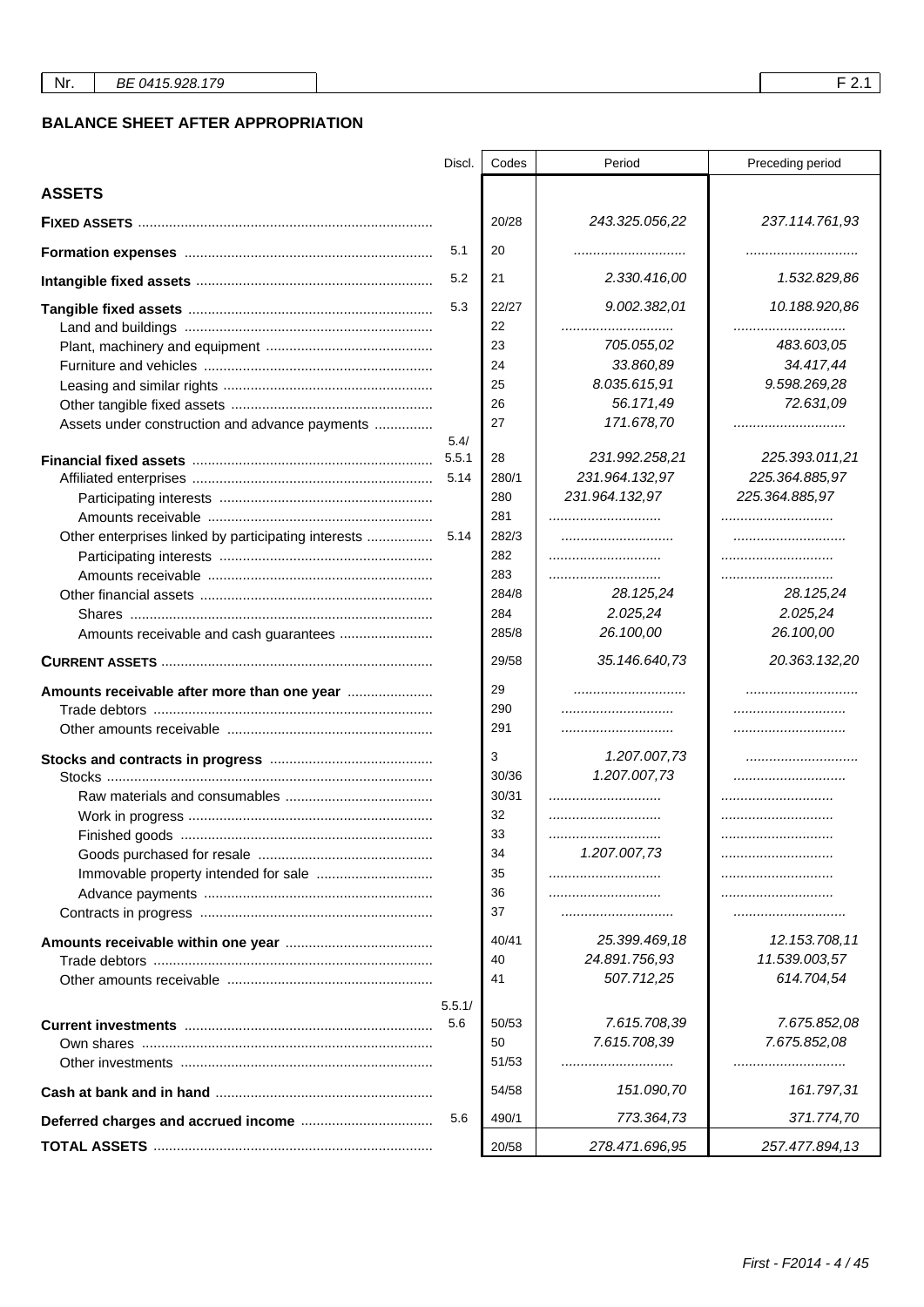| <b>EQUITY AND LIABILITIES</b>                               |     |            |                   |                   |
|-------------------------------------------------------------|-----|------------|-------------------|-------------------|
|                                                             |     | 10/15      | 64.420.381,11     | 64.666.209,84     |
|                                                             | 5.7 | 10         | 18.952.288,40     | 18.952.288,40     |
|                                                             |     | 100        | 18.952.288,40     | 18.952.288,40     |
|                                                             |     | 101        |                   |                   |
|                                                             |     | 11         | 1.153.867,50      | 1.153.867,50      |
|                                                             |     | 12         |                   |                   |
|                                                             |     | 13         | 16.561.092,82     | 16.621.236,51     |
|                                                             |     | 130        | 4.896.255,71      | 4.896.255,71      |
|                                                             |     | 131        | 7.615.708,39      | 7.675.852,08      |
|                                                             |     | 1310       | 7.615.708,39      | 7.675.852,08      |
|                                                             |     | 1311       |                   |                   |
|                                                             |     | 132        |                   |                   |
|                                                             |     | 133        | 4.049.128,72      | 4.049.128,72      |
|                                                             |     | 14         | 27.753.132,39     | 27.938.817,43     |
|                                                             |     | 15         |                   |                   |
| Advance to associates on the sharing out of the assets      |     | 19         |                   |                   |
|                                                             |     | 16         | 326.609,27        | 479.800,59        |
|                                                             |     | 160/5      | 326.609,27        | 479.800,59        |
|                                                             |     | 160        | 19.200,00         | 17.400,00         |
|                                                             |     | 161        |                   |                   |
|                                                             |     | 162        |                   |                   |
|                                                             | 5.8 | 163/5      | 307.409,27        | 462.400,59        |
|                                                             |     | 168        |                   |                   |
|                                                             |     |            |                   |                   |
|                                                             |     | 17/49      | 213.724.706,57    | 192.331.883,70    |
|                                                             | 5.9 | 17         | 159.130.877,55    | 123.589.014,89    |
|                                                             |     | 170/4      | 159.130.877,55    | 123.589.014,89    |
|                                                             |     | 170        |                   |                   |
|                                                             |     | 171        | 75.000.000,00     | 75.000.000,00     |
|                                                             |     | 172        | 5.663.933,99      | 7.664.703,79      |
|                                                             |     | 173        | <br>78.466.943,56 | <br>40.924.311,10 |
|                                                             |     | 174<br>175 |                   |                   |
|                                                             |     | 1750       |                   |                   |
|                                                             |     | 1751       |                   |                   |
|                                                             |     | 176        |                   |                   |
|                                                             |     | 178/9      |                   |                   |
|                                                             |     | 42/48      | 49.255.507,96     | 63.162.155,60     |
| Current portion of amounts payable after more than one year |     |            |                   |                   |
|                                                             | 5.9 | 42         | 19.331.716,57     | 37.689.117,30     |
|                                                             |     | 43         | 437,59            | 32.338,57         |
|                                                             |     | 430/8      | 437,59            | 32.338,57         |
|                                                             |     | 439        |                   |                   |
|                                                             |     | 44         | 5.555.169,43      | 6.554.105,26      |
|                                                             |     | 440/4      | 5.555.169,43      | 6.554.105,26      |
|                                                             |     | 441        |                   |                   |
|                                                             |     | 46         |                   |                   |
| Taxes, remuneration and social security                     | 5.9 | 45         | 7.335.581,08      | 5.764.383,41      |
|                                                             |     | 450/3      | 5.192.590,64      | 3.923.428,66      |
|                                                             |     | 454/9      | 2.142.990,44      | 1.840.954,75      |
|                                                             |     | 47/48      | 17.032.603,29     | 13.122.211,06     |
|                                                             | 5.9 | 492/3      | 5.338.321,06      | 5.580.713,21      |
|                                                             |     | 10/49      | 278.471.696,95    | 257.477.894,13    |

Discl. Codes Period Preceding period

First - F2014 - 5 / 45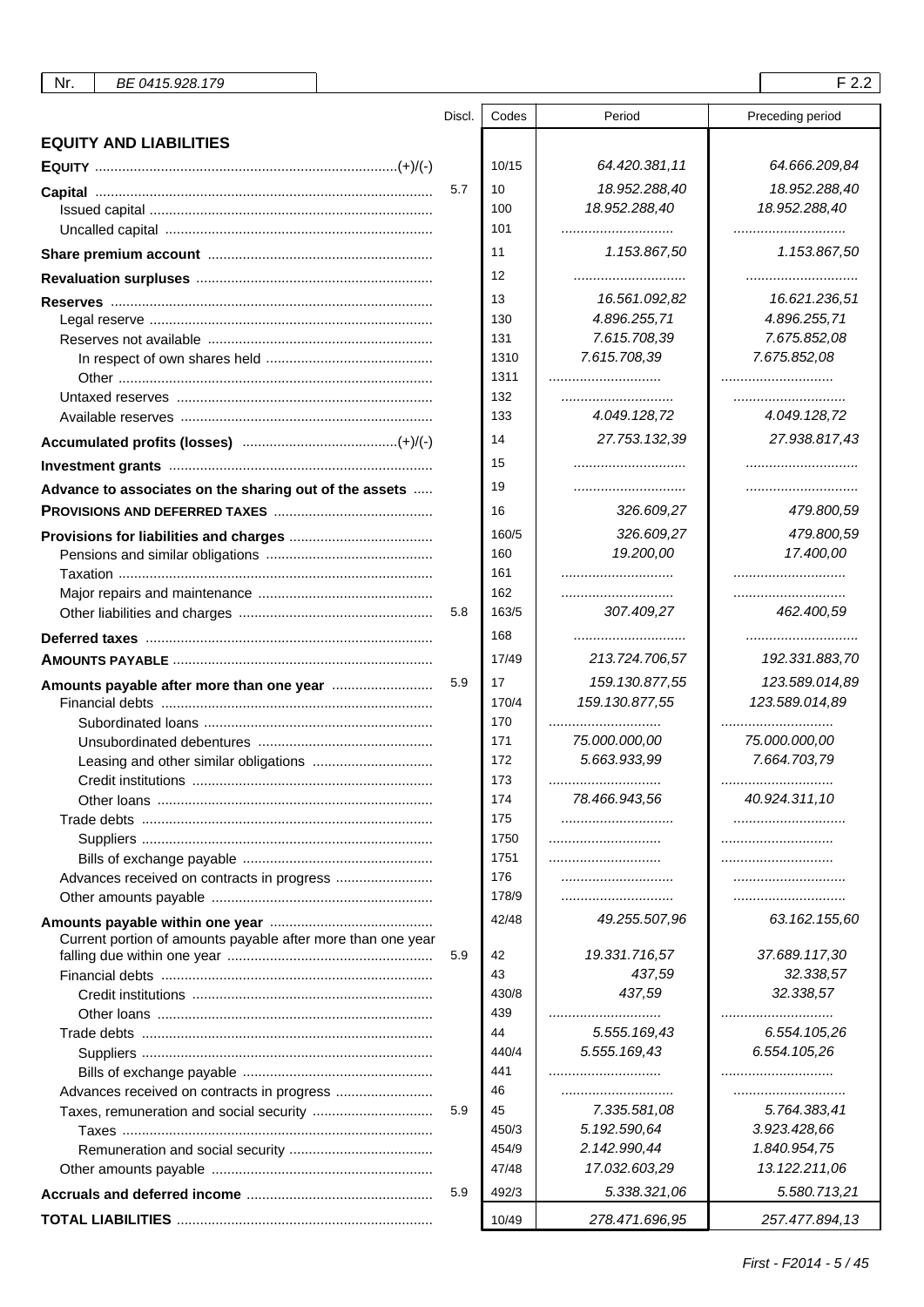## **INCOME STATEMENT**

|                                                                                                                            | Discl. | Codes | Period        | Preceding period |
|----------------------------------------------------------------------------------------------------------------------------|--------|-------|---------------|------------------|
|                                                                                                                            |        | 70/74 | 73.356.067,40 | 68.063.845,52    |
|                                                                                                                            | 5.10   | 70    | 68.908.149,41 | 64.474.045,19    |
| Stocks of finished goods and work and contracts in progress:                                                               |        |       |               |                  |
|                                                                                                                            |        | 71    |               |                  |
|                                                                                                                            |        | 72    | 249.102,86    |                  |
|                                                                                                                            |        | 74    | 4.198.815,13  | 3.589.800,33     |
|                                                                                                                            |        | 60/64 | 33.192.592,29 | 31.067.599,69    |
|                                                                                                                            |        | 60    | 5.352.924,34  | 3.112.577,35     |
|                                                                                                                            |        | 600/8 | 5.776.240,62  | 3.112.577,35     |
|                                                                                                                            |        | 609   | $-423.316,28$ |                  |
|                                                                                                                            |        | 61    | 15.540.021,40 | 18.072.267,90    |
| Remuneration, social security costs and pensions (+)/(-)<br>Depreciation of and other amounts written off formation        | 5.10   | 62    | 9.111.386,07  | 6.667.879,47     |
| expenses, intangible and tangible fixed assets<br>Amounts written off stocks, contracts in progress and trade              |        | 630   | 3.293.765,21  | 2.982.873,66     |
| debtors: Appropriations (write-backs) (+)/(-)<br>Provisions for liabilities and charges: Appropriations (uses              |        | 631/4 | 38.492,48     | 21.879,12        |
|                                                                                                                            | 5.10   | 635/7 | $-199.991.73$ | 137.395,58       |
|                                                                                                                            | 5.10   | 640/8 | 55.994,52     | 72.726,61        |
| Operating charges carried to assets as restructuring costs (-)                                                             |        | 649   |               |                  |
|                                                                                                                            |        | 9901  | 40.163.475.11 | 36.996.245,83    |
|                                                                                                                            |        | 75    | 23.486.002,17 | 49.334.028,77    |
|                                                                                                                            |        | 750   | 22.004.335,60 | 48.302.203,73    |
|                                                                                                                            |        | 751   | 1.455.809,04  | 1.015.304,08     |
|                                                                                                                            |        | 752/9 | 25.857,53     | 16.520,96        |
|                                                                                                                            | 5.11   | 65    | 8.727.312,95  | 6.577.316,68     |
|                                                                                                                            |        | 650   | 8.435.037,10  | 6.409.084,90     |
| Amounts written off current assets except stocks, contracts<br>in progress and trade debtors: appropriations (write-backs) |        |       |               |                  |
|                                                                                                                            |        | 651   |               |                  |
|                                                                                                                            |        | 652/9 | 292.275,85    | 168.231,78       |
| Gain (loss) on ordinary activities before taxes (+)/(-)                                                                    |        | 9902  | 54.922.164,33 | 79.752.957,92    |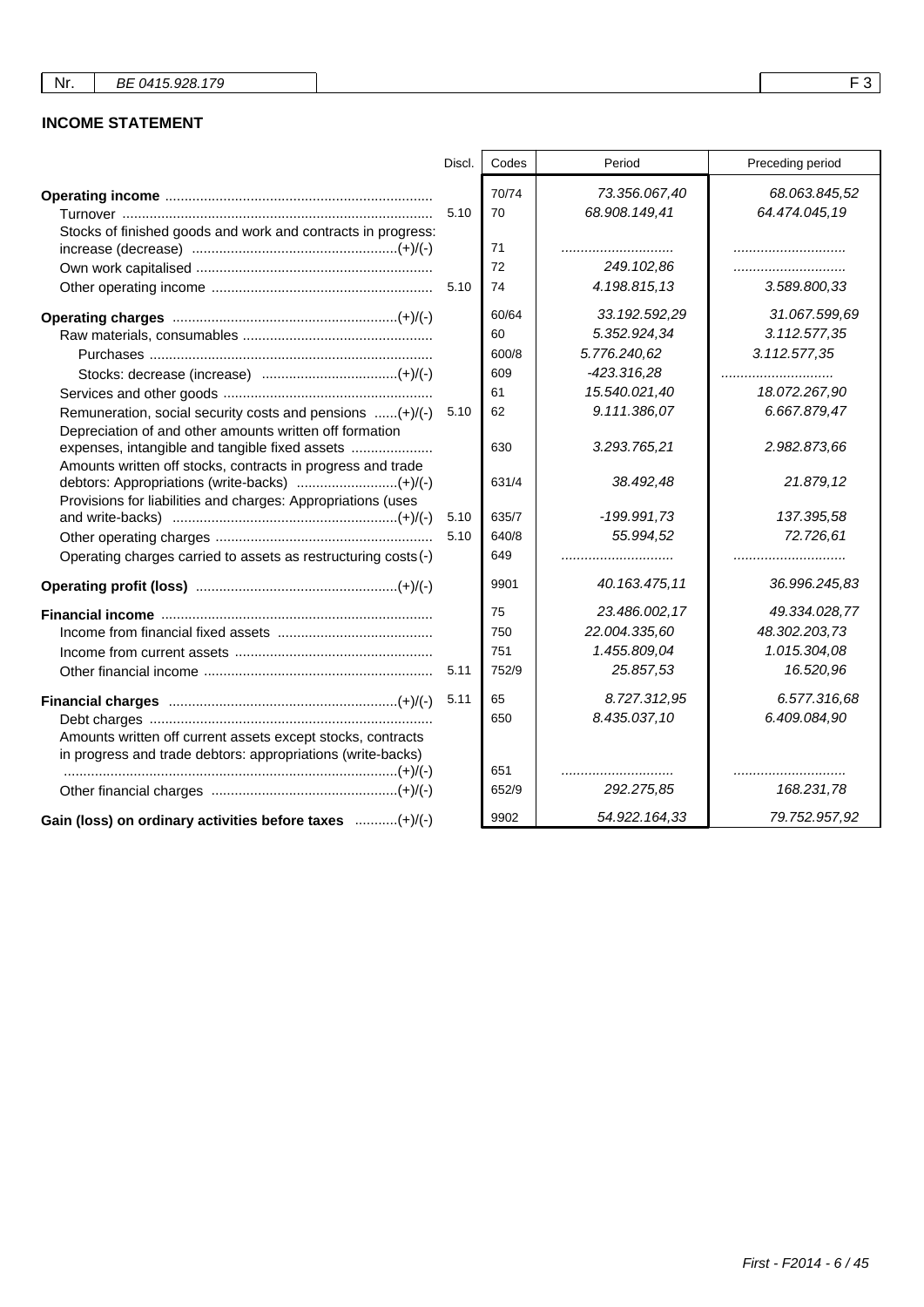|                                                                                                                          | Discl. | Codes | Period        | Preceding period |
|--------------------------------------------------------------------------------------------------------------------------|--------|-------|---------------|------------------|
| Write-back of depreciation and of amounts written off                                                                    |        | 76    | 611.424,05    |                  |
|                                                                                                                          |        | 760   |               |                  |
| Write-back of amounts written down financial fixed assets                                                                |        | 761   | 568.869.16    |                  |
| Write-back of provisions for extraordinary liabilities and                                                               |        |       |               |                  |
|                                                                                                                          |        | 762   |               |                  |
|                                                                                                                          |        | 763   | 42.554.89     |                  |
|                                                                                                                          |        | 764/9 |               |                  |
| Extraordinary depreciation of and extraordinary amounts<br>written off formation expenses, intangible and tangible fixed |        | 66    | 866.230.61    | $-500.000.00$    |
|                                                                                                                          |        | 660   |               |                  |
| Provisions for extraordinary liabilities and charges:                                                                    |        | 661   |               |                  |
|                                                                                                                          |        | 662   |               | $-500.000,00$    |
|                                                                                                                          |        | 663   | 297.361,45    |                  |
|                                                                                                                          |        | 664/8 | 568.869,16    |                  |
| Extraordinary charges carried to assets as restructuring                                                                 |        | 669   |               |                  |
|                                                                                                                          |        | 9903  | 54.667.357,77 | 80.252.957,92    |
|                                                                                                                          |        | 780   |               |                  |
|                                                                                                                          |        | 680   |               |                  |
|                                                                                                                          | 5.12   | 67/77 | 9.528.083,15  | 4.572.905,74     |
|                                                                                                                          |        | 670/3 | 9.708.083,15  | 4.572.905,74     |
| Adjustment of income taxes and write-back of tax provisions                                                              |        | 77    | 180.000,00    |                  |
|                                                                                                                          |        | 9904  | 45.139.274,62 | 75.680.052,18    |
|                                                                                                                          |        | 789   |               |                  |
|                                                                                                                          |        | 689   |               |                  |
| Gain (loss) of the period available for appropriation $(+)/(-)$                                                          |        | 9905  | 45.139.274,62 | 75.680.052,18    |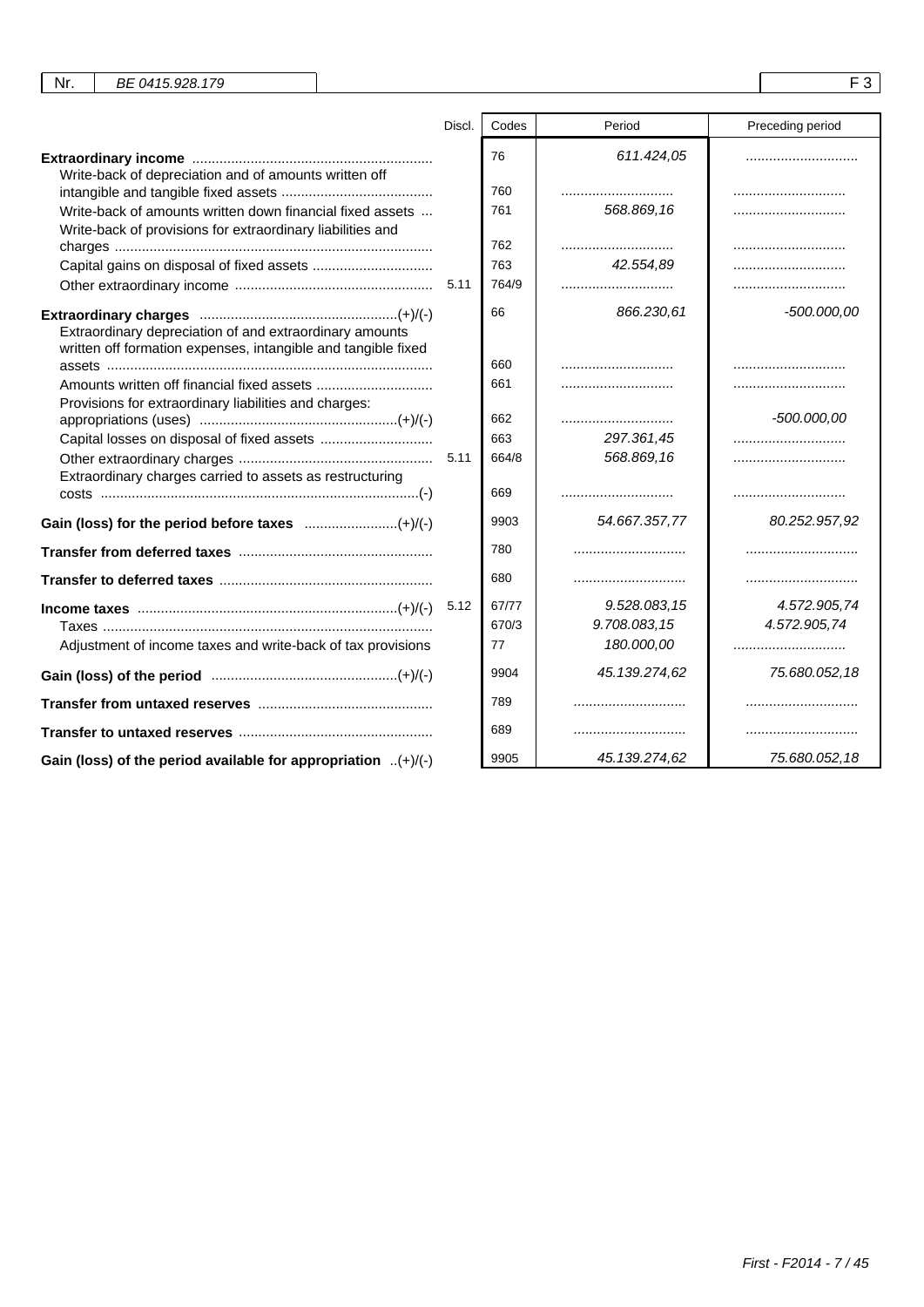### **APPROPRIATION ACCOUNT**

|                                                               | Codes  | Period        | Preceding period |
|---------------------------------------------------------------|--------|---------------|------------------|
|                                                               | 9906   | 73.078.092,05 | 88.900.368,81    |
| Gain (loss) of the period available for appropriation (+)/(-) | (9905) | 45.139.274,62 | 75.680.052,18    |
|                                                               | 14P    | 27.938.817,43 | 13.220.316.63    |
|                                                               | 791/2  |               |                  |
|                                                               | 791    |               |                  |
|                                                               | 792    |               |                  |
|                                                               | 691/2  | 28.477.676,66 | 47.876.241,10    |
|                                                               | 691    |               |                  |
|                                                               | 6920   |               |                  |
|                                                               | 6921   | 28.477.676.66 | 47.876.241,10    |
|                                                               | (14)   | 27.753.132,39 | 27.938.817,43    |
|                                                               | 794    |               |                  |
|                                                               | 694/6  | 16.847.283,00 | 13.085.310,28    |
|                                                               | 694    | 16.847.283,00 | 13.085.310,28    |
|                                                               | 695    |               |                  |
|                                                               | 696    |               |                  |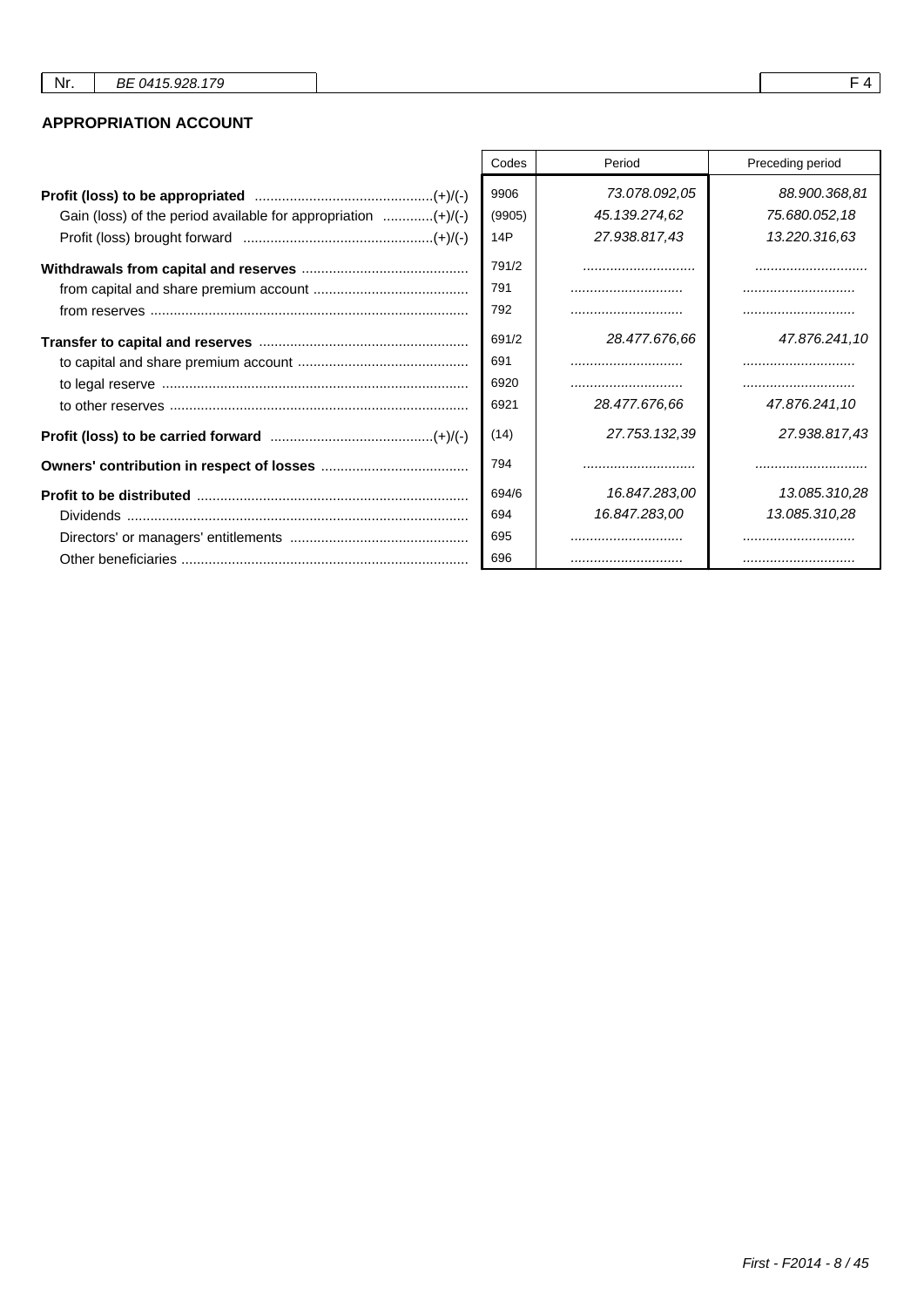### **STATEMENT OF INTANGIBLE FIXED ASSETS**

|                                                                 | Codes | Period         | Preceding period |
|-----------------------------------------------------------------|-------|----------------|------------------|
| <b>RESEARCH AND DEVELOPMENT COSTS</b>                           |       |                |                  |
|                                                                 | 8051P | XXXXXXXXXXXXXX | 874.962,94       |
| Movements during the period                                     |       |                |                  |
|                                                                 | 8021  |                |                  |
|                                                                 | 8031  |                |                  |
|                                                                 | 8041  |                |                  |
|                                                                 | 8051  | 874.962,94     |                  |
| Depreciations and amounts written down at the end of the period | 8121P | XXXXXXXXXXXXXX | 473.043,88       |
| Movements during the period                                     |       |                |                  |
|                                                                 | 8071  | 133.723,65     |                  |
|                                                                 | 8081  |                |                  |
|                                                                 | 8091  |                |                  |
|                                                                 | 8101  |                |                  |
|                                                                 | 8111  |                |                  |
| Depreciations and amounts written down at the end of the period | 8121  | 606.767,53     |                  |
|                                                                 | 210   | 268.195,41     |                  |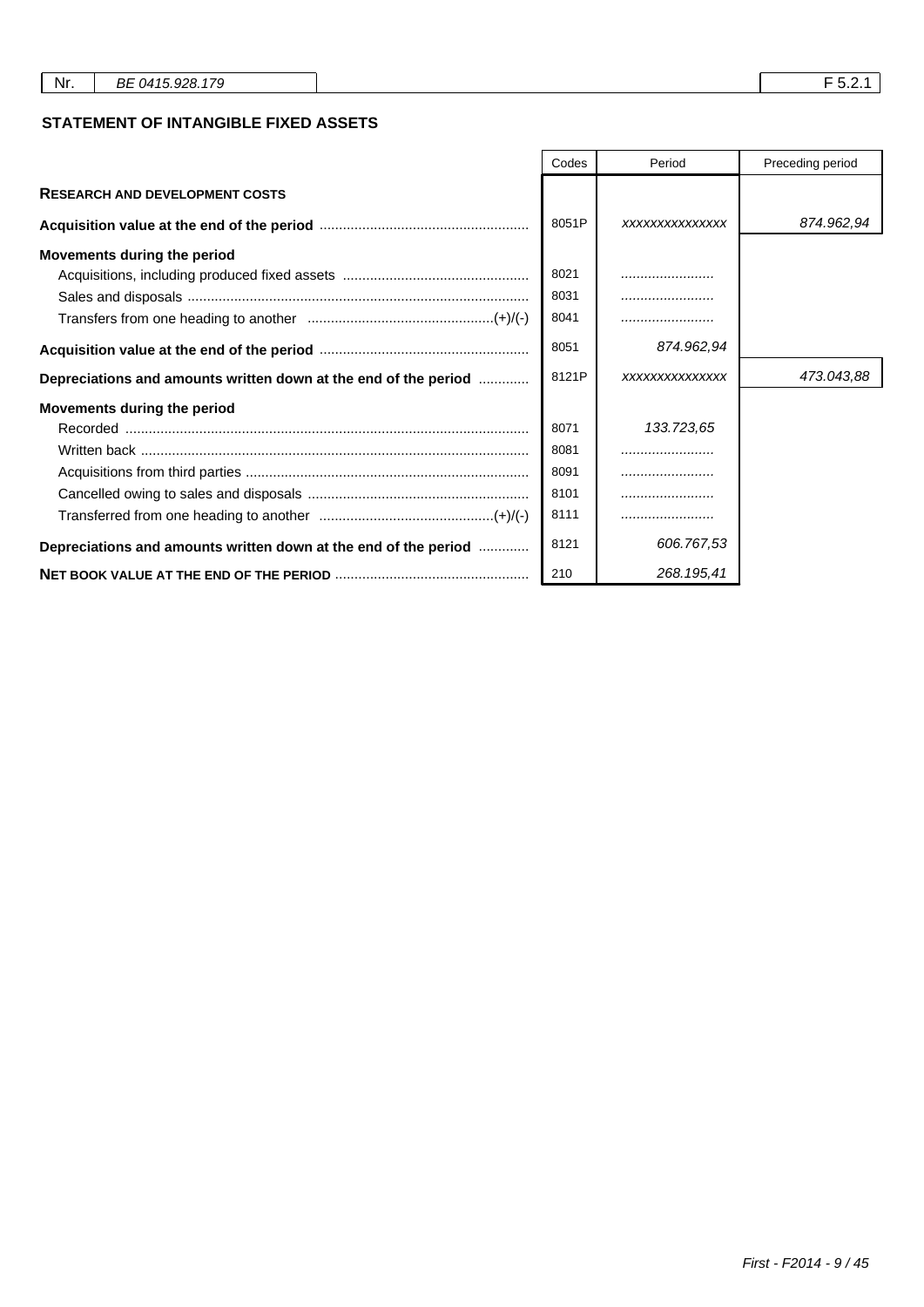| Nr.<br>BE 0415.928.179                                                               |                                      |                                          | F 5.2.2          |
|--------------------------------------------------------------------------------------|--------------------------------------|------------------------------------------|------------------|
|                                                                                      | Codes                                | Period                                   | Preceding period |
| <b>CONCESSIONS, PATENTS, LICENCES, KNOW-HOW, BRANDS AND SIMILAR</b><br><b>RIGHTS</b> |                                      |                                          |                  |
|                                                                                      | 8052P                                | XXXXXXXXXXXXXX                           | 3.899.968,90     |
| Movements during the period                                                          | 8022<br>8032<br>8042                 | 3.398.944,08<br>500.000,00<br>.          |                  |
|                                                                                      | 8052                                 | 6.798.912,98                             |                  |
| Depreciations and amounts written down at the end of the period                      | 8122P                                | XXXXXXXXXXXXXX                           | 2.769.058,10     |
| Movements during the period                                                          | 8072<br>8082<br>8092<br>8102<br>8112 | 881.977,48<br>1.418.990,07<br>333.333,26 |                  |
| Depreciations and amounts written down at the end of the period                      | 8122                                 | 4.736.692,39                             |                  |
|                                                                                      | 211                                  | 2.062.220,59                             |                  |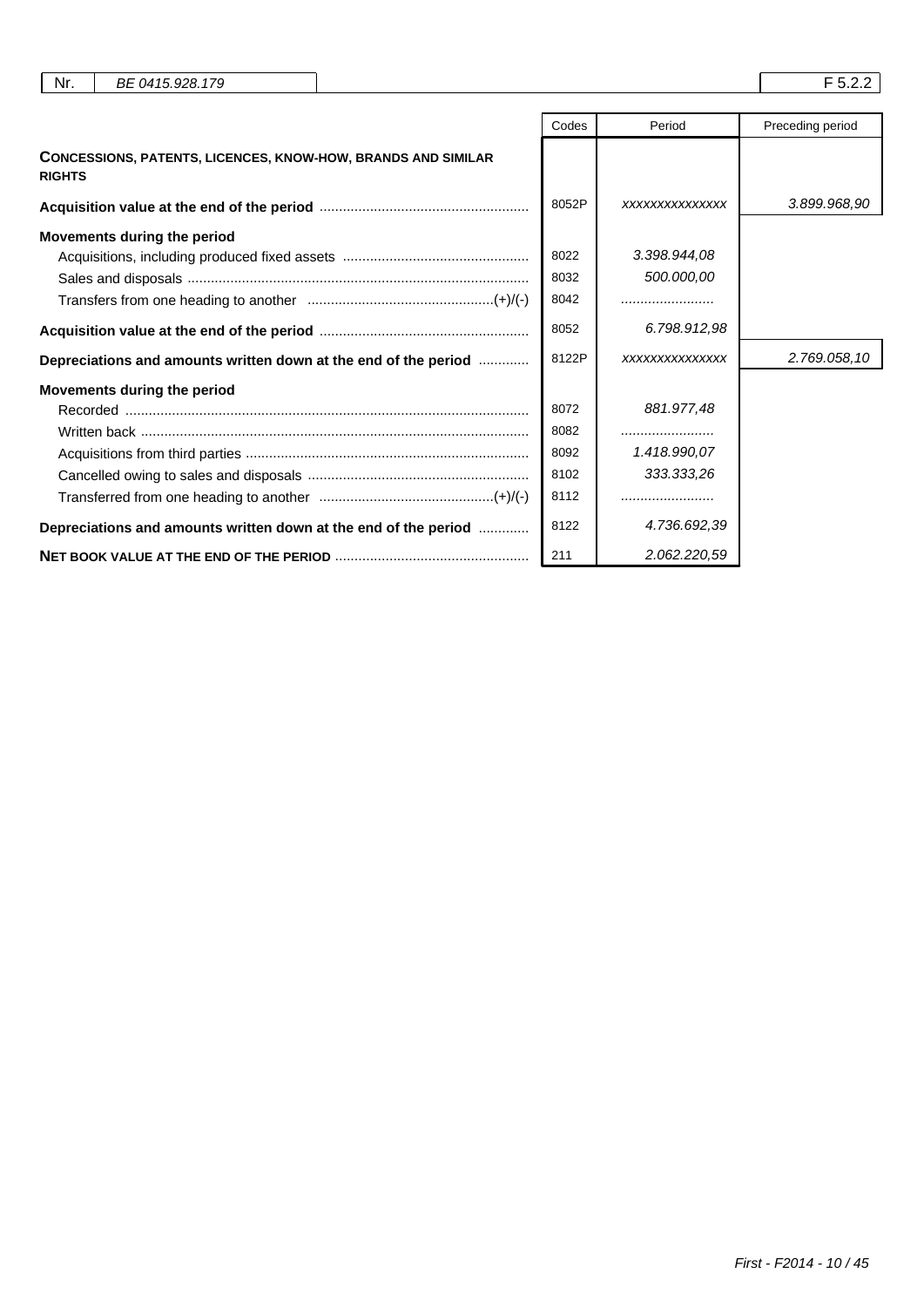| Nr.<br>BE 0415.928.179                                          |       |                 | F 5.3.2          |
|-----------------------------------------------------------------|-------|-----------------|------------------|
|                                                                 |       |                 |                  |
|                                                                 | Codes | Period          | Preceding period |
| PLANT, MACHINERY AND EQUIPMENT                                  |       |                 |                  |
|                                                                 | 8192P | XXXXXXXXXXXXXX  | 2.545.065,43     |
| Movements during the period                                     |       |                 |                  |
|                                                                 | 8162  | 916.271,62      |                  |
|                                                                 | 8172  | 1.080,56        |                  |
|                                                                 | 8182  |                 |                  |
|                                                                 | 8192  | 3.460.256,49    |                  |
|                                                                 | 8252P | XXXXXXXXXXXXXX  |                  |
| Movements during the period                                     |       |                 |                  |
|                                                                 | 8212  |                 |                  |
|                                                                 | 8222  |                 |                  |
|                                                                 | 8232  |                 |                  |
|                                                                 | 8242  |                 |                  |
|                                                                 | 8252  |                 |                  |
| Depreciations and amounts written down at the end of the period | 8322P | XXXXXXXXXXXXXXX | 2.061.462,38     |
| Movements during the period                                     |       |                 |                  |
|                                                                 | 8272  | 348.143.15      |                  |
| Written back ……………………………………………………………………………………                   | 8282  |                 |                  |
|                                                                 | 8292  | 346.676,50      |                  |
|                                                                 | 8302  | 1.080,56        |                  |
|                                                                 | 8312  |                 |                  |
| Depreciations and amounts written down at the end of the period | 8322  | 2.755.201,47    |                  |
|                                                                 | (23)  | 705.055,02      |                  |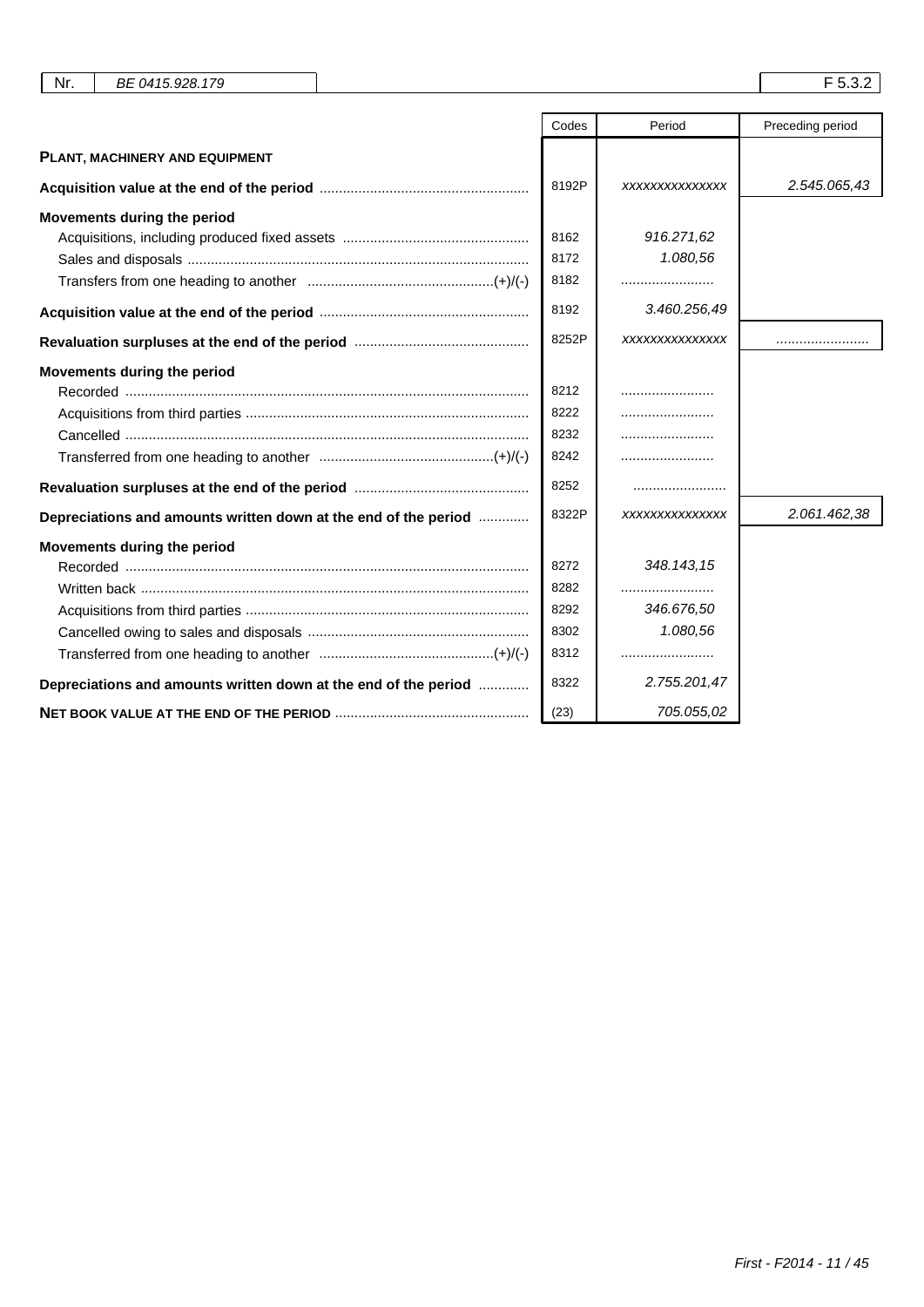| Nr.<br>BE 0415.928.179                                          |       |                | F 5.3.3          |
|-----------------------------------------------------------------|-------|----------------|------------------|
|                                                                 |       |                |                  |
|                                                                 | Codes | Period         | Preceding period |
| <b>FURNITURE AND VEHICLES</b>                                   |       |                |                  |
|                                                                 | 8193P | XXXXXXXXXXXXXX | 149.832,50       |
| Movements during the period                                     |       |                |                  |
|                                                                 | 8163  | 277.930,40     |                  |
|                                                                 | 8173  |                |                  |
|                                                                 | 8183  |                |                  |
|                                                                 | 8193  | 427.762,90     |                  |
|                                                                 | 8253P | XXXXXXXXXXXXXX |                  |
| Movements during the period                                     |       |                |                  |
|                                                                 | 8213  |                |                  |
|                                                                 | 8223  |                |                  |
|                                                                 | 8233  |                |                  |
|                                                                 | 8243  |                |                  |
|                                                                 | 8253  |                |                  |
| Depreciations and amounts written down at the end of the period | 8323P | XXXXXXXXXXXXXX | 115.415,06       |
| Movements during the period                                     |       |                |                  |
|                                                                 | 8273  | 12.003,48      |                  |
|                                                                 | 8283  |                |                  |
|                                                                 | 8293  | 266.483,47     |                  |
|                                                                 | 8303  |                |                  |
|                                                                 | 8313  |                |                  |
| Depreciations and amounts written down at the end of the period | 8323  | 393.902,01     |                  |
|                                                                 | (24)  | 33.860,89      |                  |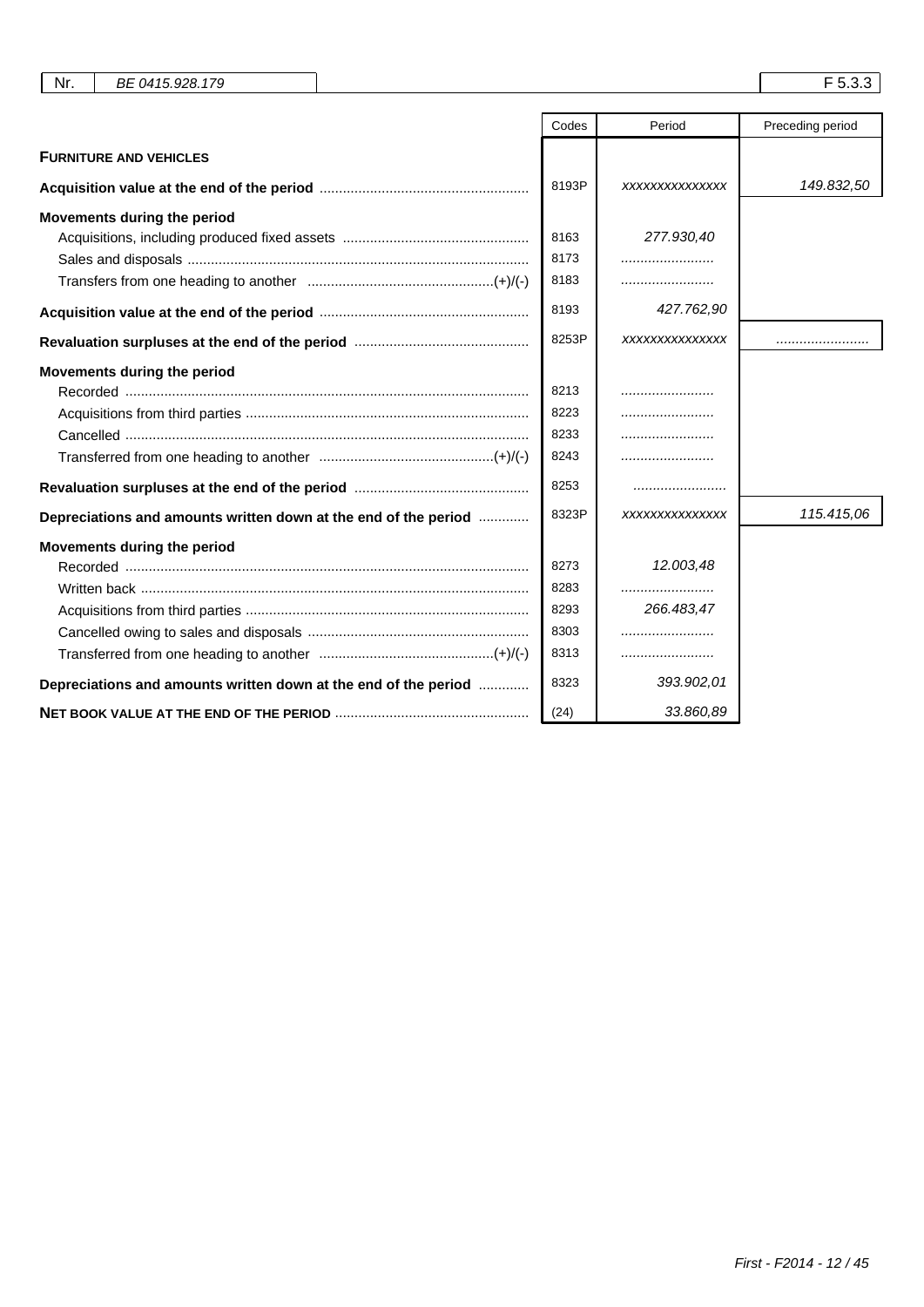|                                                                 | Codes | Period         | Preceding period |
|-----------------------------------------------------------------|-------|----------------|------------------|
| <b>LEASING AND SIMILAR RIGHTS</b>                               |       |                |                  |
|                                                                 | 8194P | XXXXXXXXXXXXXX | 13.528.798,80    |
| Movements during the period                                     |       |                |                  |
|                                                                 | 8164  | 341.927,41     |                  |
|                                                                 | 8174  | 38.451,39      |                  |
|                                                                 | 8184  |                |                  |
|                                                                 | 8194  | 13.832.274,82  |                  |
|                                                                 | 8254P | XXXXXXXXXXXXXX |                  |
| Movements during the period                                     |       |                |                  |
|                                                                 | 8214  |                |                  |
|                                                                 | 8224  |                |                  |
|                                                                 | 8234  |                |                  |
|                                                                 | 8244  |                |                  |
|                                                                 | 8254  |                |                  |
| Depreciations and amounts written down at the end of the period | 8324P | XXXXXXXXXXXXXX | 3.930.529,52     |
| Movements during the period                                     |       |                |                  |
|                                                                 | 8274  | 1.894.211,58   |                  |
| Written back ……………………………………………………………………………………                   | 8284  |                |                  |
|                                                                 | 8294  |                |                  |
|                                                                 | 8304  | 28.082,19      |                  |
|                                                                 | 8314  |                |                  |
| Depreciations and amounts written down at the end of the period | 8324  | 5.796.658,91   |                  |
|                                                                 | (25)  | 8.035.615,91   |                  |
| OF WHICH                                                        |       |                |                  |
|                                                                 | 250   |                |                  |
|                                                                 | 251   | 8.035.615,91   |                  |
|                                                                 | 252   |                |                  |

Nr. BE 0415.928.179 F 5.3.4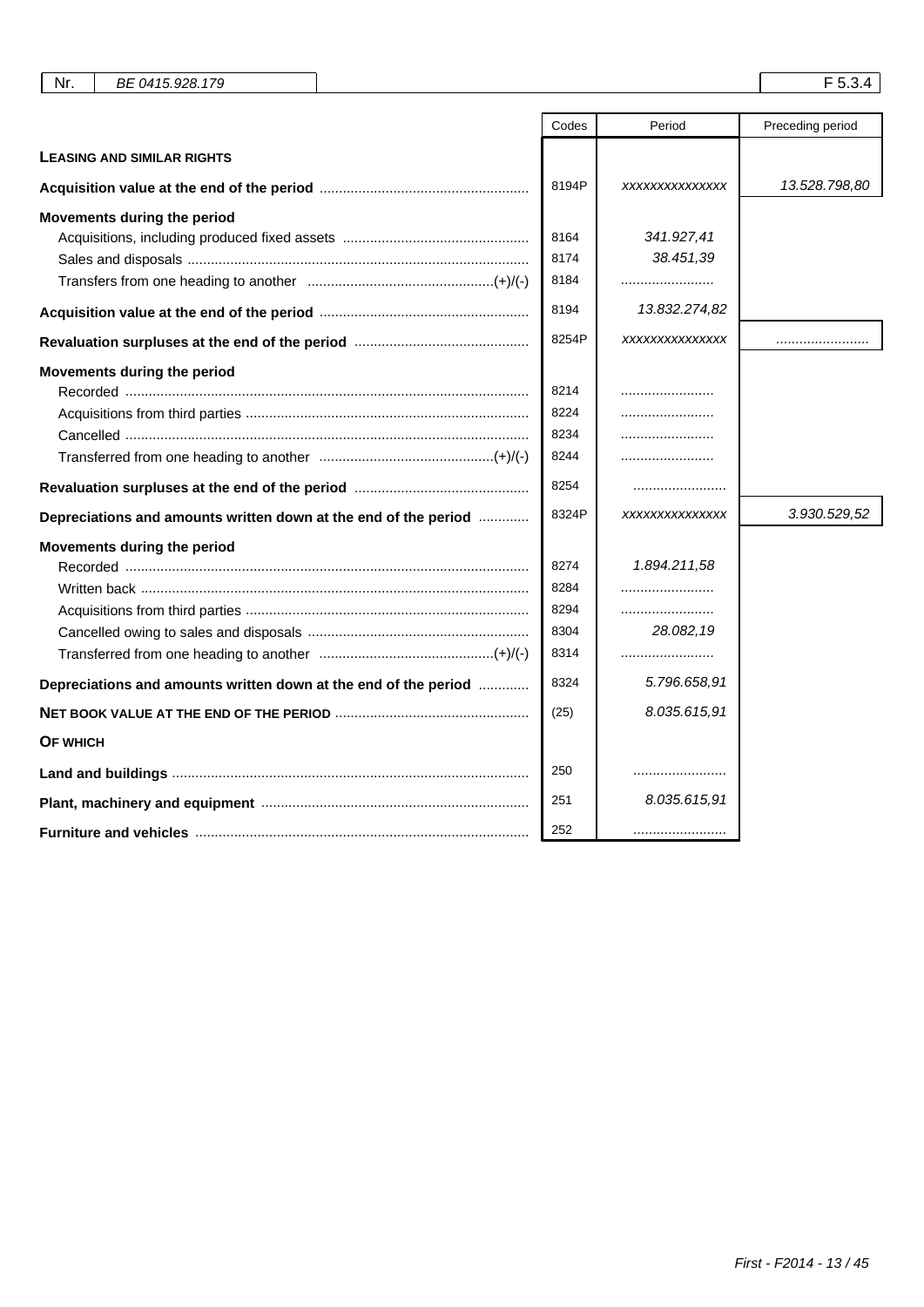| Nr.<br>BE 0415.928.179                                          |       |                | F 5.3.5          |
|-----------------------------------------------------------------|-------|----------------|------------------|
|                                                                 |       |                |                  |
|                                                                 | Codes | Period         | Preceding period |
| <b>OTHER TANGIBLE FIXED ASSETS</b>                              |       |                |                  |
|                                                                 | 8195P | XXXXXXXXXXXXXX | 215.283,13       |
| Movements during the period                                     |       |                |                  |
|                                                                 | 8165  | 124.618,18     |                  |
|                                                                 | 8175  |                |                  |
|                                                                 | 8185  |                |                  |
|                                                                 | 8195  | 339.901,31     |                  |
|                                                                 | 8255P | XXXXXXXXXXXXXX |                  |
| Movements during the period                                     |       |                |                  |
|                                                                 | 8215  |                |                  |
|                                                                 | 8225  |                |                  |
|                                                                 | 8235  |                |                  |
|                                                                 | 8245  |                |                  |
|                                                                 | 8255  |                |                  |
| Depreciations and amounts written down at the end of the period | 8325P | XXXXXXXXXXXXXX | 142.652,04       |
| Movements during the period                                     |       |                |                  |
|                                                                 | 8275  | 23.705.87      |                  |
|                                                                 | 8285  |                |                  |
|                                                                 | 8295  | 117.371,91     |                  |
|                                                                 | 8305  |                |                  |
|                                                                 | 8315  |                |                  |
| Depreciations and amounts written down at the end of the period | 8325  | 283.729,82     |                  |
|                                                                 | (26)  | 56.171,49      |                  |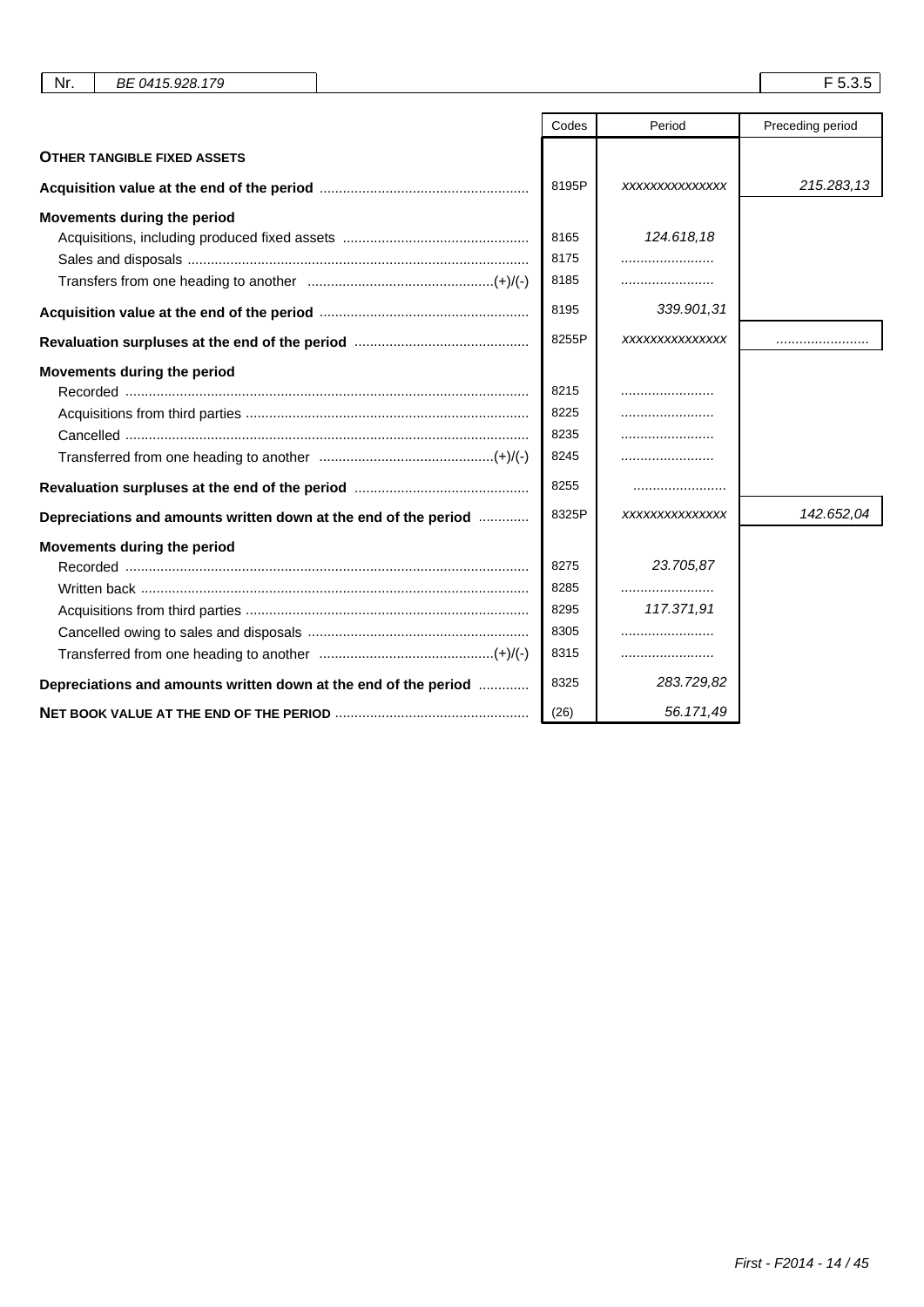| Nr.<br>BE 0415.928.179                                          |       |                | F 5.3.6          |
|-----------------------------------------------------------------|-------|----------------|------------------|
|                                                                 | Codes | Period         | Preceding period |
| ASSETS UNDER CONSTRUCTION AND ADVANCE PAYMENTS                  |       |                |                  |
|                                                                 | 8196P | XXXXXXXXXXXXXX |                  |
| Movements during the period                                     |       |                |                  |
|                                                                 | 8166  | 171.678,70     |                  |
|                                                                 | 8176  |                |                  |
|                                                                 | 8186  |                |                  |
|                                                                 | 8196  | 171.678,70     |                  |
|                                                                 | 8256P | XXXXXXXXXXXXXX |                  |
| Movements during the period                                     |       |                |                  |
|                                                                 | 8216  |                |                  |
|                                                                 | 8226  |                |                  |
|                                                                 | 8236  |                |                  |
|                                                                 | 8246  |                |                  |
|                                                                 | 8256  |                |                  |
| Depreciations and amounts written down at the end of the period | 8326P | XXXXXXXXXXXXXX |                  |
| Movements during the period                                     |       |                |                  |
|                                                                 | 8276  |                |                  |
|                                                                 | 8286  |                |                  |
|                                                                 | 8296  |                |                  |
|                                                                 | 8306  |                |                  |
|                                                                 | 8316  |                |                  |
| Depreciations and amounts written down at the end of the period | 8326  |                |                  |
|                                                                 | (27)  | 171.678,70     |                  |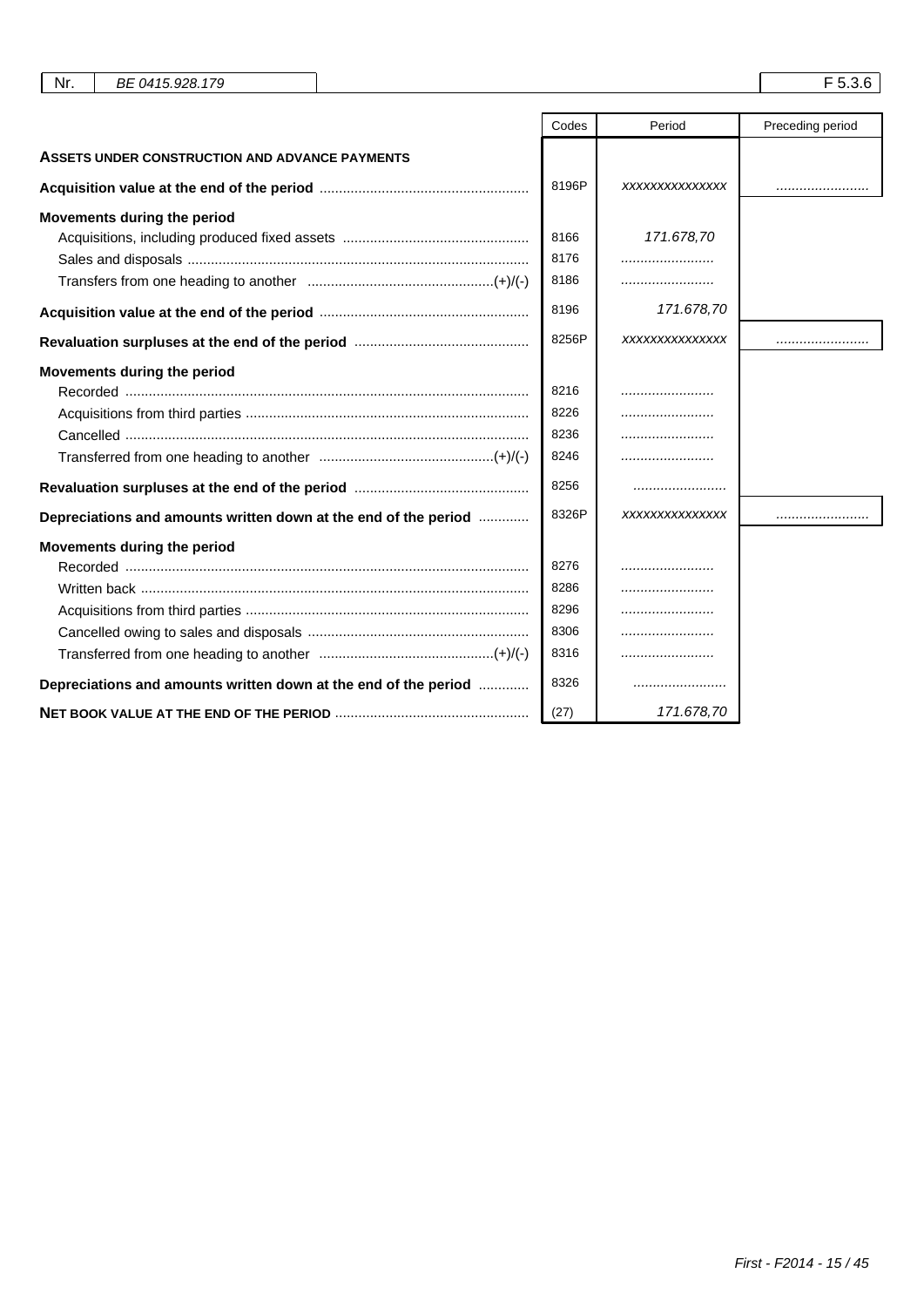|                                                                    | Codes | Period         | Preceding period |
|--------------------------------------------------------------------|-------|----------------|------------------|
| <b>AFFILIATED ENTERPRISES - PARTICIPATING INTERESTS AND SHARES</b> |       |                |                  |
|                                                                    | 8391P | XXXXXXXXXXXXXX | 258.834.988,17   |
| Movements during the period                                        |       |                |                  |
|                                                                    | 8361  | 12.800.000,00  |                  |
|                                                                    | 8371  | 6.769.622,16   |                  |
|                                                                    | 8381  |                |                  |
|                                                                    | 8391  | 264.865.366,01 |                  |
|                                                                    | 8451P | XXXXXXXXXXXXXX |                  |
| Movements during the period                                        |       |                |                  |
|                                                                    | 8411  |                |                  |
|                                                                    | 8421  |                |                  |
|                                                                    | 8431  |                |                  |
|                                                                    | 8441  |                |                  |
|                                                                    | 8451  |                |                  |
|                                                                    | 8521P | XXXXXXXXXXXXXX | 33.470.102,20    |
| Movements during the period                                        |       |                |                  |
|                                                                    | 8471  |                |                  |
|                                                                    | 8481  | 568.869,16     |                  |
|                                                                    | 8491  |                |                  |
|                                                                    | 8501  |                |                  |
|                                                                    | 8511  |                |                  |
|                                                                    | 8521  | 32.901.233,04  |                  |
|                                                                    | 8551P | XXXXXXXXXXXXXX |                  |
|                                                                    | 8541  |                |                  |
|                                                                    | 8551  |                |                  |
|                                                                    | (280) | 231.964.132,97 |                  |
| <b>AFFILIATED ENTERPRISES - AMOUNTS RECEIVABLE</b>                 |       |                |                  |
|                                                                    | 281P  | XXXXXXXXXXXXXX |                  |
| Movements during the period                                        |       |                |                  |
| Additions ……………………………………………………………………………………………                      | 8581  |                |                  |
|                                                                    | 8591  |                |                  |
|                                                                    | 8601  |                |                  |
|                                                                    | 8611  |                |                  |
|                                                                    | 8621  |                |                  |
|                                                                    | 8631  |                |                  |
|                                                                    | (281) |                |                  |
| ACCUMULATED AMOUNTS WRITTEN OFF AMOUNTS RECEIVABLE AT END OF       | 8651  |                |                  |

 $\mathbf{r}$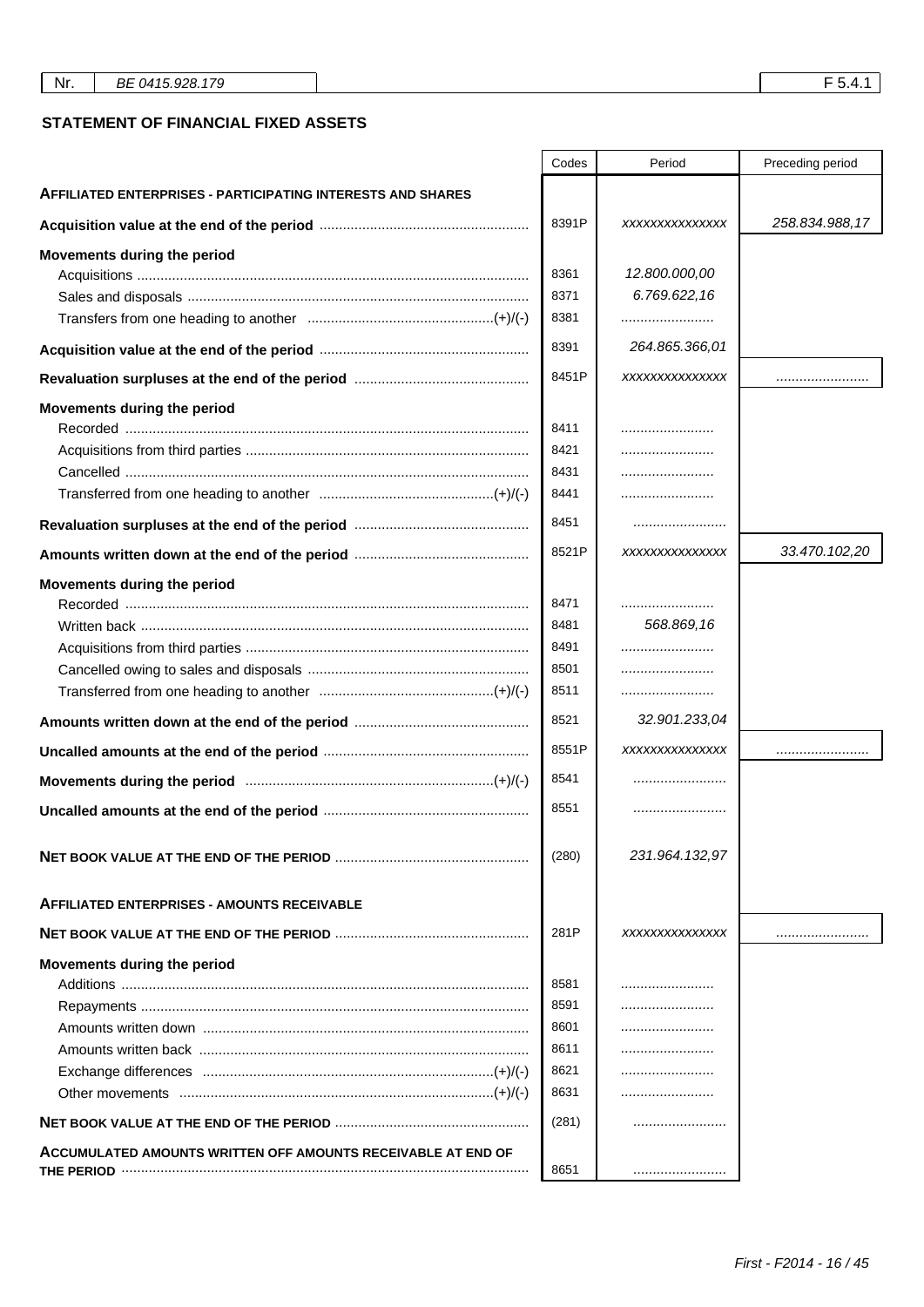|                                                               | Codes   | Period         | Preceding period |
|---------------------------------------------------------------|---------|----------------|------------------|
| <b>OTHER ENTERPRISES - PARTICIPATING INTERESTS AND SHARES</b> |         |                |                  |
|                                                               | 8393P   | XXXXXXXXXXXXXX | 49.125.00        |
| Movements during the period                                   |         |                |                  |
|                                                               | 8363    |                |                  |
|                                                               | 8373    |                |                  |
|                                                               | 8383    |                |                  |
|                                                               | 8393    | 49.125,00      |                  |
|                                                               | 8453P   | XXXXXXXXXXXXXX |                  |
| Movements during the period                                   |         |                |                  |
|                                                               | 8413    |                |                  |
|                                                               | 8423    |                |                  |
|                                                               | 8433    |                |                  |
|                                                               | 8443    |                |                  |
|                                                               | 8453    |                |                  |
|                                                               | 8523P   | XXXXXXXXXXXXXX | 47.099,76        |
| Movements during the period                                   |         |                |                  |
|                                                               | 8473    |                |                  |
| Written back ……………………………………………………………………………………                 | 8483    |                |                  |
|                                                               | 8493    |                |                  |
|                                                               | 8503    |                |                  |
|                                                               | 8513    |                |                  |
|                                                               | 8523    | 47.099,76      |                  |
|                                                               | 8553P   | XXXXXXXXXXXXXX |                  |
|                                                               | 8543    |                |                  |
|                                                               | 8553    |                |                  |
|                                                               | (284)   | 2.025,24       |                  |
| <b>OTHERS ENTERPRISES - AMOUNTS RECEIVABLE</b>                |         |                |                  |
|                                                               | 285/8P  | XXXXXXXXXXXXXX | 26.100,00        |
| Movements during the period                                   |         |                |                  |
|                                                               | 8583    | .              |                  |
|                                                               | 8593    | .              |                  |
|                                                               | 8603    |                |                  |
|                                                               | 8613    |                |                  |
|                                                               | 8623    |                |                  |
|                                                               | 8633    |                |                  |
|                                                               | (285/8) | 26.100,00      |                  |
| ACCUMULATED AMOUNTS WRITTEN OFF AMOUNTS RECEIVABLE AT END OF  |         |                |                  |
|                                                               | 8653    |                |                  |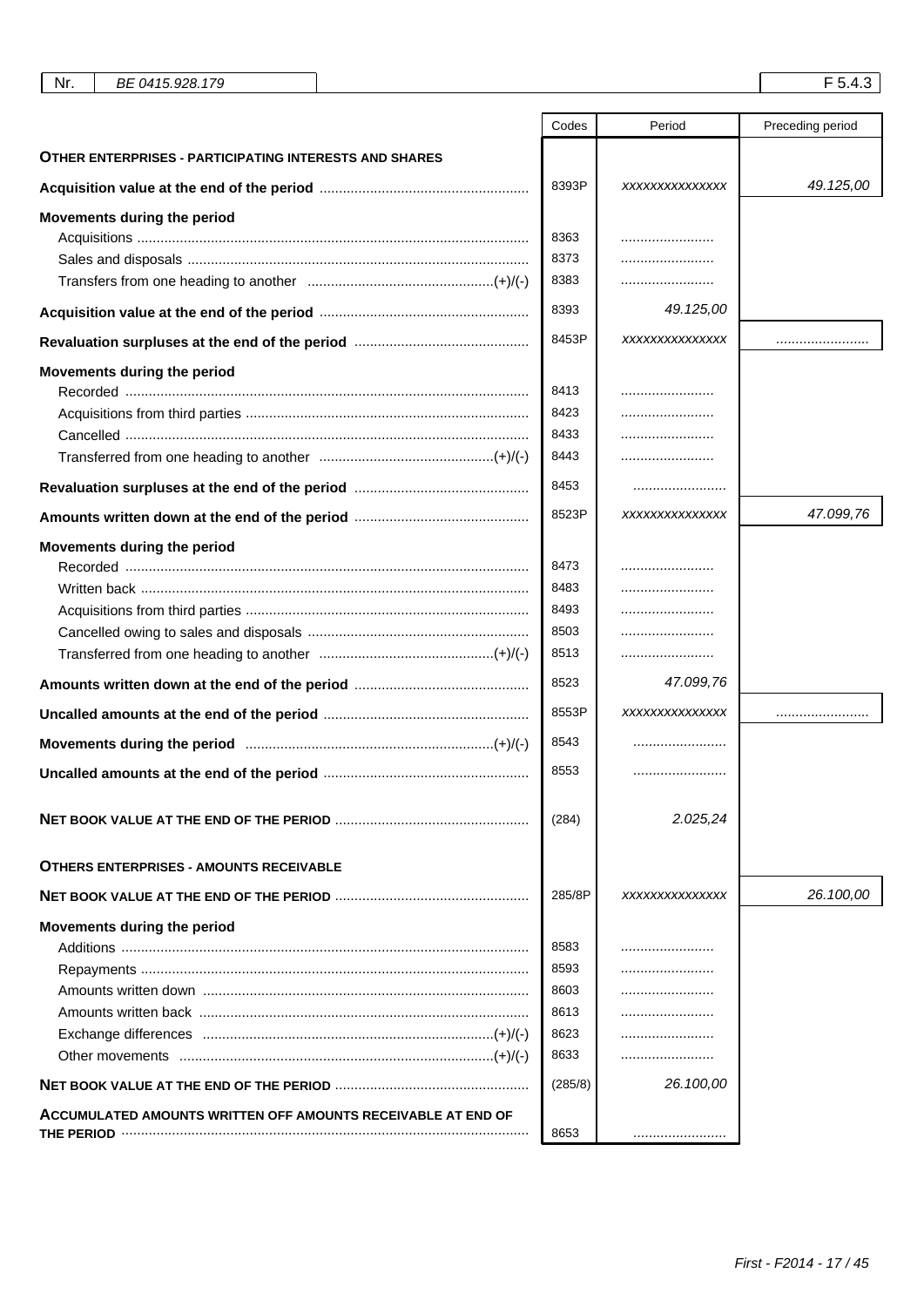## **PARTICIPATING INTERESTS INFORMATION**

#### **PARTICIPATING INTERESTS AND SHARES**

List the enterprises in which the enterprise holds a participating interest, (recorded in the heading 280 and 282 of assets) and the other enterprises in which the enterprise holds rights (recorded in the headings 284 and 51/53 of assets) for an amount of at least 10 % of the capital issued.

|                                                                                                                                                            |          | Rights held by |                  |                    |               | Data extracted from the most recent annual accounts |                 |
|------------------------------------------------------------------------------------------------------------------------------------------------------------|----------|----------------|------------------|--------------------|---------------|-----------------------------------------------------|-----------------|
| NAME, full address of the REGISTERED OFFICE<br>and for an enterprise governed by Belgian                                                                   | directly |                | subsidiar<br>ies | Annual             | Cur-          | Capital and reserve                                 | Net result      |
| law, the COMPANY IDENTIFICATION NUMBER                                                                                                                     | Number   | $\%$           | %                | accounts as<br>per | rency<br>code | $(+)$ of $(-)$<br>(in units)                        |                 |
|                                                                                                                                                            |          |                |                  |                    |               |                                                     |                 |
| <b>KINEPOLIS MEGA</b><br>BE 0430.277.746<br>Public limited company<br>Eeuwfeestlaan 20, 1020 Laeken, Belgium                                               |          |                |                  | 31/12/2012         | <b>EUR</b>    | 4.613.075,27                                        | $-6.102.171,75$ |
| gewone aandelen                                                                                                                                            | 20.439   | 99,99          | 0.01             |                    |               |                                                     |                 |
| <b>KINEPOLIS FILM DISTRIBUTION</b><br>BE 0445.372.530<br>Public limited company<br>Eeuwfeestlaan 20, 1020 Laeken, Belgium                                  |          |                |                  | 31/12/2012         | <b>EUR</b>    | -189.098,98                                         | $-238.682, 14$  |
| gewone aandelen                                                                                                                                            | 1.811    | 99,5           | 0,5              |                    |               |                                                     |                 |
| <b>MAJESTIEK INTERNATIONAL</b><br>Foreign company<br>Val Sainte Croix 7, L1371 Luxembourg,<br>Luxembourg                                                   |          |                |                  | 31/12/2012         | <b>EUR</b>    | 5.122.674,00                                        | $-31.336,00$    |
| Gewone aandelen                                                                                                                                            | 2.450    | 100,0          | 0,0              |                    |               |                                                     |                 |
| <b>KINEPOLIS LIEGE</b><br>BE 0459.469.796<br>Public limited company<br>Via Media 1, 3500 Hasselt, Belgium                                                  |          |                |                  | 31/12/2012         | <b>EUR</b>    | 8.189.167,23                                        | 963.869,70      |
| gewone aandelen                                                                                                                                            | 13.471   | 99,95          | 0.05             |                    |               |                                                     |                 |
| <b>KINEPOLIS IMMO LIEGE</b><br>BE 0459.466.234<br>Public limited company<br>Via Media 1, 3500 Hasselt, Belgium                                             |          |                |                  | 31/12/2012         | <b>EUR</b>    | $-165.748,22$                                       | $-34.626.42$    |
| gewone aandelen                                                                                                                                            | 998      | 99.8           | 0,2              |                    |               |                                                     |                 |
| <b>KINEPOLIS MULTI</b><br>BE 0434.861.589<br>Public limited company<br>President Kennedylaan 100B, 8500 Kortrijk,<br>Belgium                               |          |                |                  | 31/12/2012         | <b>EUR</b>    | 13.570.270,07                                       | 6.836.393,47    |
| gewone aandelen                                                                                                                                            | 78.890   | 99,99          | 0,01             |                    |               |                                                     |                 |
| EUROCASINO (in vereffening)<br>BE 0467.730.238<br>Public limited company<br>Jean Dubrucqlaan 160, 1080<br>Molenbeek-Saint-Jean, Belgium<br>gewone aandelen | 1.900    | 19,0           | 81,0             | 31/12/2008         | <b>EUR</b>    | $-166.056,00$                                       | $-789,00$       |
|                                                                                                                                                            |          |                |                  |                    |               |                                                     |                 |
|                                                                                                                                                            |          |                |                  |                    |               |                                                     |                 |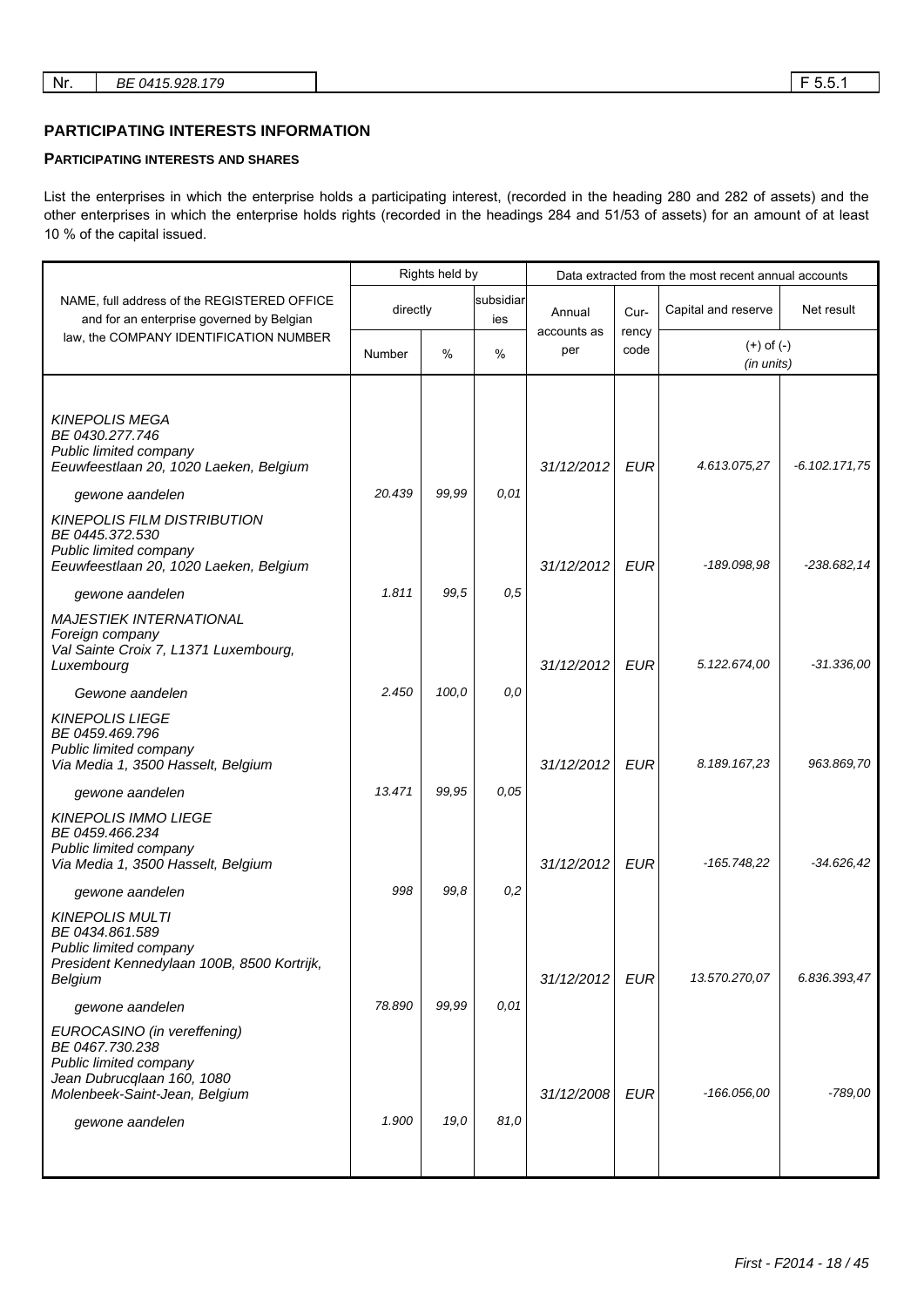| Nr. | BE 0415.928.179 |  | .<br><b>____</b><br>ັບ.ບ. |
|-----|-----------------|--|---------------------------|
|-----|-----------------|--|---------------------------|

# LIST OF PARTICIPATING INTERESTS AND SHARES (Continued)

|                                                                                                                                    |          | Rights held by |                  |                    |               | Data extracted from the most recent annual accounts |               |
|------------------------------------------------------------------------------------------------------------------------------------|----------|----------------|------------------|--------------------|---------------|-----------------------------------------------------|---------------|
| NAME, full address of the REGISTERED OFFICE<br>and for an enterprise governed by Belgian                                           | directly |                | subsidiar<br>ies | Annual             | Cur-          | Capital and reserve                                 | Net result    |
| law, the COMPANY IDENTIFICATION NUMBER                                                                                             | Number   | $\%$           | $\%$             | accounts as<br>per | rency<br>code | $(+)$ of $(-)$<br>(in units)                        |               |
| <b>KINEPOLIS ESPANA</b><br>ESE81487027<br>Foreign company<br>Calle Edgar Neville, Pozuele De Alarcon,<br>28223 Madrid, Spain       |          |                |                  | 31/12/2012         | <b>EUR</b>    | 18.518.391,00                                       | 19.412.529,00 |
| gewone aandelen                                                                                                                    | 20.500   | 100,0          | 0,0              |                    |               |                                                     |               |
| <b>KINEPOLIS IMMO HASSELT</b><br>BE 0455.729.358<br>Public limited company<br>Via Media 1, 3500 Hasselt, Belgium                   |          |                |                  | 31/12/2012         | <b>EUR</b>    | 857.965,91                                          | 809,75        |
| gewone aandelen                                                                                                                    | 338      | 99,4           | 0,6              |                    |               |                                                     |               |
| <b>KINEPOLIS IMMO MULTI</b><br>BE 0877.736.370<br>Public limited company<br>Eeuwfeestlaan 20, 1020 Laeken, Belgium                 |          |                |                  | 31/12/2012         | <b>EUR</b>    | 86.025,10                                           | -492.414,47   |
| gewone aandelen                                                                                                                    | 154.700  | 99,81          | 0,19             |                    |               |                                                     |               |
| <b>CINEPROJECTS</b><br>BE 0816.884.015<br>Public limited company<br>Eeuwfeestlaan 20, 1020 Laeken, Belgium                         |          |                |                  | 31/12/2012         | <b>EUR</b>    | 58.103,17                                           | $-1.694,72$   |
| gewone aandelen                                                                                                                    | 99       | 99,0           | 1,0              |                    |               |                                                     |               |
| <b>KINEPOLIS FINANCIAL SERVICES</b><br>BE 0886.547.831<br>Public limited company<br>Eeuwfeestlaan 20, 1020 Laeken, Belgium         |          |                |                  | 31/12/2012         | <b>EUR</b>    | 131.119.743,56                                      | 4.698.090,62  |
| gewone aandelen                                                                                                                    | 105.999  | 99,0           | 1,0              |                    |               |                                                     |               |
| <b>BRIGHTFISH</b><br>BE 0450.523.725<br>Public limited company<br>Boulevard de la Woluwe 62, 1200<br>Woluwe-Saint-Lambert, Belgium |          |                |                  | 31/12/2012         | <b>EUR</b>    | 1.413.487,60                                        | 716.123,39    |
| gewone aandelen                                                                                                                    | 95.108   | 99,99          | 0.01             |                    |               |                                                     |               |
| KINEPOLIS POZNAN SPZOO<br>PLPL5252129575<br>Foreign company<br>Ul. Boleslawa Krzywoustego 72, 61-114<br>Poznan, Poland             |          |                |                  | 31/12/2012         | <b>PLN</b>    | 24.529.323,00                                       | 662.837,00    |
| gewone aandelen                                                                                                                    | 430.503  | 100,0          | 0,0              |                    |               |                                                     |               |
| <b>KINEPOLIS INVEST</b><br>ESE82489659<br>Foreign company<br>Calle Edgar Neville, Pozuelo De Alarcon,<br>28223 Madrid, Spain       |          |                |                  | 31/12/2012         | <b>EUR</b>    | 2.278.871,00                                        | 1.524.542,00  |
| gewone aandelen                                                                                                                    | 30.000   | 100,0          | 0,0              |                    |               |                                                     |               |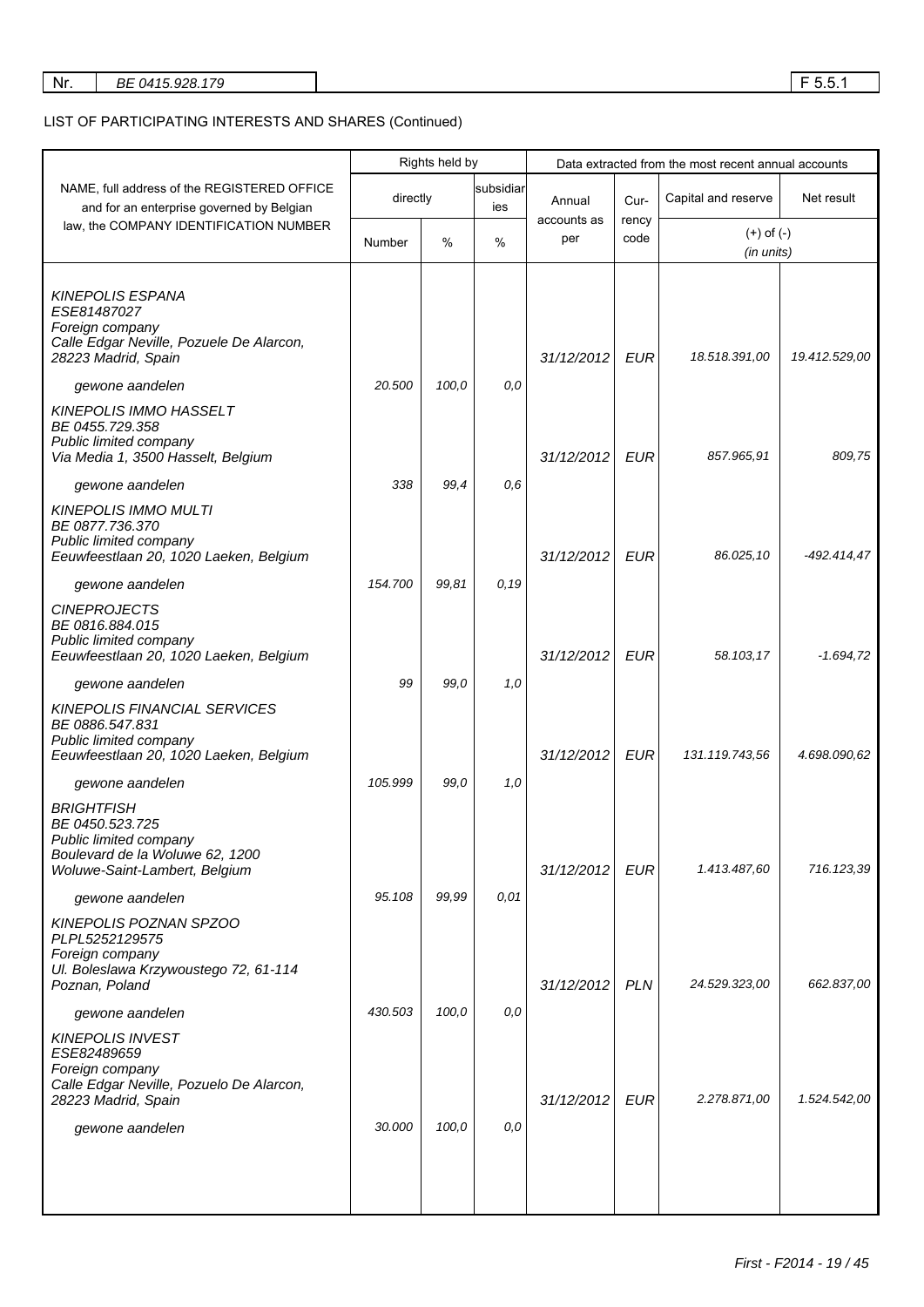| Nr.<br>BE 0415.928.179 | F551<br>ັບ.ບ. |
|------------------------|---------------|
|------------------------|---------------|

# LIST OF PARTICIPATING INTERESTS AND SHARES (Continued)

|                                                                                                                               |           | Rights held by |                  |                    |               | Data extracted from the most recent annual accounts |               |  |
|-------------------------------------------------------------------------------------------------------------------------------|-----------|----------------|------------------|--------------------|---------------|-----------------------------------------------------|---------------|--|
| NAME, full address of the REGISTERED OFFICE<br>and for an enterprise governed by Belgian                                      | directly  |                | subsidiar<br>ies | Annual             | Cur-          | Capital and reserve                                 | Net result    |  |
| law, the COMPANY IDENTIFICATION NUMBER                                                                                        | Number    | $\%$           | $\%$             | accounts as<br>per | rency<br>code | $(+)$ of $(-)$<br>(in units)                        |               |  |
| <b>KINEPOLIS FRANCE</b><br>FR20399716083<br>Foreign company<br>1 Rue du Chateau d'Isenghien, 59160 Lomme,<br>France           |           |                |                  | 31/12/2012         | <b>EUR</b>    | 27.619.297,00                                       | 27.798.028,00 |  |
| gewone aandelen                                                                                                               | 1.733.328 | 99,99          | 0,01             |                    |               |                                                     |               |  |
| <b>KINEPOLIS BRAINE</b><br>BE 0462.688.911<br>Public limited company<br>Boulevard de France, 1420 Braine-l'Alleud,<br>Belgium |           |                |                  | 31/12/2012         | <b>EUR</b>    | 6.167.918,60                                        | 656.056,86    |  |
| gewone aandelen                                                                                                               | 99.999    | 99,99          | 0,01             |                    |               |                                                     |               |  |
|                                                                                                                               |           |                |                  |                    |               |                                                     |               |  |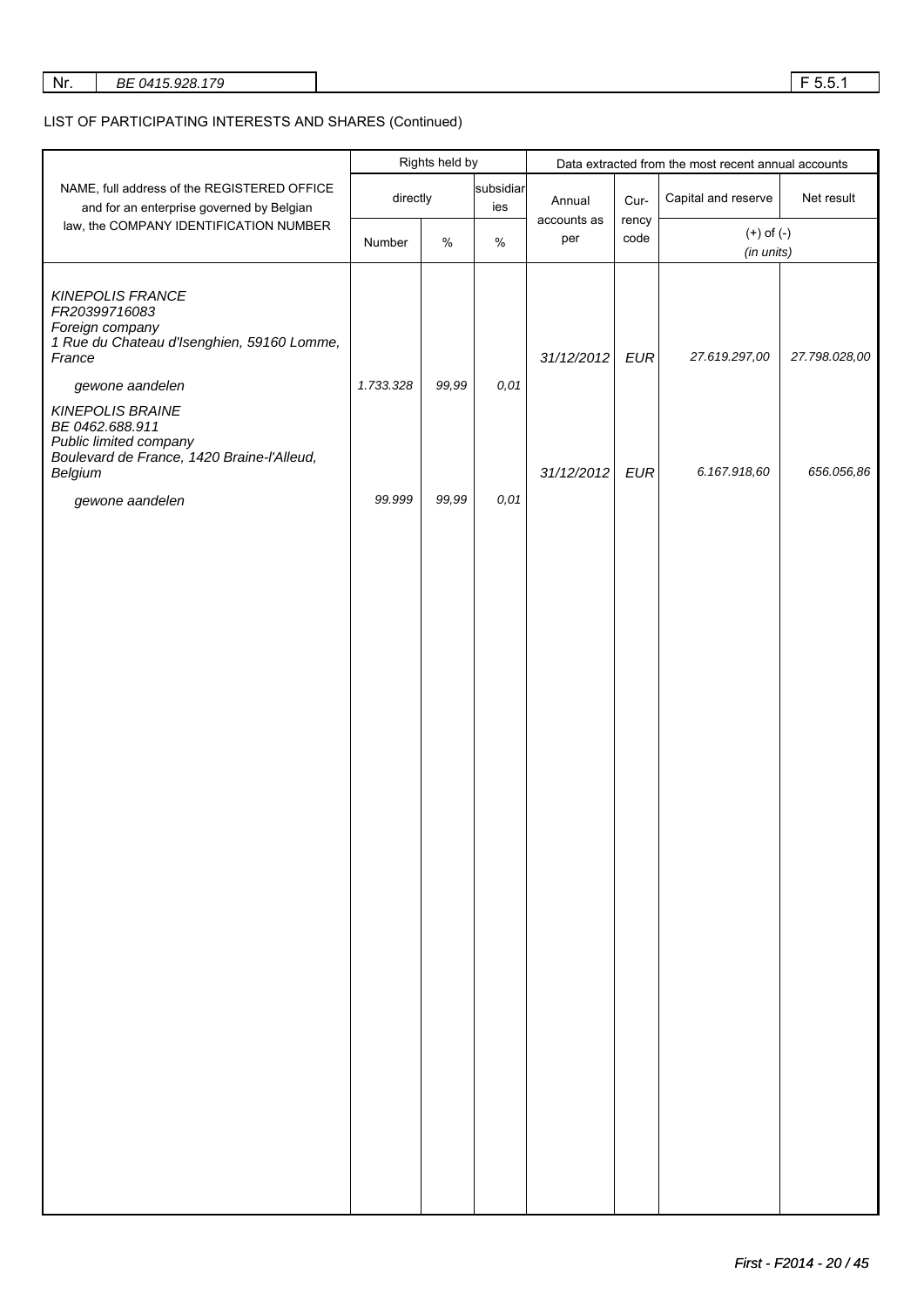# OTHER INVESTMENTS AND DEPOSITS, ALLOCATION DEFERRED CHARGES AND ACCRUED INCOME

|                                                    | Codes | Period | Preceding period |
|----------------------------------------------------|-------|--------|------------------|
| <b>INVESTMENTS: OTHER INVESTMENTS AND DEPOSITS</b> |       |        |                  |
|                                                    | 51    |        |                  |
|                                                    | 8681  |        |                  |
|                                                    | 8682  |        |                  |
|                                                    | 52    |        |                  |
|                                                    | 8684  |        |                  |
| With residual term or notice of withdrawal         | 53    |        |                  |
|                                                    | 8686  |        |                  |
|                                                    | 8687  |        |                  |
|                                                    | 8688  |        |                  |
|                                                    | 8689  |        |                  |

|                                                                    | Period     |
|--------------------------------------------------------------------|------------|
| <b>DEFERRED CHARGES AND ACCRUED INCOME</b>                         |            |
| Allocation of heading 490/1 of assets if the amount is significant |            |
|                                                                    | 290.823.62 |
|                                                                    | 220.797.82 |
|                                                                    | 261.000.00 |
|                                                                    |            |

 $F$  5.6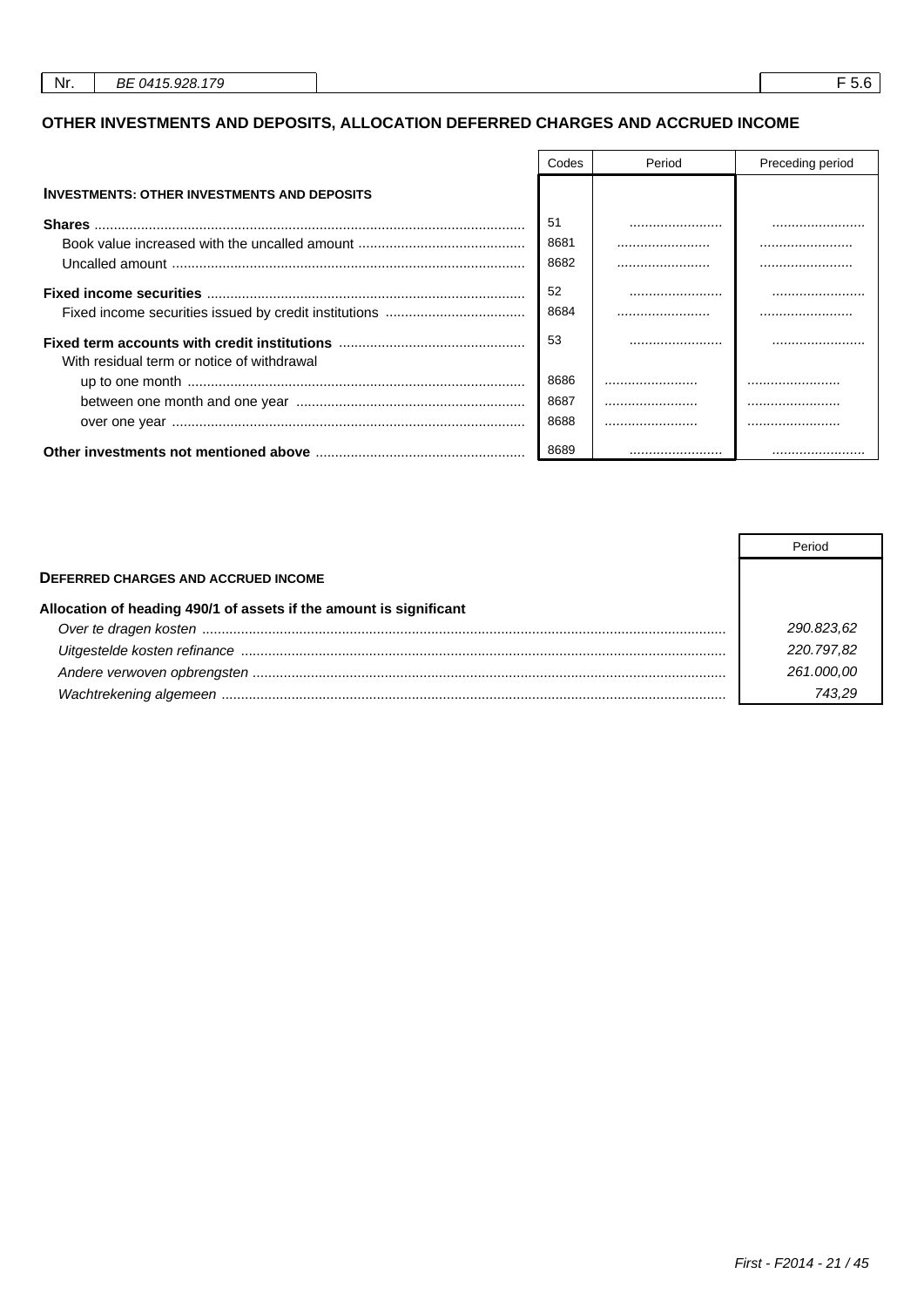STATEMENT OF CAPITAL AND SHAREHOLDING STRUCTURE

|                                                | Codes | Period          | Preceding period               |
|------------------------------------------------|-------|-----------------|--------------------------------|
| <b>STATEMENT OF CAPITAL</b>                    |       |                 |                                |
| Social capital                                 |       |                 |                                |
|                                                | 100P  | XXXXXXXXXXXXXX  | 18.952.288,40                  |
|                                                | (100) | 18.952.288,40   |                                |
|                                                | Codes | Value           | Number of shares               |
| Changes during the period                      |       |                 |                                |
|                                                |       |                 |                                |
|                                                |       |                 |                                |
|                                                |       |                 |                                |
|                                                |       |                 |                                |
| Structure of the capital                       |       |                 |                                |
| Different categories of shares                 |       |                 |                                |
| Gewone aandelen zonder vermelding van nominale |       | 18.952.288,40   | 5.582.654                      |
|                                                |       |                 |                                |
|                                                |       |                 |                                |
|                                                |       |                 |                                |
|                                                | 8702  | XXXXXXXXXXXXX   | 2.290.867                      |
|                                                | 8703  | XXXXXXXXXXXXX   | 3.291.787                      |
|                                                |       |                 |                                |
|                                                | Codes | Uncalled amount | Capital called but not<br>paid |
| Capital not paid                               |       |                 |                                |
|                                                | (101) |                 | XXXXXXXXXXXXXX                 |
|                                                | 8712  | XXXXXXXXXXXXX   |                                |
| Shareholders having yet to nay up in full      |       |                 |                                |

| Shareholders having yet to pay up in full |  |  |
|-------------------------------------------|--|--|
|                                           |  |  |
|                                           |  |  |
|                                           |  |  |
|                                           |  |  |
|                                           |  |  |

|                                              | Codes | Period       |
|----------------------------------------------|-------|--------------|
| Own shares                                   |       |              |
| Held by the company itself                   |       |              |
|                                              | 8721  | 1.020.231,00 |
|                                              | 8722  | 300.523      |
| Held by the subsidiaries                     |       |              |
|                                              | 8731  |              |
|                                              | 8732  |              |
| <b>Commitments to issue shares</b>           |       |              |
| Owing to the exercise of conversion rights   |       |              |
|                                              | 8740  |              |
|                                              | 8741  |              |
|                                              | 8742  |              |
| Owing to the exercise of subscription rights |       |              |
|                                              | 8745  |              |
|                                              | 8746  |              |
|                                              | 8747  |              |
|                                              | 8751  |              |

 $F$  5.7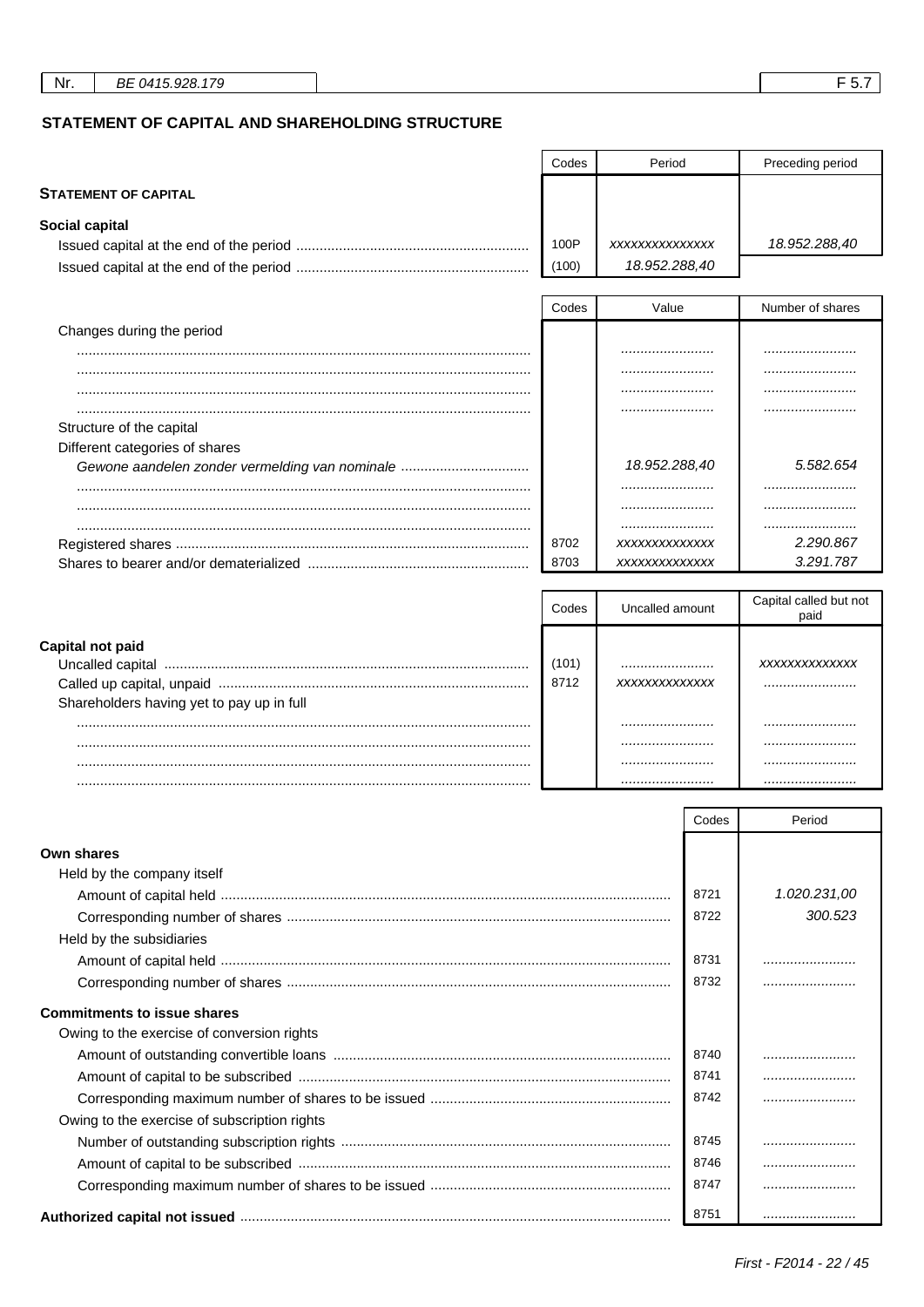|  | Nr. | 170<br>DЕ<br>റാ<br>$041$ <sup><math>-</math></sup><br>DC<br>. .<br>. |  | . .<br>. |
|--|-----|----------------------------------------------------------------------|--|----------|
|--|-----|----------------------------------------------------------------------|--|----------|

|                                         | Codes | Period |
|-----------------------------------------|-------|--------|
| Shares issued, non representing capital |       |        |
| <b>Distribution</b>                     |       |        |
|                                         | 8761  |        |
|                                         | 8762  |        |
| Allocation by shareholder               |       |        |
|                                         | 8771  |        |
|                                         | 8781  |        |

#### **STRUCTURE OF SHAREHOLDINGS OF THE ENTERPRISE AT YEAR-END CLOSING DATE, AS IT APPEARS FROM THE STATEMENTS RECEIVED BY THE ENTERPRISE**

#### ZIE JAARVERSLAG

#### VERNIETTIGING VAN DE EIGEN AANDELEN

Na de vernietiging door de Raad van Bestuur per 18 december 2013 van 273.854 eigen aandelen in uitvoering van het mandaat gegeven door voormelde buitengewone algemene vergadering en de levering van 14.000 aandelen aan optiehouders in het kader van de uitoefening van opties, bedroeg het totale aantal uitstaande aandelen gehouden door de Vennootschap per 31 december 2013, 300.523 zijnde 5,38% van het nieuwe aantal in omloop zijnde aandelen, met een totale kapitaalwaarde van € 1.020.231.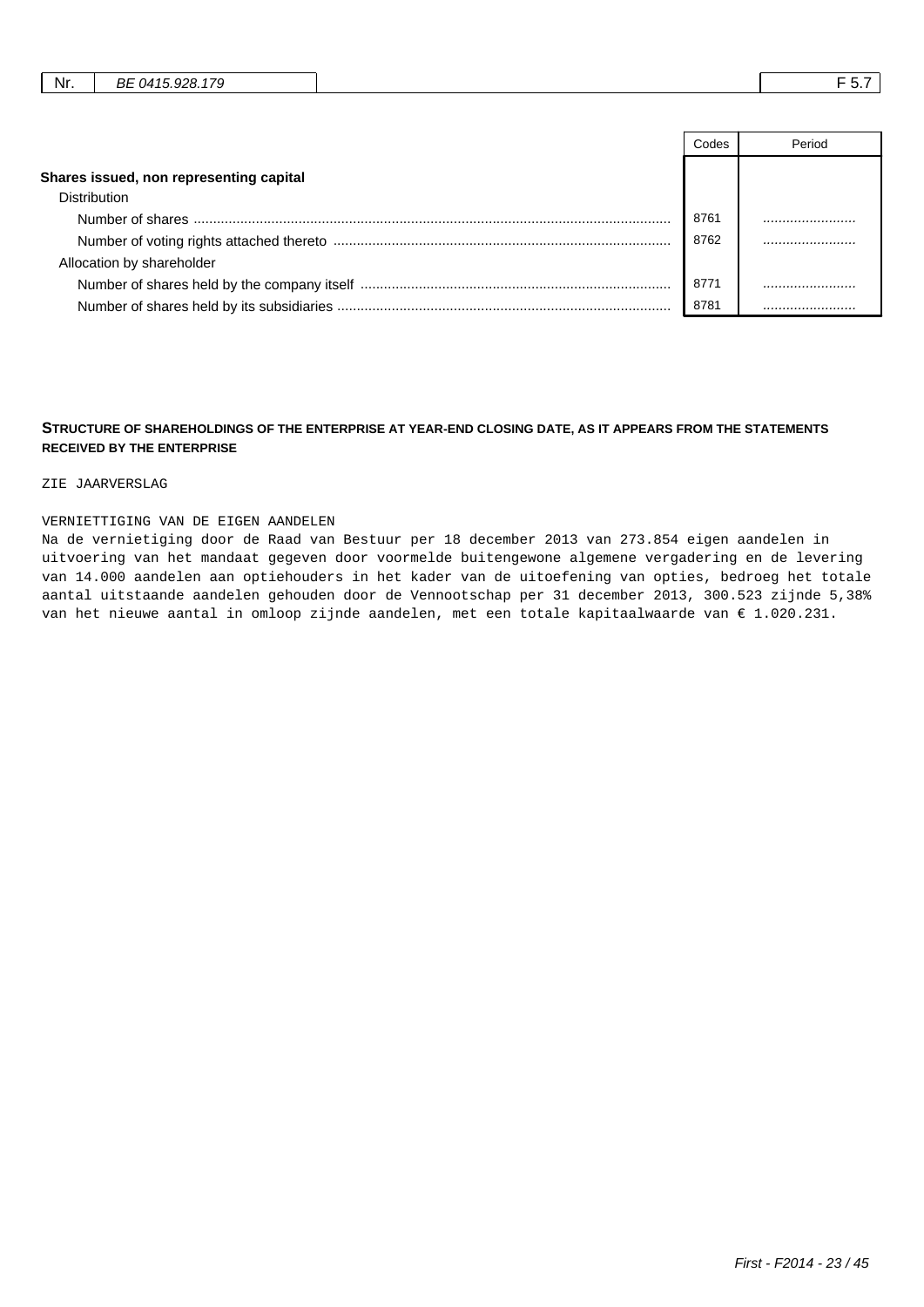| Nr. | ∍.<br>~~<br>ъ.<br>- בו<br>БE |  |
|-----|------------------------------|--|
|     |                              |  |

# PROVISIONS FOR OTHER LIABILITIES AND CHARGES

| ANALYSIS OF THE HEADING 163/5 OF LIABILITIES IF THE AMOUNT IS SIGNIFICANT |            |
|---------------------------------------------------------------------------|------------|
|                                                                           | 304.621.00 |
|                                                                           | 2.788.27   |
|                                                                           |            |
|                                                                           |            |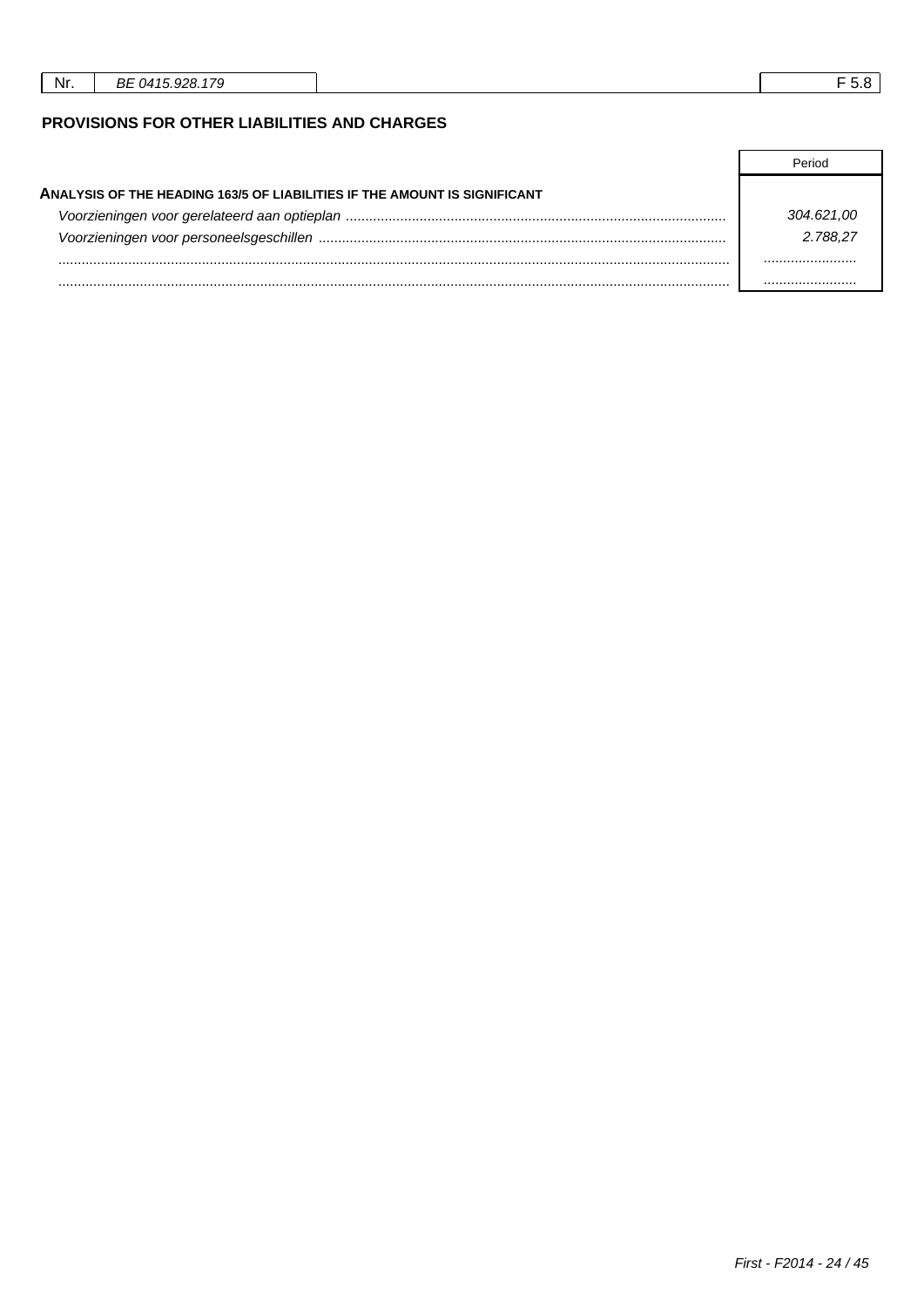# STATEMENT OF AMOUNTS PAYABLE, ACCRUED CHARGES AND DEFERRED INCOME

|                                                                                                                             | Codes | Period        |
|-----------------------------------------------------------------------------------------------------------------------------|-------|---------------|
| BREAKDOWN OF AMOUNTS PAYABLE WITH AN ORIGINAL PERIOD TO MATURITY OF MORE THAN ONE<br>YEAR, ACCORDING TO THEIR RESIDUAL TERM |       |               |
| Current portion of amounts payable after more than one year falling due within one year                                     |       |               |
|                                                                                                                             | 8801  | 19.331.716,57 |
|                                                                                                                             | 8811  |               |
|                                                                                                                             | 8821  |               |
|                                                                                                                             | 8831  | 2.331.716,57  |
|                                                                                                                             | 8841  |               |
|                                                                                                                             | 8851  | 17.000.000,00 |
|                                                                                                                             | 8861  |               |
|                                                                                                                             | 8871  |               |
|                                                                                                                             | 8881  |               |
|                                                                                                                             | 8891  |               |
|                                                                                                                             | 8901  |               |
| Total current portion of amounts payable after more than one year falling due within one year                               | (42)  | 19.331.716,57 |
| Amounts payable with a remaining term of more than one but not more than five years                                         |       |               |
|                                                                                                                             | 8802  | 84.082.273,31 |
|                                                                                                                             | 8812  |               |
|                                                                                                                             | 8822  |               |
|                                                                                                                             | 8832  | 5.615.329,75  |
|                                                                                                                             | 8842  |               |
|                                                                                                                             | 8852  | 78.466.943.56 |
|                                                                                                                             | 8862  |               |
|                                                                                                                             | 8872  |               |
|                                                                                                                             | 8882  |               |
|                                                                                                                             | 8892  |               |
|                                                                                                                             | 8902  |               |
|                                                                                                                             | 8912  | 84.082.273,31 |
| Total amounts payable with a remaining term of more than one but not more than five years                                   |       |               |
| Amounts payable with a remaining term of more than five years                                                               |       |               |
|                                                                                                                             | 8803  | 75.048.604,24 |
|                                                                                                                             | 8813  |               |
|                                                                                                                             | 8823  | 75.000.000,00 |
|                                                                                                                             | 8833  | 48.604,24     |
|                                                                                                                             | 8843  |               |
|                                                                                                                             | 8853  |               |
|                                                                                                                             | 8863  |               |
|                                                                                                                             | 8873  |               |
|                                                                                                                             | 8883  |               |
|                                                                                                                             | 8893  |               |
|                                                                                                                             | 8903  |               |
| Total amounts payable with a remaining term of more than five years <b>multimerally</b> remain mannounts                    | 8913  | 75.048.604,24 |

 $F$  5.9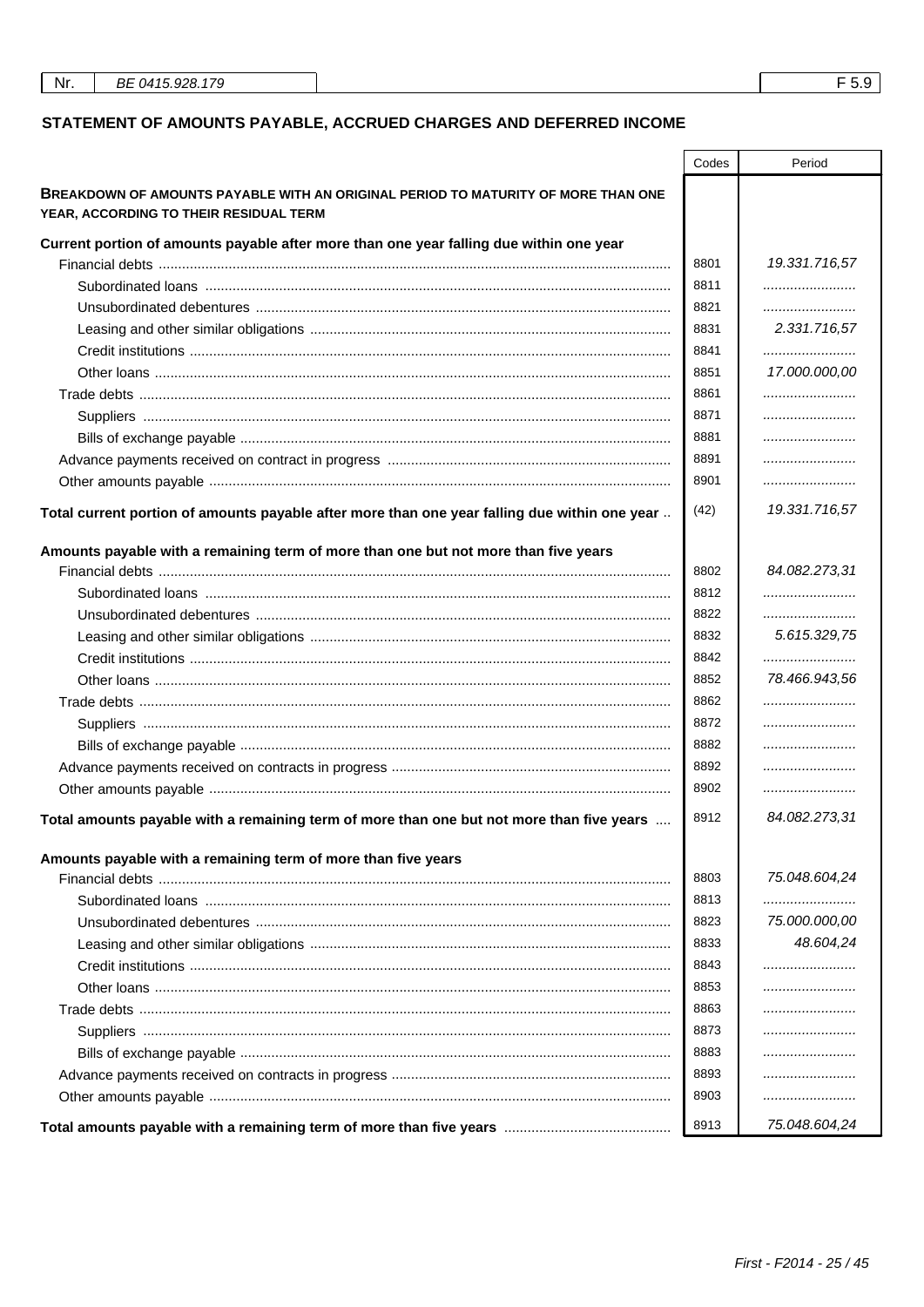| Nr.<br>BE 0415.928.179                                                                                       |       | F 5.9        |
|--------------------------------------------------------------------------------------------------------------|-------|--------------|
|                                                                                                              |       |              |
|                                                                                                              | Codes | Period       |
| <b>GUARANTEED AMOUNTS PAYABLE</b> (included in headings 17 and 42/48 of the liabilities)                     |       |              |
| Amounts payable guaranteed by Belgian public authorities                                                     |       |              |
|                                                                                                              | 8921  |              |
|                                                                                                              | 8931  |              |
|                                                                                                              | 8941  |              |
|                                                                                                              | 8951  |              |
|                                                                                                              | 8961  |              |
|                                                                                                              | 8971  |              |
|                                                                                                              | 8981  |              |
|                                                                                                              | 8991  |              |
|                                                                                                              | 9001  |              |
|                                                                                                              | 9011  |              |
|                                                                                                              | 9021  |              |
|                                                                                                              | 9051  |              |
|                                                                                                              | 9061  |              |
|                                                                                                              |       |              |
| Amounts payable guaranteed by real securities or irrevocably promised by the enterprise on its<br>own assets |       |              |
|                                                                                                              | 8922  | 7.995.650,56 |
|                                                                                                              | 8932  |              |
|                                                                                                              | 8942  |              |
|                                                                                                              | 8952  | 7.995.650,56 |
|                                                                                                              | 8962  |              |
|                                                                                                              | 8972  |              |
|                                                                                                              | 8982  |              |
|                                                                                                              | 8992  |              |
|                                                                                                              | 9002  |              |
|                                                                                                              | 9012  |              |
|                                                                                                              | 9022  |              |
|                                                                                                              | 9032  |              |
|                                                                                                              | 9042  |              |
|                                                                                                              | 9052  |              |
| Total amounts payable guaranteed by real securities or irrevocably promised by the enterprise                | 9062  | 7.995.650,56 |

|                                                                     | Codes | Period       |
|---------------------------------------------------------------------|-------|--------------|
| <b>TAXES, REMUNERATION AND SOCIAL SECURITY</b>                      |       |              |
| <b>Taxes</b> (heading 450/3 of the liabilities)                     |       |              |
|                                                                     | 9072  |              |
|                                                                     | 9073  | 281.919.67   |
|                                                                     | 450   | 4.910.670.97 |
| Remuneration and social security (heading 454/9 of the liabilities) |       |              |
|                                                                     | 9076  |              |
|                                                                     | 9077  | 2.142.990.44 |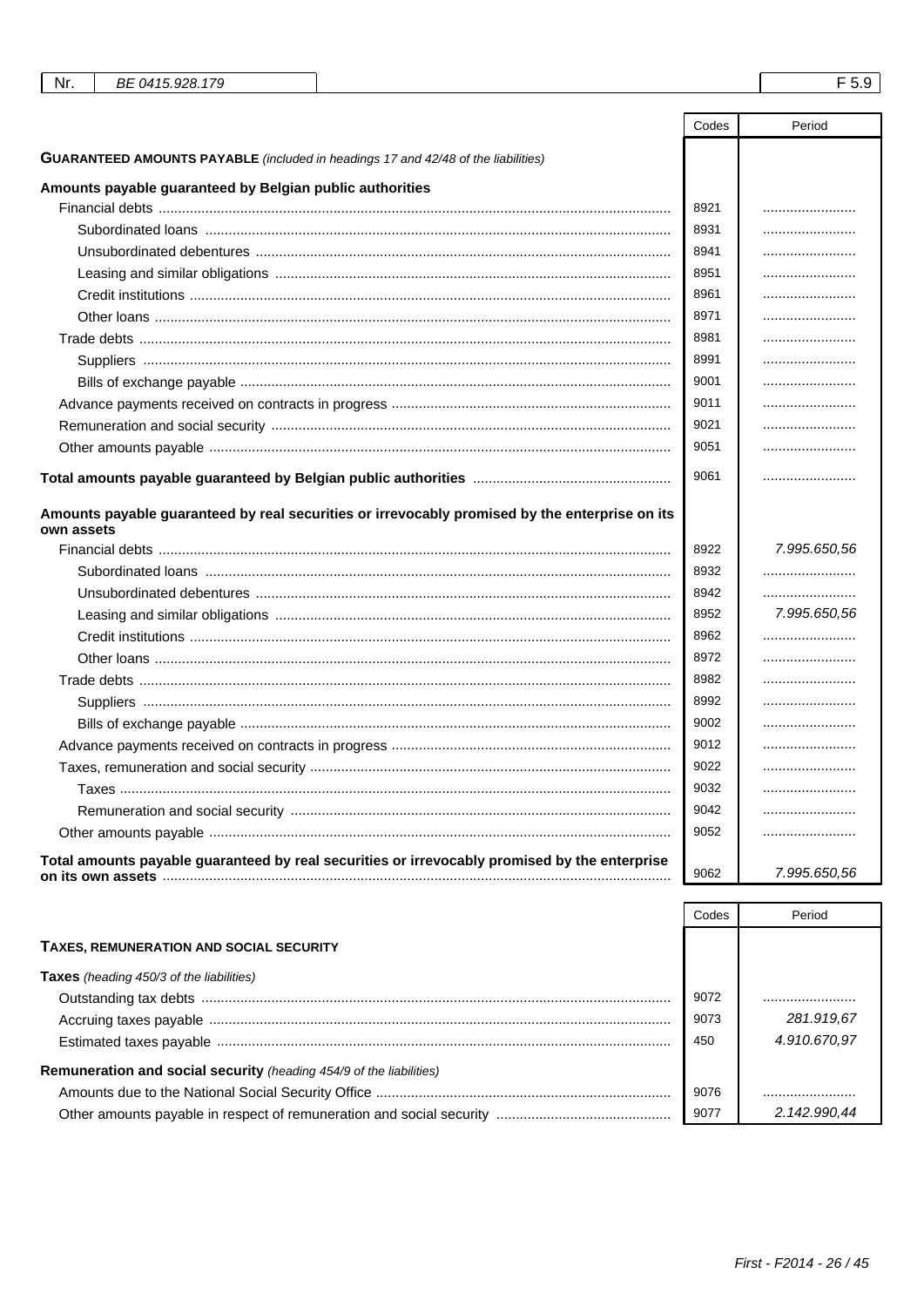| Nr. | BE 0415.928.179                                                         |              |
|-----|-------------------------------------------------------------------------|--------------|
|     |                                                                         |              |
|     |                                                                         | Period       |
|     | <b>ACCRUALS AND DEFERRED INCOME</b>                                     |              |
|     | Allocation of heading 492/3 of liabilities if the amount is significant |              |
|     |                                                                         | 2.928.082,18 |
|     |                                                                         | 2.410.238.88 |
|     |                                                                         |              |

......................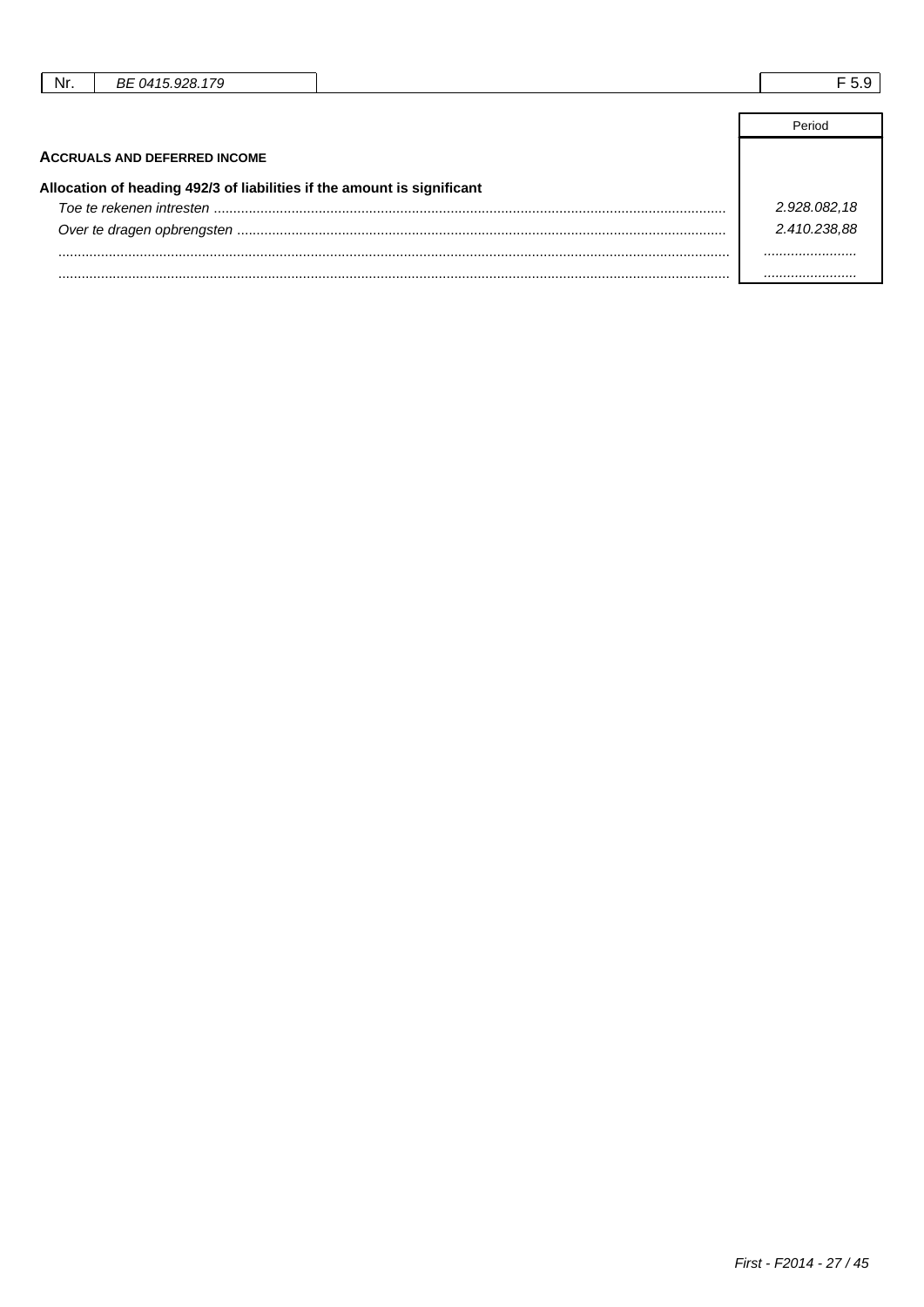# **OPERATING RESULTS**

|                                                                                                                           | Codes | Period                   | Preceding period           |
|---------------------------------------------------------------------------------------------------------------------------|-------|--------------------------|----------------------------|
| <b>OPERATING INCOME</b>                                                                                                   |       |                          |                            |
| Net turnover                                                                                                              |       |                          |                            |
| Allocation by categories of activity                                                                                      |       |                          |                            |
|                                                                                                                           |       |                          |                            |
|                                                                                                                           |       |                          |                            |
|                                                                                                                           |       |                          |                            |
|                                                                                                                           |       |                          |                            |
| Allocation into geographical markets                                                                                      |       |                          |                            |
|                                                                                                                           |       |                          |                            |
|                                                                                                                           |       |                          |                            |
|                                                                                                                           |       |                          |                            |
|                                                                                                                           |       |                          | .                          |
| Other operating income                                                                                                    |       |                          |                            |
| Operating subsidies and compensatory amounts received from public                                                         |       |                          |                            |
|                                                                                                                           | 740   | 196.093,66               |                            |
|                                                                                                                           |       |                          |                            |
| <b>OPERATING CHARGES</b>                                                                                                  |       |                          |                            |
| Employees for whom the entreprise submitted a DIMONA declaration or<br>who are recorded in the general personnel register |       |                          |                            |
|                                                                                                                           | 9086  | 107                      | 71                         |
| Average number of employees calculated in full-time equivalents                                                           | 9087  | 101,7                    | 69,6                       |
|                                                                                                                           | 9088  | 162.709                  | 113.904                    |
|                                                                                                                           |       |                          |                            |
| <b>Personnel costs</b>                                                                                                    | 620   | 6.596.750,27             | 4.814.863,11               |
|                                                                                                                           |       |                          |                            |
|                                                                                                                           | 621   | 1.884.457,00             | 1.356.374,81<br>133.065,48 |
|                                                                                                                           | 622   | 182.022,52<br>448.156,28 | 363.576,07                 |
|                                                                                                                           | 623   |                          |                            |
|                                                                                                                           | 624   |                          |                            |
| Provisions for pensions and other similar rights                                                                          |       |                          |                            |
|                                                                                                                           | 635   | 1.800,00                 | 17.400,00                  |
| <b>Amounts written off</b>                                                                                                |       |                          |                            |
| Stocks and contracts in progress                                                                                          |       |                          |                            |
|                                                                                                                           | 9110  | 43.025,14                |                            |
|                                                                                                                           | 9111  |                          |                            |
| Trade debts                                                                                                               |       |                          |                            |
| Recorded                                                                                                                  | 9112  | 25.262,34                | 33.279,12                  |
|                                                                                                                           | 9113  | 29.795,00                | 11.400,00                  |
|                                                                                                                           |       |                          |                            |
| Provisions for liabilities and charges                                                                                    | 9115  | 11.788,27                | 434.801,49                 |
|                                                                                                                           | 9116  | 211.780,00               | 297.405,91                 |
|                                                                                                                           |       |                          |                            |
| Other operating charges                                                                                                   |       |                          |                            |
|                                                                                                                           | 640   | 35.856,31                | 65.056,61                  |
|                                                                                                                           | 641/8 | 20.138,21                | 7.670,00                   |
| Hired temporary staff and personnel placed at the enterprise's disposal                                                   |       |                          |                            |
|                                                                                                                           | 9096  | 2                        | 2                          |
|                                                                                                                           | 9097  | 0,8                      | 0,3                        |
|                                                                                                                           | 9098  | 1.423                    | 586                        |
|                                                                                                                           | 617   | 47.192,20                | 28.755,97                  |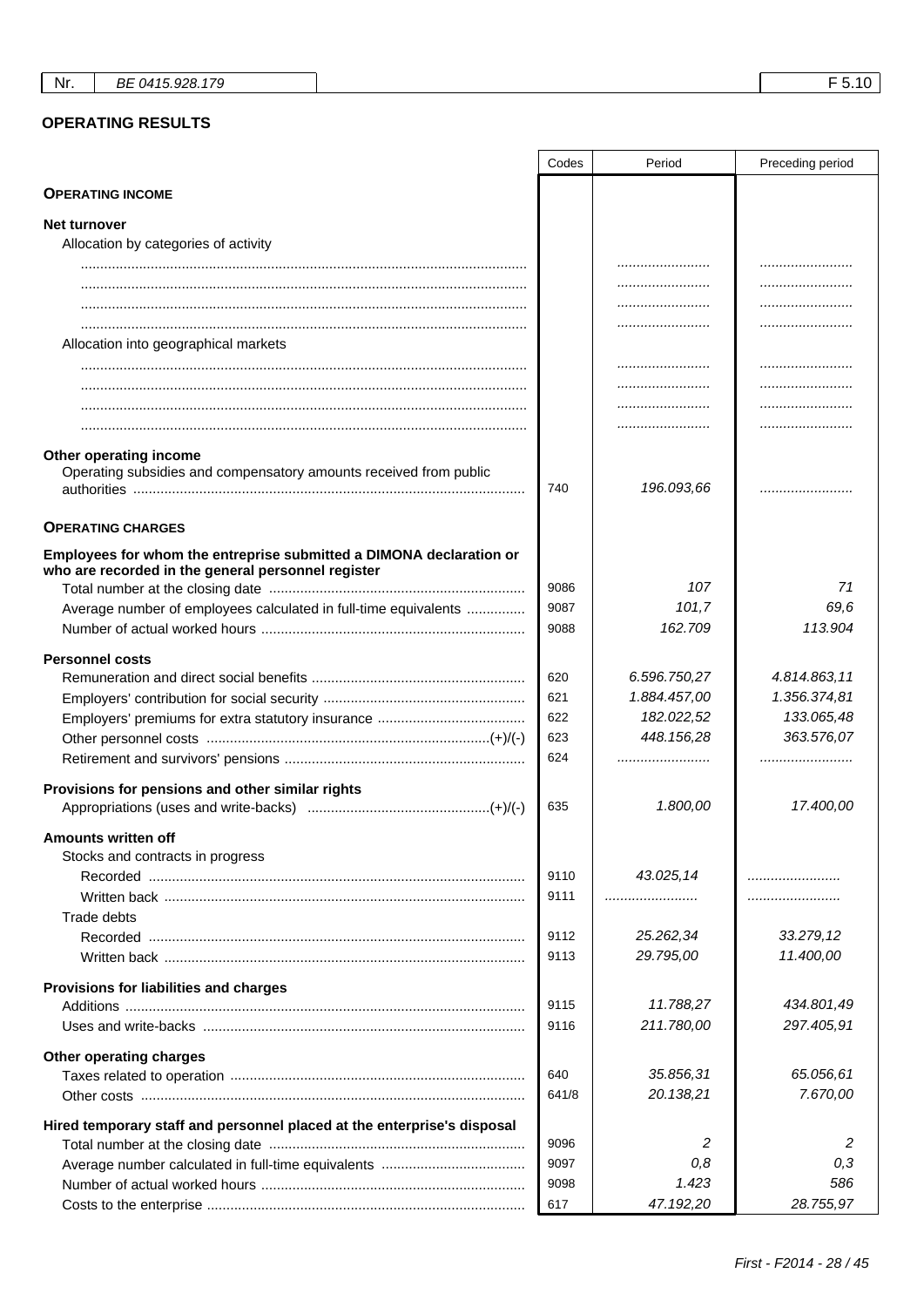|                                                                                                                   | Codes | Period     | Preceding period |
|-------------------------------------------------------------------------------------------------------------------|-------|------------|------------------|
| <b>FINANCIAL RESULTS</b>                                                                                          |       |            |                  |
| <b>Other financial income</b><br>Subsidies granted by public authorities and recorded as income for the<br>period |       |            |                  |
|                                                                                                                   | 9125  |            |                  |
|                                                                                                                   | 9126  |            |                  |
| Allocation of other financial income                                                                              |       |            |                  |
|                                                                                                                   |       | 11.135,56  | 1.565,90         |
|                                                                                                                   |       | 14.721,97  | 14.955,06        |
|                                                                                                                   |       |            |                  |
| Depreciation of loan issue expenses and reimbursement premiums                                                    | 6501  |            |                  |
|                                                                                                                   | 6503  |            |                  |
| Amounts written off current assets                                                                                |       |            |                  |
|                                                                                                                   | 6510  |            |                  |
|                                                                                                                   | 6511  |            |                  |
| <b>Other financial charges</b><br>Amount of the discount borne by the enterprise, as a result of negotiating      | 653   |            | .                |
| <b>Provisions of a financial nature</b>                                                                           |       |            |                  |
|                                                                                                                   | 6560  |            | .                |
|                                                                                                                   | 6561  |            |                  |
| Allocation of other financial charges                                                                             |       |            |                  |
|                                                                                                                   |       | 75.915,75  | 117.883,67       |
|                                                                                                                   |       | 11.128,71  | 1.492,99         |
|                                                                                                                   |       | 204.005,29 | 44.057,07        |
|                                                                                                                   |       | 1.226,10   | 4.798,05         |

|                                           | Period |
|-------------------------------------------|--------|
| <b>EXTRAORDINARY RESULTS</b>              |        |
| Allocation of other extraordinary income  |        |
| .                                         |        |
|                                           |        |
|                                           |        |
| Allocation of other extraordinary charges |        |
|                                           |        |
|                                           |        |
|                                           |        |

 $F$  5.11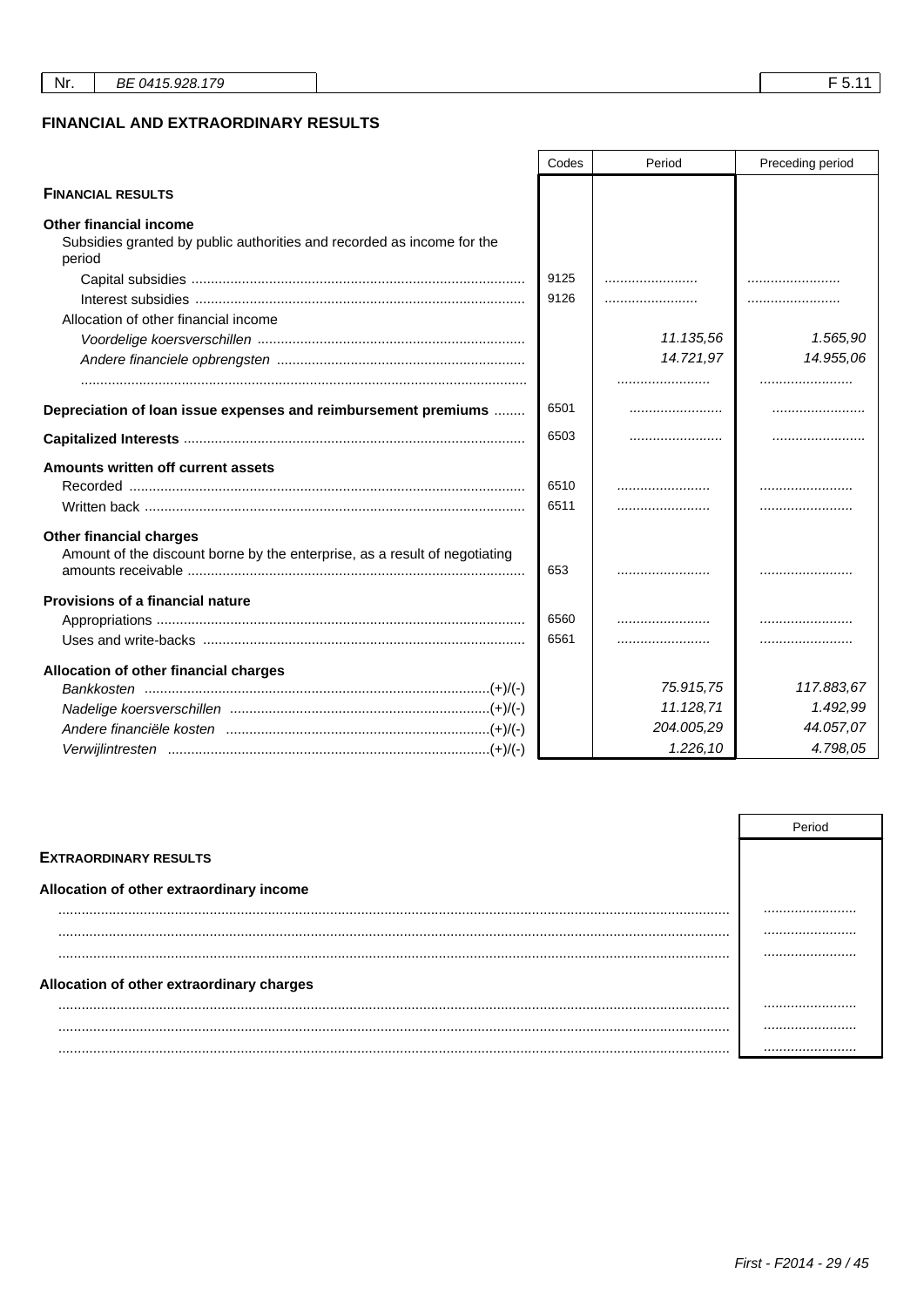#### **INCOME TAXES AND OTHER TAXES**

|                                                                                                                                                                          | Codes                | Period         |
|--------------------------------------------------------------------------------------------------------------------------------------------------------------------------|----------------------|----------------|
| <b>INCOME TAXES</b>                                                                                                                                                      |                      |                |
|                                                                                                                                                                          | 9134                 | 9.708.083,15   |
|                                                                                                                                                                          | 9135                 | 4.800.000,00   |
| Excess of income tax prepayments and withholding taxes paid recorded under assets                                                                                        | 9136                 |                |
|                                                                                                                                                                          | 9137                 | 4.908.083.15   |
|                                                                                                                                                                          | 9138<br>9139<br>9140 |                |
| In so far as taxes of the period are materially affected by differences between the profit before<br>taxes as stated in annual accounts and the estimated taxable profit |                      |                |
|                                                                                                                                                                          |                      | 789.089.00     |
| Forfetaire belasting VAA manual manual manual manual manual (+)/(-)                                                                                                      |                      | 25.265,74      |
|                                                                                                                                                                          |                      | -20.904.118.82 |
|                                                                                                                                                                          |                      | -6.358.369,42  |

**Impact of extraordinary results on the amount of the income taxes relating to the current period**

|                                                       | Codes | Period |
|-------------------------------------------------------|-------|--------|
| <b>Status of deferred taxes</b>                       |       |        |
|                                                       | 9141  |        |
|                                                       | 9142  |        |
| Other deferred taxes representing assets              |       |        |
|                                                       |       |        |
|                                                       |       |        |
|                                                       |       |        |
|                                                       | 9144  |        |
| Allocation of deferred taxes representing liabilities |       |        |
|                                                       |       |        |
|                                                       |       |        |
|                                                       |       |        |

|                                                          | Codes        | Period                       | Preceding period             |
|----------------------------------------------------------|--------------|------------------------------|------------------------------|
| VALUE ADDED TAXES AND OTHER TAXES BORNE BY THIRD PARTIES |              |                              |                              |
| Value added taxes charged                                | 9145<br>9146 | 4.968.089,57<br>3.961.599.03 | 4.623.950,93<br>3.736.363,92 |
| Amounts withheld on behalf of third party                | 9147<br>9148 | 2.190.204,19<br>1.426.722.54 | 1.670.540,75<br>1.239.529,68 |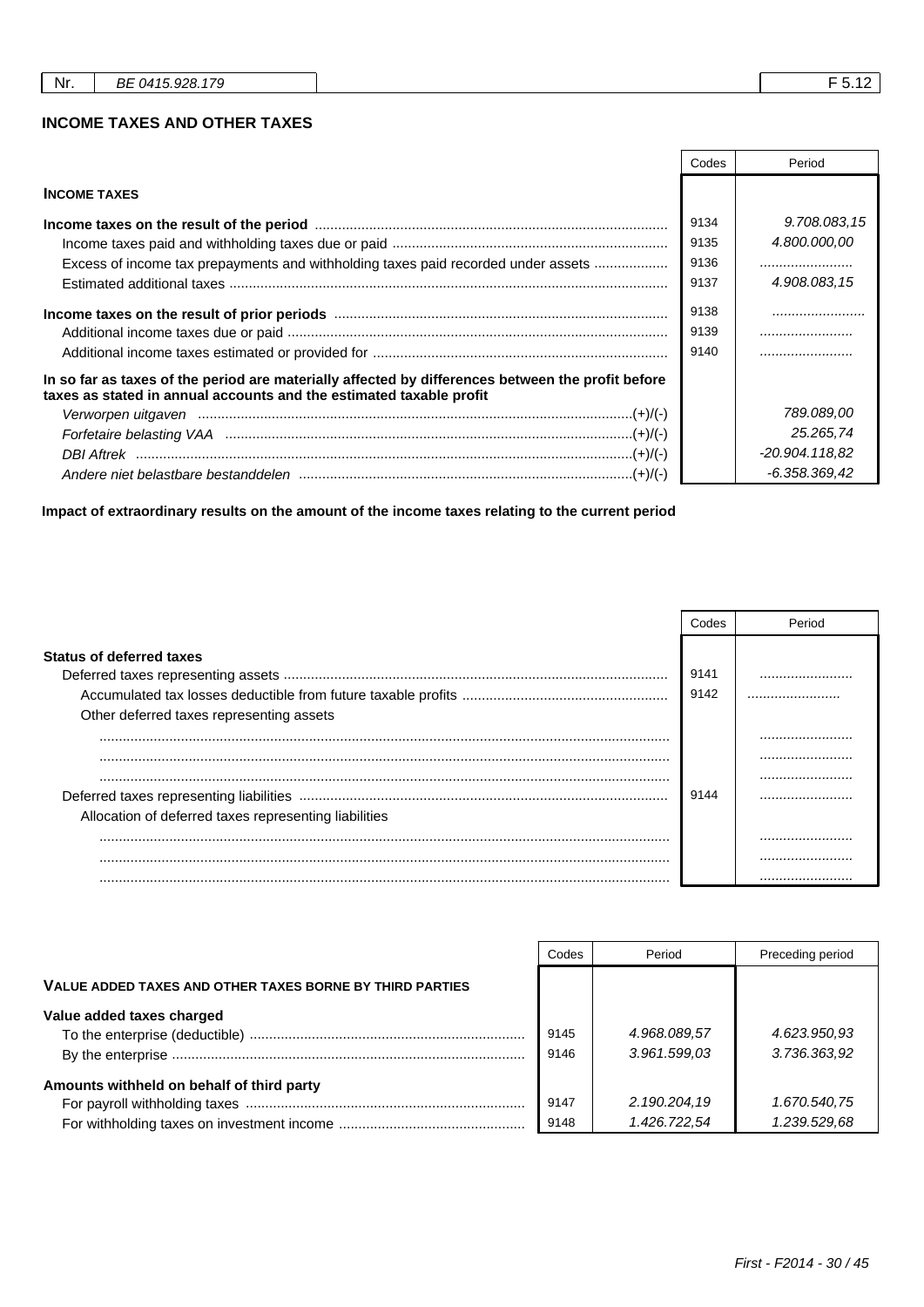| Nr. | BE 0415.928.179 |
|-----|-----------------|
|     |                 |

r

### RIGHTS AND COMMITMENTS NOT REFLECTED IN THE BALANCE SHEET

|                                                                                                                                                                                  | Codes | Period       |
|----------------------------------------------------------------------------------------------------------------------------------------------------------------------------------|-------|--------------|
| <b>PERSONAL GUARANTEES PROVIDED OR IRREVOCABLY PROMISED BY THE ENTERPRISE AS</b><br>SECURITY FOR DEBTS AND COMMITMENTS OF THIRD PARTIES <b>With COMMITMENTS</b> OF THIRD PARTIES | 9149  |              |
| Of which                                                                                                                                                                         |       |              |
|                                                                                                                                                                                  | 9150  |              |
|                                                                                                                                                                                  | 9151  |              |
| Maximum amount for which other debts or commitments of third parties are guaranteed by the                                                                                       | 9153  |              |
| <b>REAL GUARANTEES</b>                                                                                                                                                           |       |              |
| Real guarantees provided or irrevocably promised by the enterprise on its own assets as<br>security of debts and commitments of the enterprise<br>Mortgages                      |       |              |
|                                                                                                                                                                                  | 9161  |              |
|                                                                                                                                                                                  | 9171  |              |
|                                                                                                                                                                                  | 9181  |              |
|                                                                                                                                                                                  | 9191  | 8.035.615,91 |
|                                                                                                                                                                                  | 9201  |              |
| Real guarantees provided or irrevocably promised by the enterprise on its own assets as<br>security of debts and commitments of third parties<br>Mortgages                       |       |              |
|                                                                                                                                                                                  | 9162  |              |
|                                                                                                                                                                                  | 9172  |              |
|                                                                                                                                                                                  | 9182  |              |
|                                                                                                                                                                                  | 9192  |              |
|                                                                                                                                                                                  | 9202  |              |
| GOODS AND VALUES, NOT DISCLOSED IN THE BALANCE SHEET, HELD BY THIRD PARTIES IN THEIR<br>OWN NAME BUT AT RISK TO AND FOR THE BENEFIT OF THE ENTERPRISE                            |       |              |
|                                                                                                                                                                                  |       |              |
|                                                                                                                                                                                  |       |              |
|                                                                                                                                                                                  |       |              |
| SUBSTANTIAL COMMITMENTS TO ACQUIRE FIXED ASSETS                                                                                                                                  |       |              |
|                                                                                                                                                                                  |       |              |
|                                                                                                                                                                                  |       |              |
|                                                                                                                                                                                  |       |              |
| <b>SUBSTANTIAL COMMITMENTS TO DISPOSE OF FIXED ASSETS</b>                                                                                                                        |       |              |
|                                                                                                                                                                                  |       |              |
|                                                                                                                                                                                  |       |              |
| <b>FORWARD TRANSACTIONS</b>                                                                                                                                                      |       |              |
|                                                                                                                                                                                  | 9213  |              |
|                                                                                                                                                                                  | 9214  |              |
|                                                                                                                                                                                  | 9215  |              |
|                                                                                                                                                                                  | 9216  |              |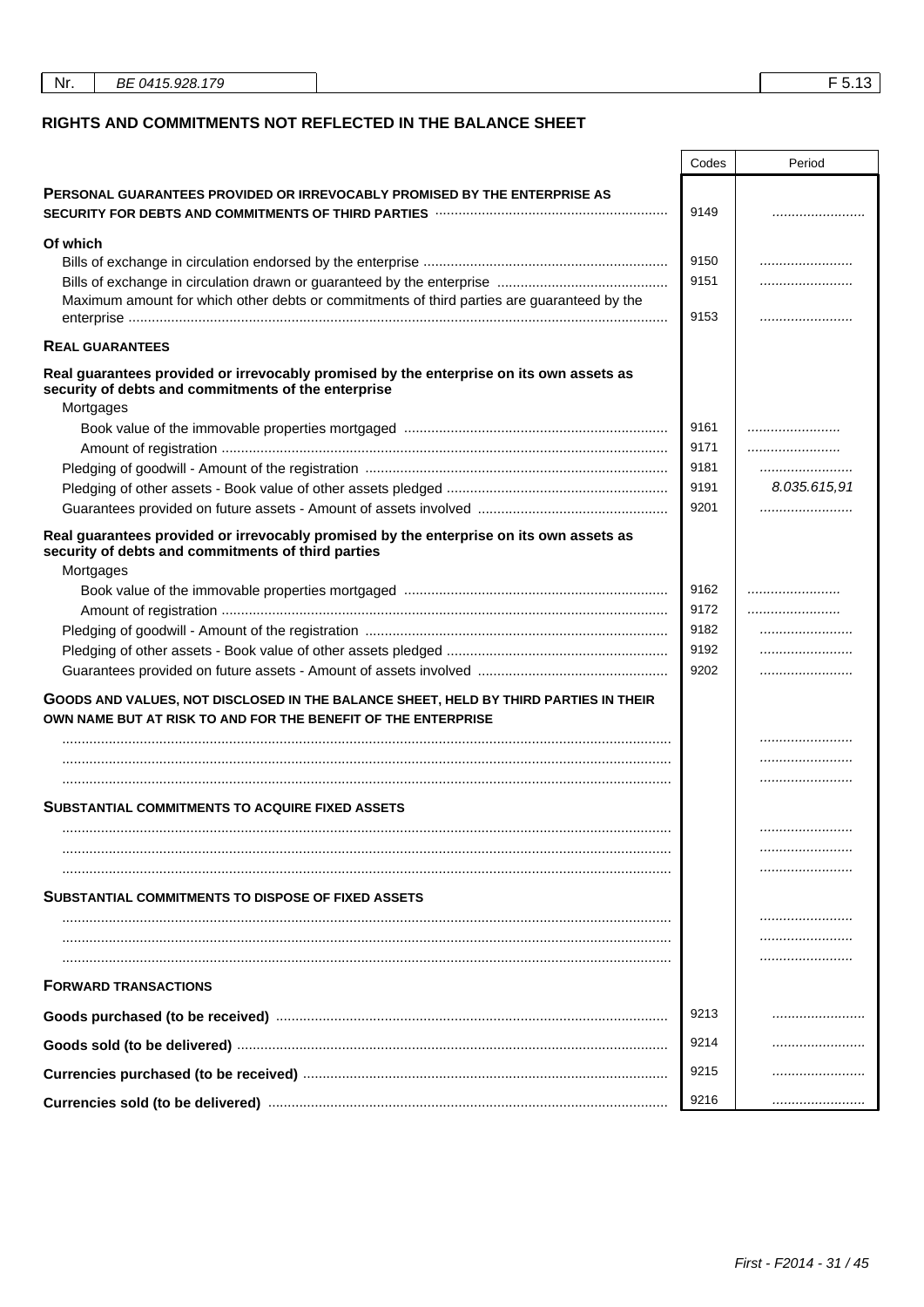| Nr. | BE 0415.928.179 | ن ا رب |
|-----|-----------------|--------|
|     |                 |        |

#### **COMMITMENTS RELATING TO TECHNICAL GUARANTEES IN RESPECT OF SALES OR SERVICES**

#### **INFORMATION CONCERNING IMPORTANT LITIGATION AND OTHER COMMITMENTS**

Aangegane IRS-contracten voor 5.000K EUR waarvan op 31/12/2013 lopende IRS contracten ten belope van 5.000K EUR.

#### **BRIEF DESCRIPTION OF SUPPLEMENT RETIREMENT OR SURVIVORS PENSION PLAN IN FAVOUR OF THE PERSONNEL OR THE EXECUTIVES OF THE ENTERPRISE AND OF THE MEASURES TAKEN BY THE ENTERPRISE TO COVER THE RESULTING CHARGES**

Voor de bedienden is een aanvulling op het wettelijk pensioen voorzien door onderschrijving van een groepsverzekeringspolis bij een Belgische verzekeringsmaatschappij. Deze polis is van het type vaste bijdrage. De jaarlijkse premies, die door de verzekeringsmaatschappij berekend worden, worden door de werkgever (werkgeversbijdrage) en werknemer (werknemersbijdrage) betaald.

|                                          | Codes |  |
|------------------------------------------|-------|--|
| <b>PENSIONS FUNDED BY THE ENTERPRISE</b> |       |  |
|                                          | 9220  |  |
| Methods of estimation                    |       |  |
| .                                        |       |  |
|                                          |       |  |
|                                          |       |  |
|                                          |       |  |

#### **NATURE AND COMMERCIAL OBJECTIVE OF TRANSACTIONS NOT REFLECTED IN THE BALANCE SHEET**

**Provided that the risks or advantages coming from these transactions are significant and if the disclosure of the risks or advantages is necessary to appreciate the financial situation of the company; if need arises, the financial consequences of these transactions for the company have also to be mentioned**

**OTHER RIGHTS AND COMMITMENTS NOT REFLECTED IN THE BALANCE SHEET**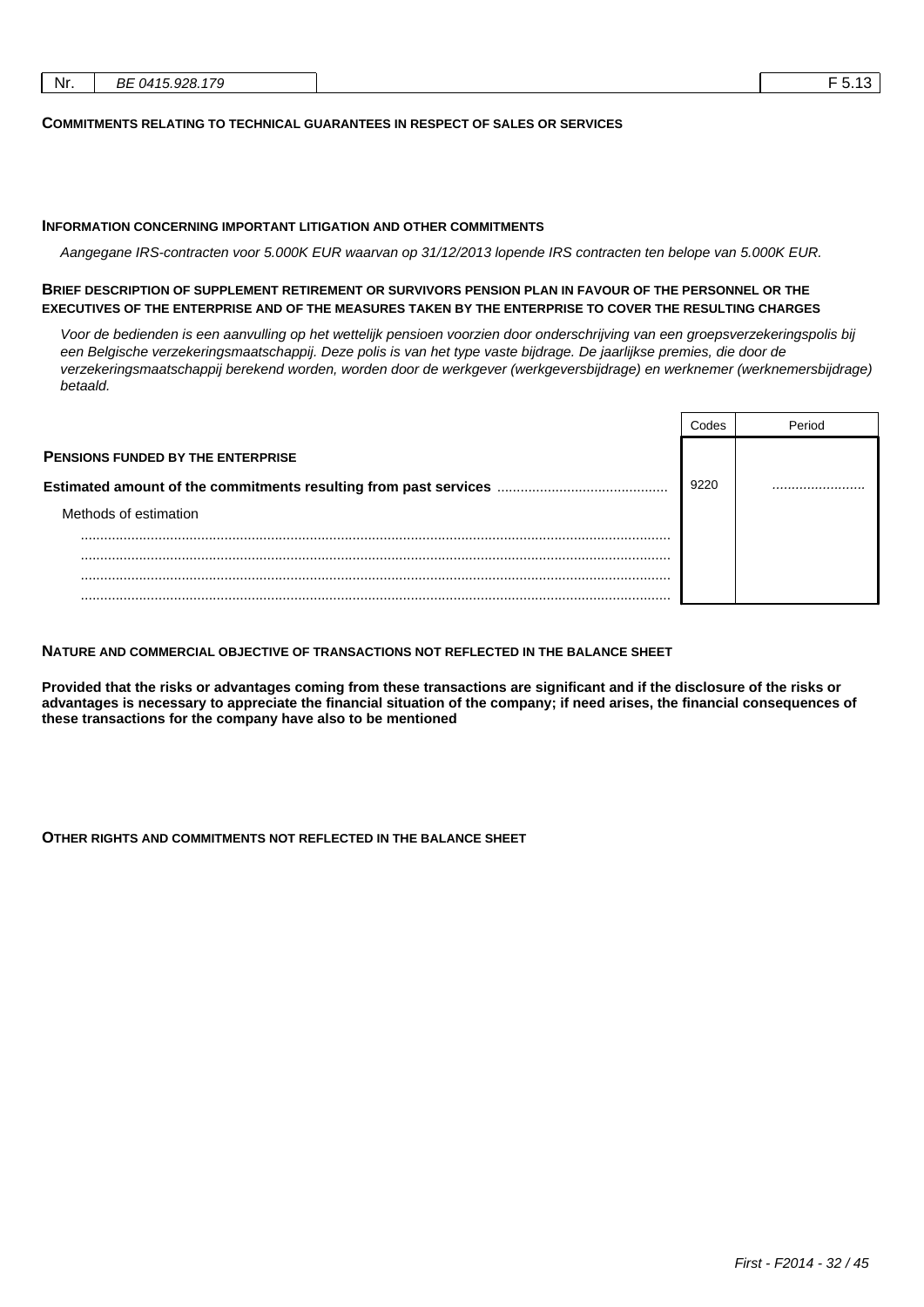# RELATIONSHIPS WITH AFFILIATED ENTERPRISES AND ENTERPRISES LINKED BY PARTICIPATING INTERESTS

|                                                                             | Codes   | Period         | Preceding period |
|-----------------------------------------------------------------------------|---------|----------------|------------------|
| <b>AFFILIATED ENTERPRISES</b>                                               |         |                |                  |
|                                                                             | (280/1) | 231.964.132,97 | 225.364.885,97   |
|                                                                             | (280)   | 231.964.132,97 | 225.364.885,97   |
|                                                                             | 9271    |                |                  |
|                                                                             | 9281    |                |                  |
|                                                                             | 9291    | 20.529.537,70  | 8.158.666,07     |
|                                                                             | 9301    |                |                  |
|                                                                             | 9311    | 20.529.537,70  | 8.158.666,07     |
|                                                                             | 9321    |                |                  |
|                                                                             | 9331    |                |                  |
|                                                                             | 9341    |                |                  |
|                                                                             | 9351    | 80.702.666,24  | 45.458.718,36    |
|                                                                             | 9361    | 78.466.943,56  | 40.924.311,10    |
|                                                                             | 9371    | 2.235.722,68   | 4.534.407,26     |
| Personal and real guarantees                                                |         |                |                  |
| Provided or irrevocably promised by the enterprise as security for debts or |         |                |                  |
|                                                                             | 9381    | 8.000.000,00   |                  |
| Provided or irrevocably promised by affiliated enterprises as security for  |         |                |                  |
|                                                                             | 9391    |                |                  |
|                                                                             | 9401    |                |                  |
| <b>Financial results</b>                                                    |         |                |                  |
|                                                                             | 9421    |                |                  |
|                                                                             | 9431    | 1.455.459,54   | 1.014.962,77     |
|                                                                             | 9441    |                |                  |
|                                                                             | 9461    | 3.670.319,33   | 1.555.410,50     |
|                                                                             | 9471    |                |                  |
| <b>Disposal of fixed assets</b>                                             |         |                |                  |
|                                                                             | 9481    |                |                  |
|                                                                             | 9491    |                |                  |
|                                                                             |         |                |                  |
| <b>ENTERPRISES LINKED BY PARTICIPATING INTERESTS</b>                        |         |                |                  |
|                                                                             | (282/3) |                |                  |
|                                                                             | (282)   |                |                  |
|                                                                             | 9272    |                |                  |
|                                                                             | 9282    |                |                  |
|                                                                             | 9292    |                |                  |
|                                                                             | 9302    |                |                  |
|                                                                             | 9312    |                |                  |
|                                                                             | 9352    |                |                  |
|                                                                             | 9362    |                | .                |
|                                                                             | 9372    |                |                  |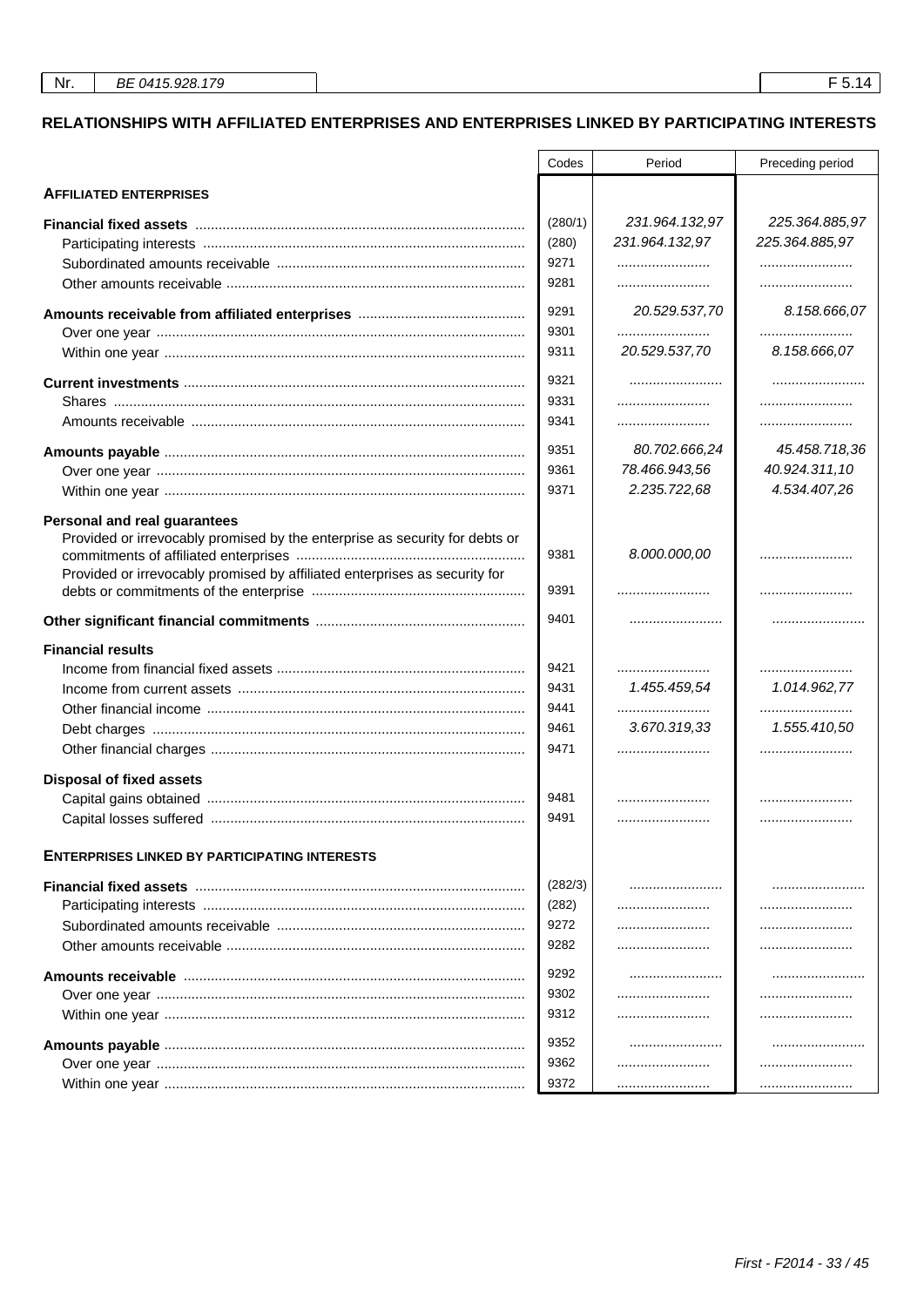| Nr. | BE 0415.928.179                                                                                                                                                                                                                                                                                                                                          | F 5.14       |
|-----|----------------------------------------------------------------------------------------------------------------------------------------------------------------------------------------------------------------------------------------------------------------------------------------------------------------------------------------------------------|--------------|
|     |                                                                                                                                                                                                                                                                                                                                                          | Period       |
|     | TRANSACTIONS WITH ENTERPRISES LINKED BY PARTICIPATING INTERESTS OUT OF MARKET CONDITIONS                                                                                                                                                                                                                                                                 |              |
|     | Mention of these transactions if they are significant, including the amount of the transactions, the<br>nature of the link, and all information about the transactions which should be necessary to get a better<br>understanding of the situation of the company                                                                                        |              |
|     | De Raad van Bestuur stelt vast dat er geen objectieve of wettelijke criteria zijn die duidelijk omschrijven wat<br>er wordt bedoeld met transacties buiten normale marktyoorwaarden zoals omschreven in het KB van 10<br>augustus 2009.                                                                                                                  |              |
|     | Om deze reden heeft de Raad van Bestuur de optie gekozen om alle transacties van enige betekenis met<br>verbonden partijen te vermelden in deze toelichting. Deze positie is trouwens in overeenstemming de<br>internationale praktijk die verwacht dat alle belangrijke transacties met verbonden partijen worden toegelicht<br>in de fianciële staten. |              |
|     | Hierna volgt een opsomming van alle belangrijke transacties met verbonden partijen met uitzondering van<br>de transacties met verbonden partijen die volledig deel uitmaken van een groep zoals opgenomen in het KB<br>van 10 augustus 2009:                                                                                                             |              |
|     |                                                                                                                                                                                                                                                                                                                                                          | 1.645.515.00 |
|     |                                                                                                                                                                                                                                                                                                                                                          |              |
|     |                                                                                                                                                                                                                                                                                                                                                          |              |
|     |                                                                                                                                                                                                                                                                                                                                                          |              |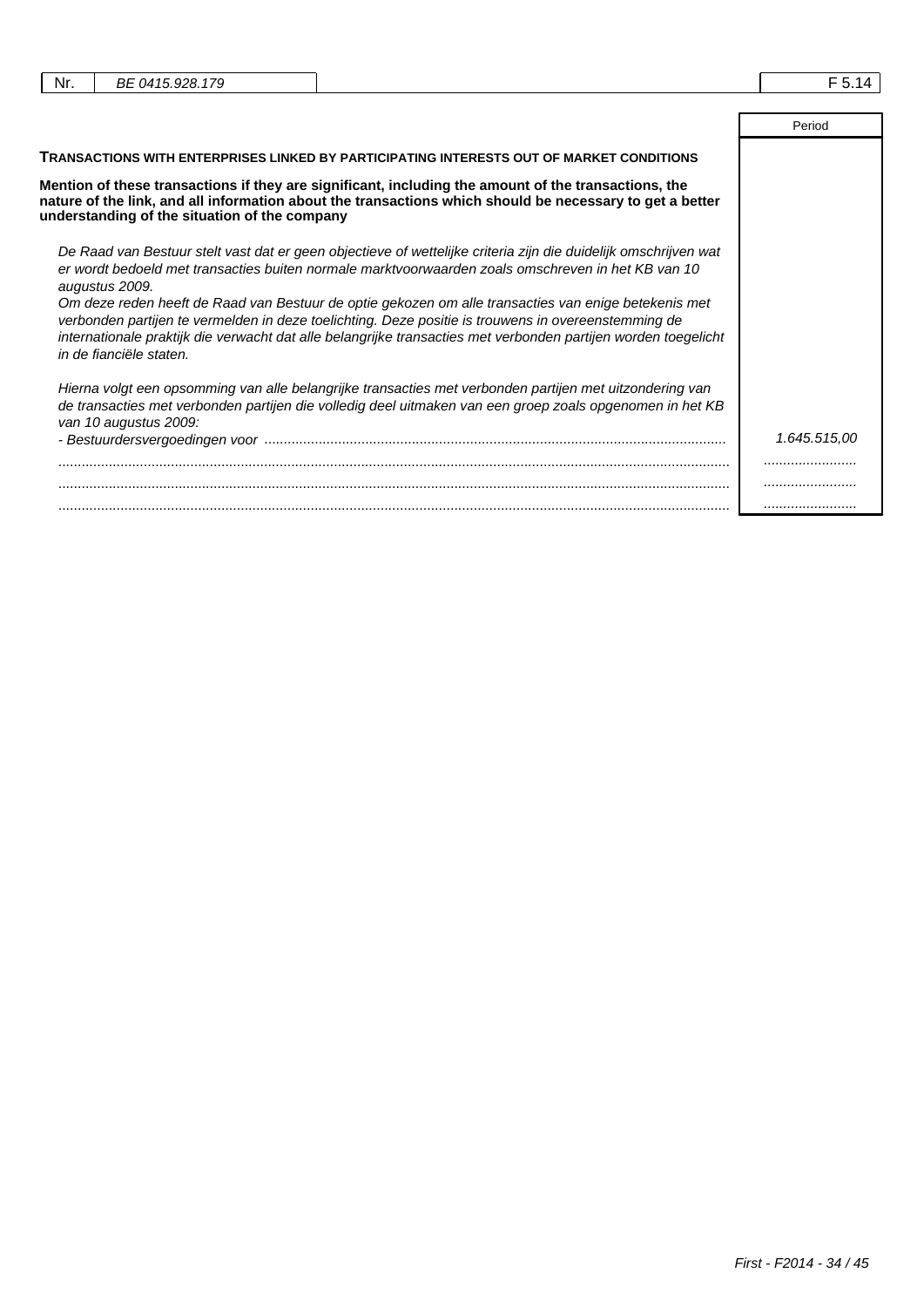|  | Nr. | DL<br>74<br>DI<br>_ |  |  |
|--|-----|---------------------|--|--|
|--|-----|---------------------|--|--|

### **FINANCIAL RELATIONSHIPS WITH**

|                                                                                                                                                                                                                    | Codes | Period       |
|--------------------------------------------------------------------------------------------------------------------------------------------------------------------------------------------------------------------|-------|--------------|
| DIRECTORS, MANAGERS, INDIVIDUALS OR BODIES CORPORATE WHO CONTROL THE ENTERPRISE<br>WITHOUT BEING ASSOCIATED THEREWITH OR OTHER ENTERPRISES CONTROLLED BY THESE<br><b>PERSONS</b>                                   |       |              |
|                                                                                                                                                                                                                    | 9500  |              |
| Conditions on amounts receivable                                                                                                                                                                                   |       |              |
|                                                                                                                                                                                                                    |       |              |
|                                                                                                                                                                                                                    | 9501  |              |
| Main conditions of these guarantees                                                                                                                                                                                |       |              |
|                                                                                                                                                                                                                    | 9502  |              |
| Main conditions of the other commitments                                                                                                                                                                           |       |              |
| Amount of direct and indirect remunerations and pensions, included in the income statement,<br>as long as this disclosure does not concern exclusively or mainly, the situation of a single<br>identifiable person |       |              |
|                                                                                                                                                                                                                    | 9503  | 1.645.515,00 |
|                                                                                                                                                                                                                    | 9504  |              |

|                                                                                                           | Codes | Period     |
|-----------------------------------------------------------------------------------------------------------|-------|------------|
| <b>AUDITORS OR PEOPLE THEY ARE LINKED TO</b>                                                              |       |            |
|                                                                                                           | 9505  | 152.025.00 |
| Fees for exceptional services or special missions executed in the company by the auditor                  | 95061 |            |
|                                                                                                           | 95062 |            |
|                                                                                                           | 95063 |            |
| Fees for exceptional services or special missions executed in the company by people they are<br>linked to |       |            |
|                                                                                                           | 95081 |            |
|                                                                                                           | 95082 | 59.836.00  |
|                                                                                                           | 95083 |            |

**Mentions related to article 133, paragraph 6 from the Companies Code**

 $\overline{\phantom{a}}$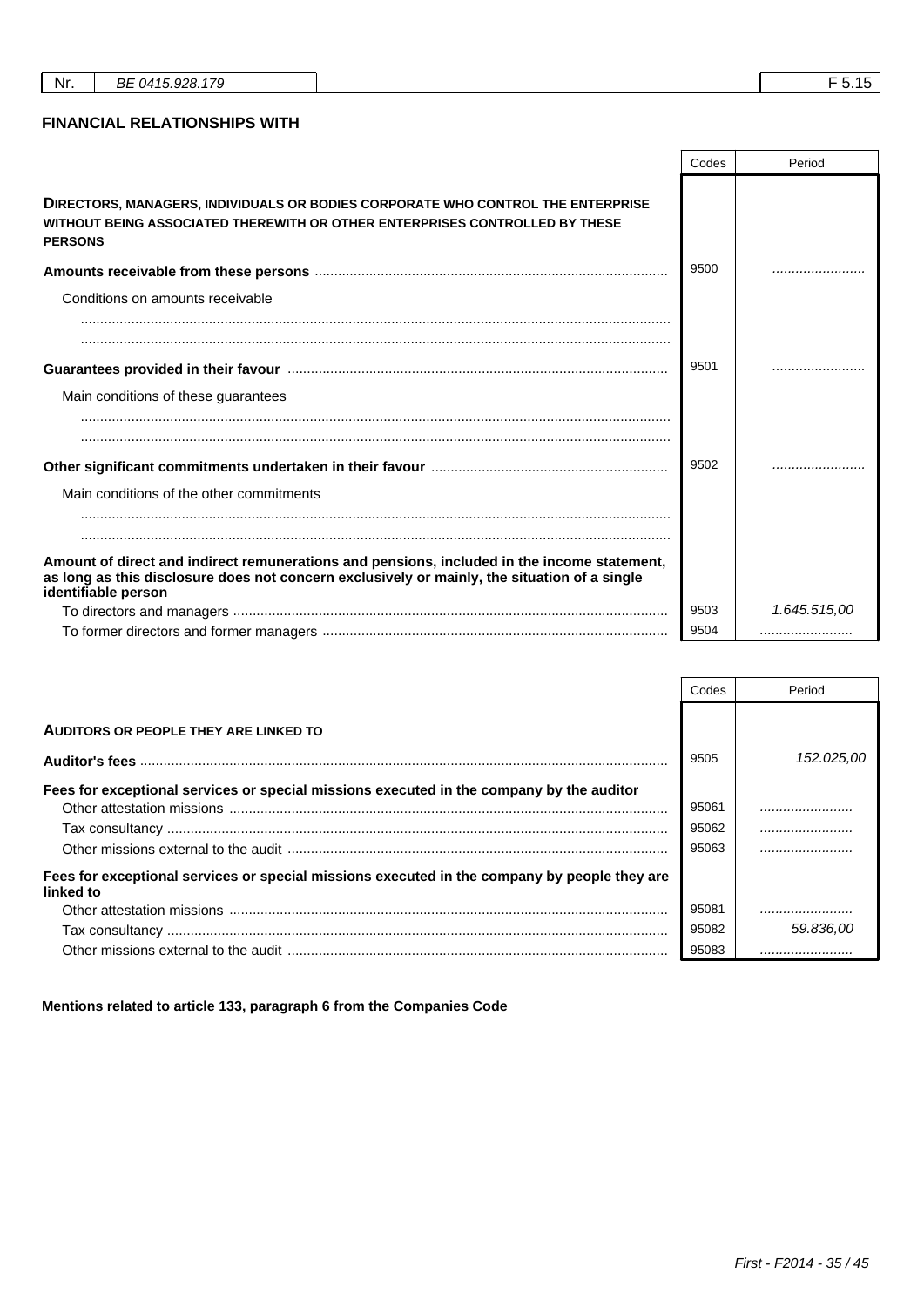## DERIVATIVES NOT MEASURED AT FAIR VALUE

| FAIR VALUE OF FINANCIAL DERIVATIVES NOT MEASURED AT FAIR VALUE WITH INDICATION ABOUT THE<br>NATURE AND THE VOLUME OF THE INSTRUMENTS |            |
|--------------------------------------------------------------------------------------------------------------------------------------|------------|
| Fair values van aangegane IRS contracten gerelateerd aan lening kredietinstellingen (+)/(-)                                          | -30.697.00 |
|                                                                                                                                      |            |
|                                                                                                                                      | .          |
|                                                                                                                                      |            |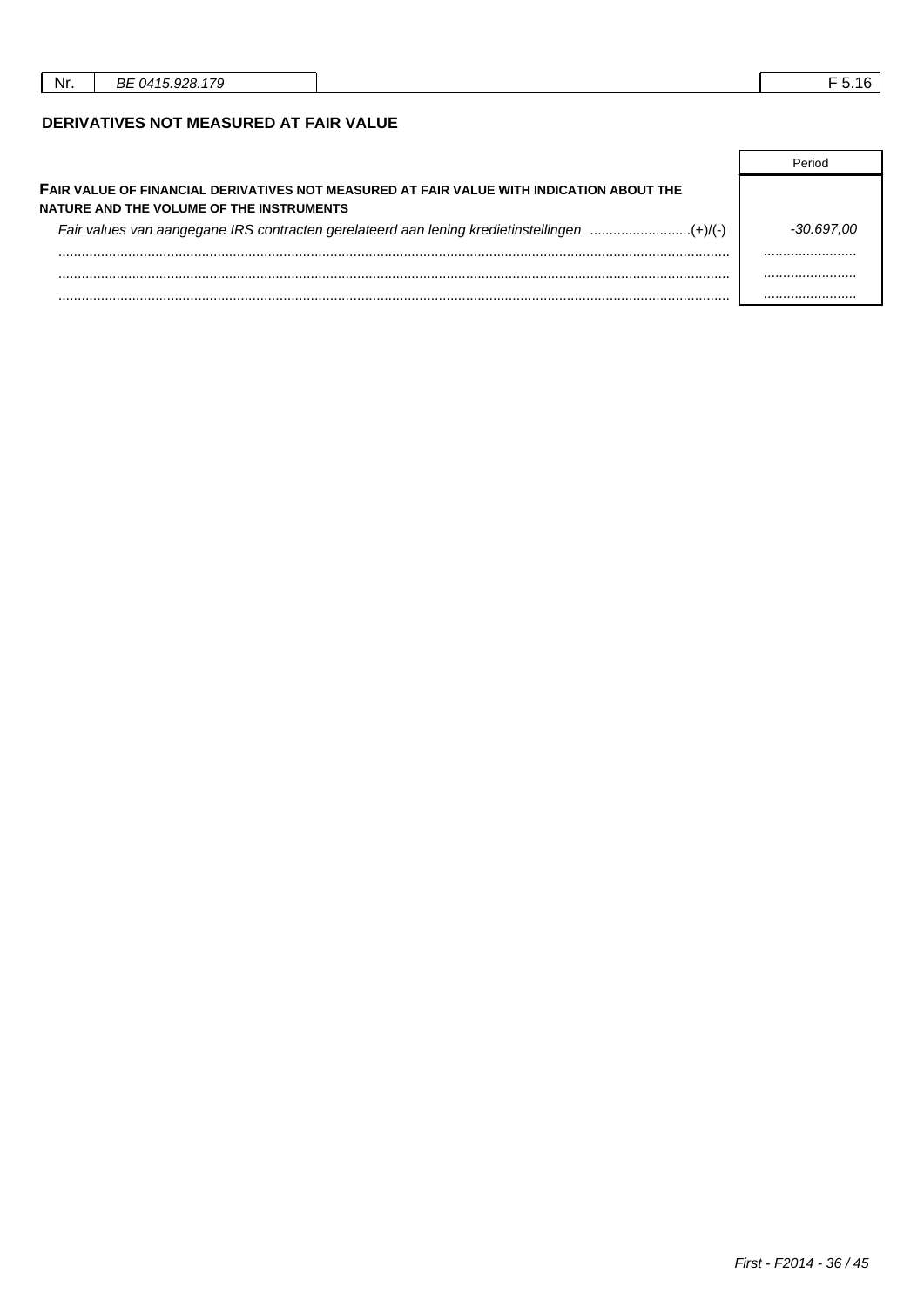| - |  |  |  |  |
|---|--|--|--|--|
|---|--|--|--|--|

### **INFORMATION RELATING TO CONSOLIDATED ACCOUNTS**

**INFORMATION TO DISCLOSE BY EACH ENTERPRISE THAT IS SUBJECT TO COMPANY LAW ON THE CONSOLIDATED ACCOUNTS OF ENTERPRISES**

**The enterprise has prepared and published consolidated accounts and a consolidated report**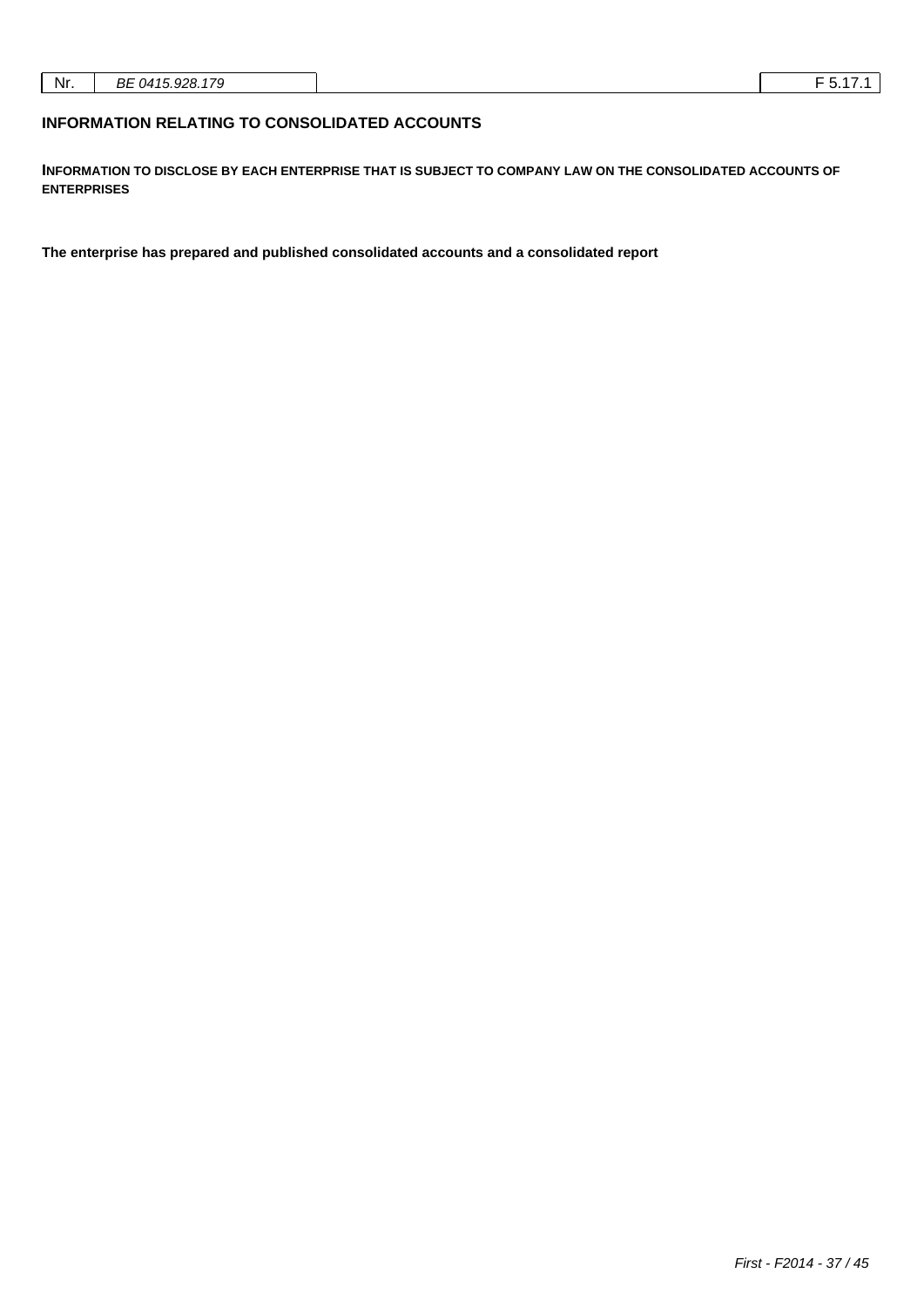| Nr.<br>.928.<br>170<br>BE 0415<br>,,, |
|---------------------------------------|
|---------------------------------------|

**FINANCIAL RELATIONSHIPS OF THE GROUP LED BY THE ENTERPRISE IN BELGIUM WITH AUDITORS OR WITH PEOPLE THEY ARE LINKED TO**

|                                                                                                           | Codes | Period     |
|-----------------------------------------------------------------------------------------------------------|-------|------------|
| Mentions related to article 134, paragraphs 4 and 5 from the Companies Code                               |       |            |
| Auditor's fees according to a mandate at the group level led by the company publishing the<br>information | 9507  | 276.800,00 |
| Fees for exceptional services or special missions executed in these group by the auditor                  |       |            |
|                                                                                                           | 95071 | 3.000,00   |
|                                                                                                           | 95072 |            |
|                                                                                                           | 95073 |            |
| Fees to people auditors are linked to according to the mandate at the group level led by the              | 9509  | 119,200,00 |
| Fees for exceptional services or special missions executed in the group by people they are<br>linked to   |       |            |
|                                                                                                           | 95091 | 5.000.00   |
|                                                                                                           | 95092 | 59.836,00  |
|                                                                                                           | 95093 |            |

**Mentions related to article 133, paragraph 6 from the Companies Code**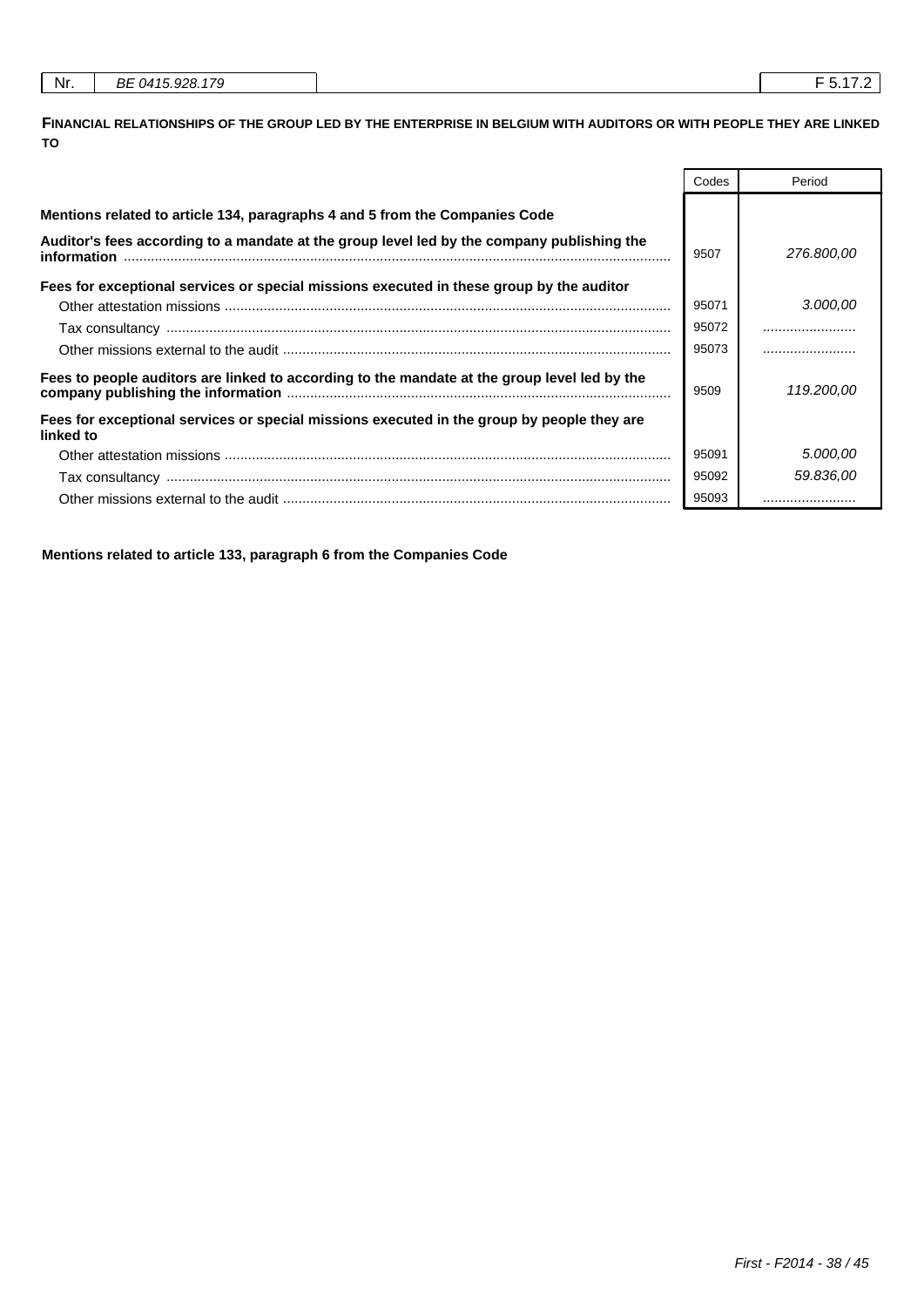| Nr. | BE 0415.928.179                       |                | F <sub>6</sub> |
|-----|---------------------------------------|----------------|----------------|
|     | <b>SOCIAL BALANCE SHEET</b>           |                |                |
|     | Number of joint industrial committee: | 100<br>218<br> | <br>           |

| ΩC |    |      |  |
|----|----|------|--|
|    | __ | <br> |  |

# **STATEMENT OF THE PERSONS EMPLOYED**

# **EMPLOYEES FOR WHOM THE ENTREPRISE SUBMITTED A DIMONA DECLARATION OR WHO ARE RECORDED IN THE GENERAL PERSONNEL REGISTER**

| During the current period       | Codes | Total        | Men<br>1.    | Women<br>2.  |
|---------------------------------|-------|--------------|--------------|--------------|
| Average number of employees     |       |              |              |              |
|                                 | 1001  | 86.5         | 50.2         | 36,3         |
|                                 | 1002  | 19.5         | 4,4          | 15,1         |
|                                 | 1003  | 101.7        | 53.7         | 48.0         |
| Number of hours actually worked |       |              |              |              |
|                                 | 1011  | 137.197      | 81.233       | 55,964       |
|                                 | 1012  | 25.512       | 5.872        | 19.640       |
|                                 | 1013  | 162.709      | 87.105       | 75.604       |
| <b>Personnel costs</b>          |       |              |              |              |
|                                 | 1021  | 7.588.590,27 | 4.977.739,30 | 2.610.850,97 |
|                                 | 1022  | 1.522.795,80 | 529.316,45   | 993.479.35   |
|                                 | 1023  | 9.111.386,07 | 5.507.055,75 | 3.604.330,32 |
|                                 | 1033  | 133.592,00   | 71.342,00    | 62.250,00    |

| During the preceding period | Codes | Total        | 1P. Men      | 2P. Women    |
|-----------------------------|-------|--------------|--------------|--------------|
|                             | 1003  | 69.6         | 30,8         | 38.6         |
|                             | 1013  | 113.904      | 51.312       | 62.592       |
|                             | 1023  | 6.667.879,47 | 3.546.600.47 | 3.121.279,00 |
|                             | 1033  | 95.801,00    | 42.904.00    | 52.897,00    |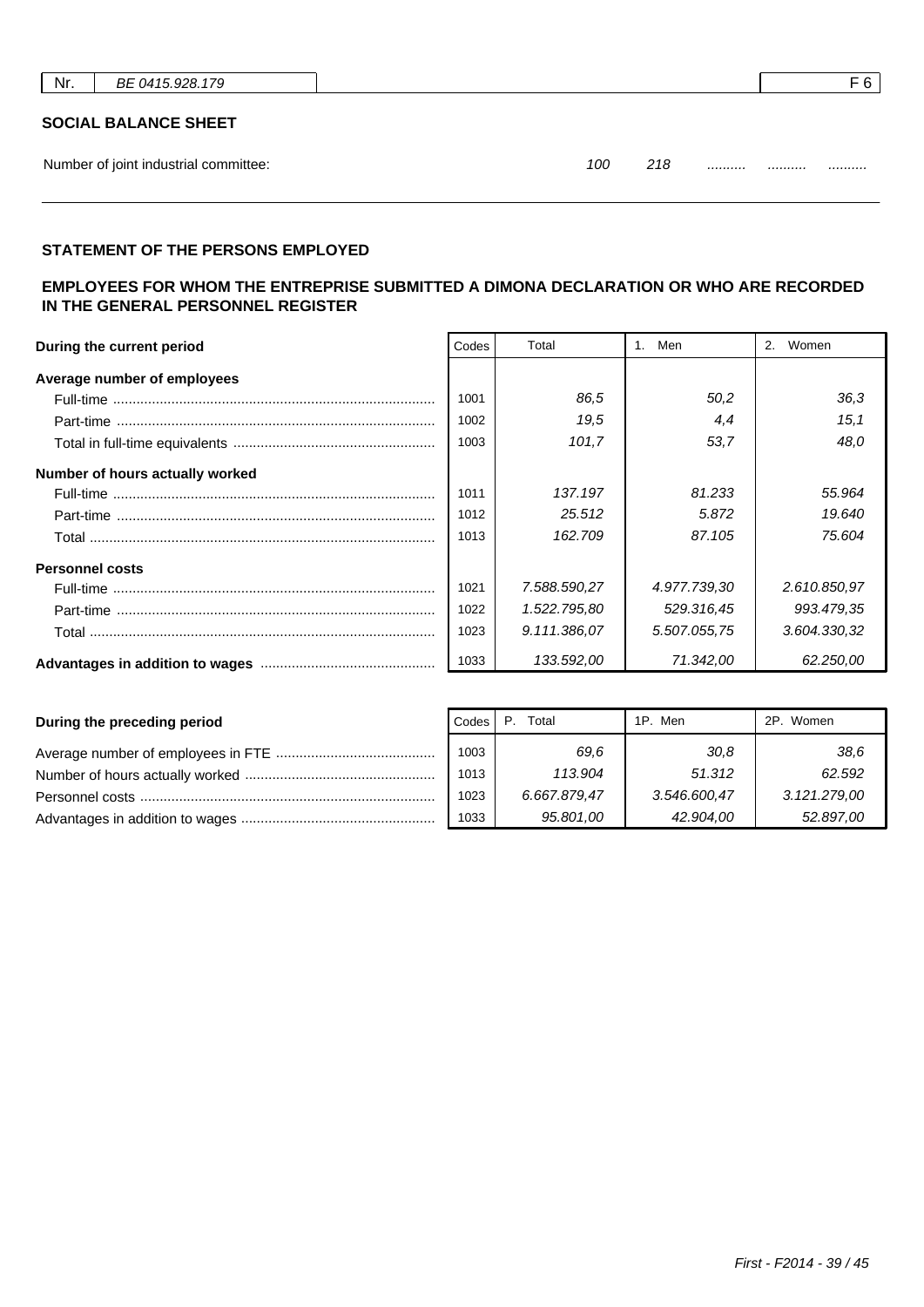### **EMPLOYEES FOR WHOM THE ENTREPRISE SUBMITTED A DIMONA DECLARATION OR WHO ARE RECORDED IN THE GENERAL PERSONNEL REGISTER (continued)**

| At the closing date of the period                          | Codes | 1. Full-time | 2. Part-time | 3.<br>Total full-time<br>equivalents |
|------------------------------------------------------------|-------|--------------|--------------|--------------------------------------|
|                                                            | 105   | 88           | 19           | 102,9                                |
| By nature of the employment contract                       |       |              |              |                                      |
|                                                            | 110   | 84           | 19           | 98.9                                 |
|                                                            | 111   | 4            |              | 4,0                                  |
| Contract for the execution of a specifically assigned work | 112   |              |              |                                      |
|                                                            | 113   |              |              |                                      |
| According to gender and study level                        |       |              |              |                                      |
|                                                            | 120   | 52           | 3            | 54.4                                 |
|                                                            | 1200  |              |              |                                      |
|                                                            | 1201  | 16           |              | 16,0                                 |
|                                                            | 1202  | 27           | 2            | 28,6                                 |
|                                                            | 1203  | 9            |              | 9.8                                  |
|                                                            | 121   | 36           | 16           | 48,5                                 |
|                                                            | 1210  |              |              | .                                    |
|                                                            | 1211  | 10           | 8            | 16.1                                 |
|                                                            | 1212  | 17           | 8            | 23.4                                 |
|                                                            | 1213  | 9            |              | 9.0                                  |
| By professional category                                   |       |              |              |                                      |
|                                                            | 130   |              |              |                                      |
|                                                            | 134   | 88           | 19           | 102,9                                |
|                                                            | 132   |              |              |                                      |
|                                                            | 133   |              |              |                                      |

### **HIRED TEMPORARY STAFF AND PERSONNEL PLACED AT THE ENTERPRISE'S DISPOSAL**

| During the period | Codes | Hired<br>temporary staff | Persons placed<br>2.<br>at the<br>enterprise's<br>disposal |
|-------------------|-------|--------------------------|------------------------------------------------------------|
|                   | 150   | 0,8                      |                                                            |
|                   | 151   | 1.423                    |                                                            |
|                   | 152   | 47.192,20                |                                                            |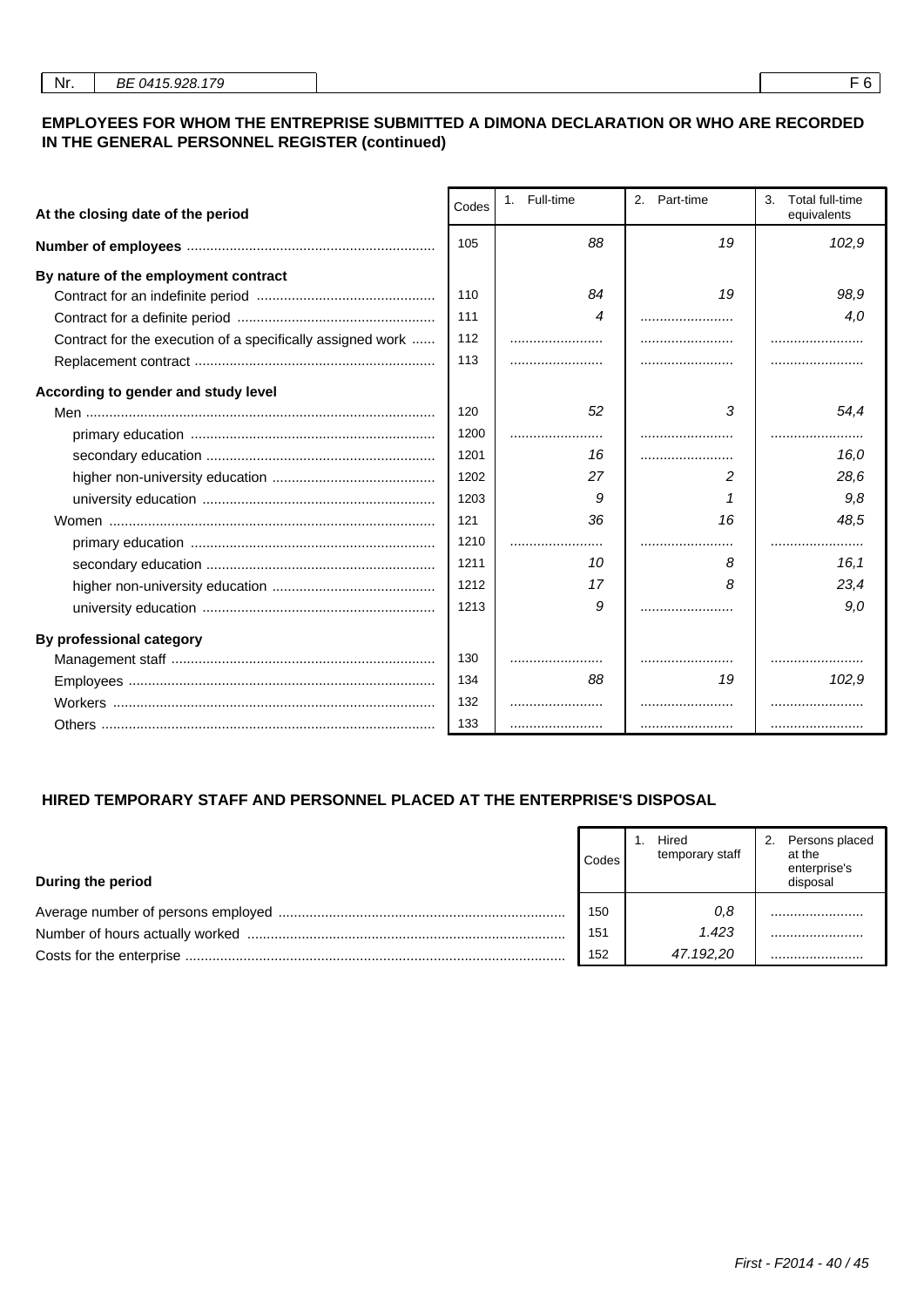### **LIST OF PERSONNEL MOVEMENTS DURING THE PERIOD**

| <b>ENTRIES</b>                                                                                                                                                         | Codes | Full-time | Part-time | 3.<br>Total full-time<br>equivalents |
|------------------------------------------------------------------------------------------------------------------------------------------------------------------------|-------|-----------|-----------|--------------------------------------|
| Number of employees for whom the entreprise submitted a<br>DIMONA declaration or who have been recorded in the<br>general personnel register during the financial year | 205   | 41        | 8         | 47.0                                 |
| By nature of employment contract                                                                                                                                       |       |           |           |                                      |
|                                                                                                                                                                        | 210   | 29        | 8         | 35.0                                 |
|                                                                                                                                                                        | 211   | 12        |           | 12.0                                 |
| Contract for the execution of a specifically assigned work                                                                                                             | 212   |           |           |                                      |
|                                                                                                                                                                        | 213   |           |           |                                      |

| Number of employees whose contract-termination date has<br>been entered in DIMONA declaration or in the general        | 305 | 10 | 3 | 12.1 |
|------------------------------------------------------------------------------------------------------------------------|-----|----|---|------|
| By nature of employment contract                                                                                       |     |    |   |      |
|                                                                                                                        | 310 | 3  | 3 | 5,1  |
|                                                                                                                        | 311 |    |   | 7.0  |
| Contract for the execution of a specifically assigned work                                                             | 312 |    |   |      |
|                                                                                                                        | 313 |    |   |      |
| By reason of termination of contract                                                                                   |     |    |   |      |
|                                                                                                                        | 340 |    |   | 0.8  |
| Unemployment with extra allowance from enterprise                                                                      | 341 |    |   |      |
|                                                                                                                        | 342 |    |   | 2.8  |
|                                                                                                                        | 343 | 8  |   | 8.5  |
| the number of persons who continue to render services to<br>the enterprise at least half-time on a self-employed basis | 350 |    |   |      |

| <b>DEPARTURES</b>                                                                                                                                               | Codes | 1. Full-time | 2.<br>Part-time | 3.<br>Total full-time<br>equivalents |
|-----------------------------------------------------------------------------------------------------------------------------------------------------------------|-------|--------------|-----------------|--------------------------------------|
| Number of employees whose contract-termination date has<br>been entered in DIMONA declaration or in the general<br>personnel register during the financial year | 305   | 10           | 3               | 12.1                                 |
| By nature of employment contract                                                                                                                                |       |              |                 |                                      |
|                                                                                                                                                                 | 310   | 3            | 3               | 5,1                                  |
|                                                                                                                                                                 | 311   | 7            |                 | 7.0                                  |
| Contract for the execution of a specifically assigned work                                                                                                      | 312   |              |                 |                                      |
|                                                                                                                                                                 | 313   |              |                 |                                      |
| By reason of termination of contract                                                                                                                            |       |              |                 |                                      |
|                                                                                                                                                                 | 340   |              |                 | 0.8                                  |
| Unemployment with extra allowance from enterprise                                                                                                               | 341   |              |                 |                                      |
|                                                                                                                                                                 | 342   | 2            |                 | 2.8                                  |
|                                                                                                                                                                 | 343   | 8            |                 | 8.5                                  |
| the number of persons who continue to render services to                                                                                                        |       |              |                 |                                      |
| the enterprise at least half-time on a self-employed basis                                                                                                      | 350   |              |                 |                                      |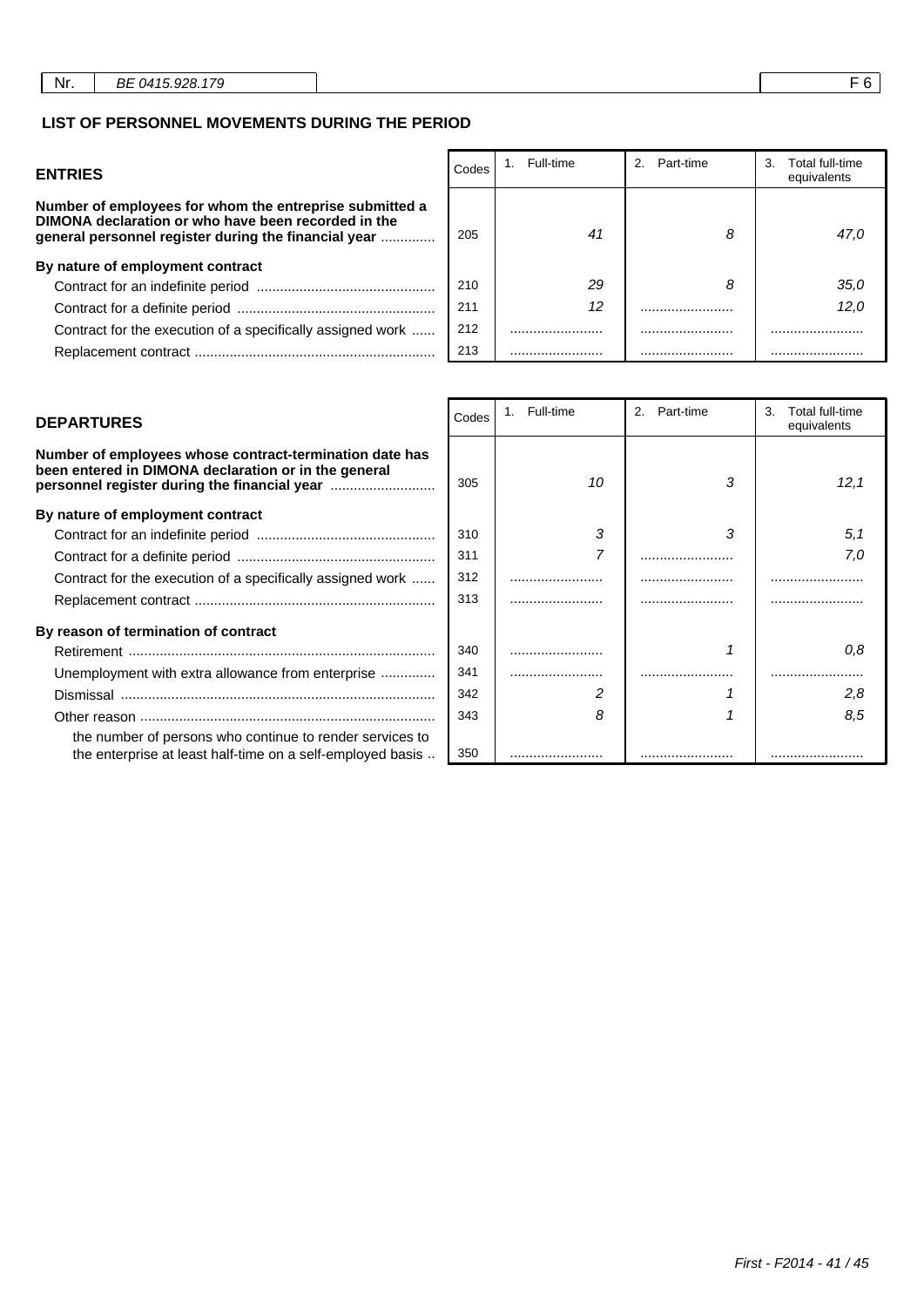| Nr. | BE 0415.928.179 |  |
|-----|-----------------|--|
|     |                 |  |

### **INFORMATION ON TRAINING PROVIDED TO EMPLOYEES DURING THE PERIOD**

|                                                                                                         | Codes | Men       | Codes | Women      |
|---------------------------------------------------------------------------------------------------------|-------|-----------|-------|------------|
| Total of initiatives of formal professional training at the expense of the<br>employer                  |       |           |       |            |
|                                                                                                         | 5801  | 34        | 5811  | 32         |
|                                                                                                         | 5802  | 881       | 5812  | 5.866      |
|                                                                                                         | 5803  | 78.958,00 | 5813  | 336.448,00 |
|                                                                                                         | 58031 | 70.554,00 | 58131 | 330.725,00 |
|                                                                                                         | 58032 | 8.404,00  | 58132 | 5.723,00   |
| of which grants and other financial advantages received (to deduct)                                     | 58033 |           | 58133 |            |
| Total of initiatives of less formal or informal professional training at the<br>expense of the employer |       |           |       |            |
|                                                                                                         | 5821  | 7         | 5831  | 15         |
|                                                                                                         | 5822  |           | 5832  | 15         |
|                                                                                                         | 5823  | 999.00    | 5833  | 1.400,00   |
| Total of initiatives of initial professional training at the expense of the<br>employer                 |       |           |       |            |
|                                                                                                         | 5841  |           | 5851  | 6          |
|                                                                                                         | 5842  |           | 5852  | 1.201      |
|                                                                                                         | 5843  |           | 5853  | 664,00     |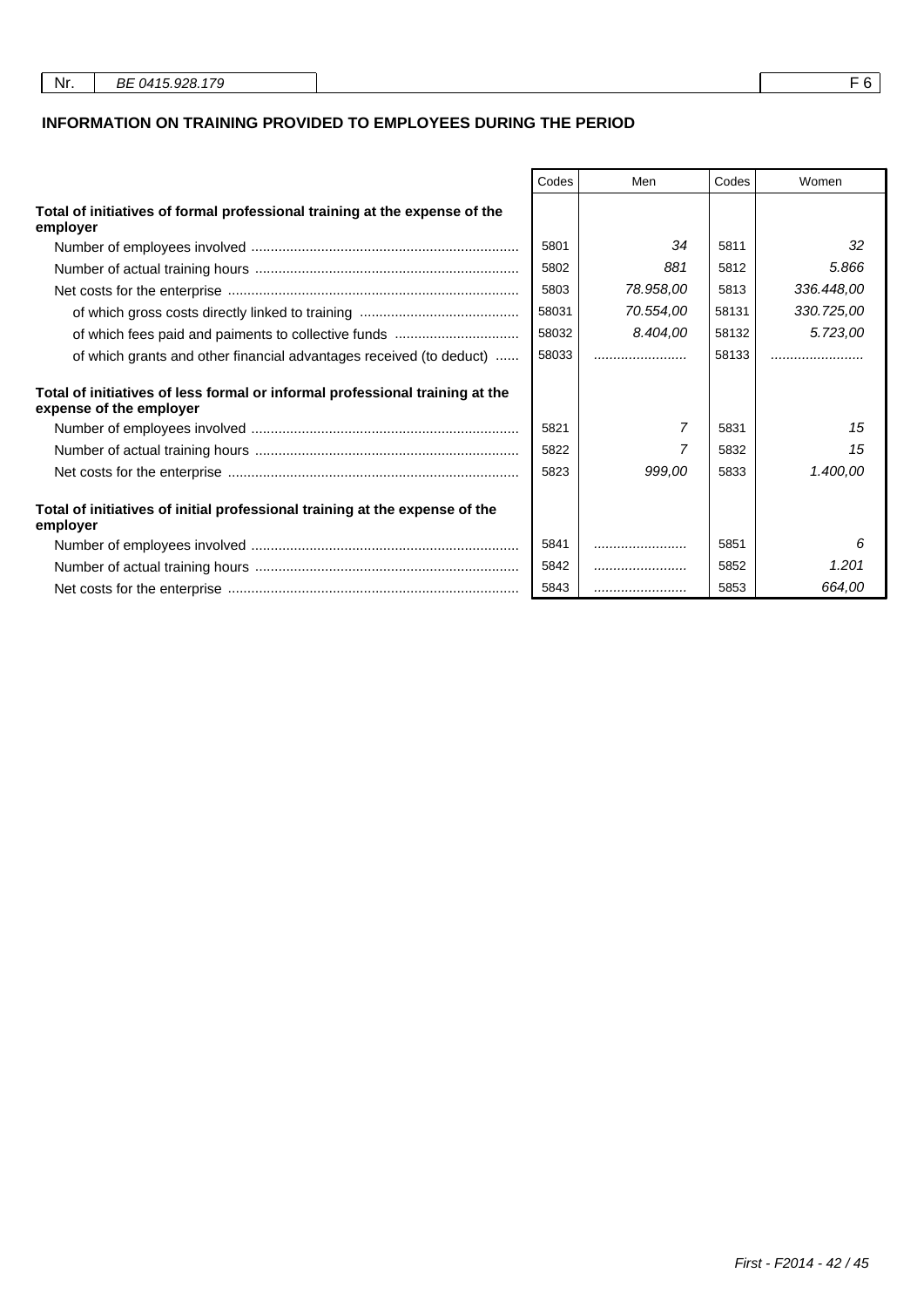#### **VALUATION RULES**

SAMENVATTING VAN DE WAARDERINGSREGELS

I. Beginsel

De waarderingsregels worden vastgesteld overeenkomstig de bepalingen van het koninklijk besluit van 30 januari 2001 tot uitvoering van het Wetboek van vennootschappen.

Ten behoeve van het getrouwe beeld wordt in de volgende uitzonderingsgevallen afgeweken van de bij dit besluit bepaalde waarderingsregels :

Deze afwijkingen worden als volgt verantwoord :

Deze afwijkingen beïnvloeden als volgt het vermogen, de financiële positie en het resultaat vóór belasting van de onderneming

De waarderingsregels werden ten opzichte van het vorige boekjaar qua verwoording of toepassing [xxxxxxxxxxx] [niet gewijzigd]; zo ja, dan heeft de wijziging betrekking op :

en heeft een [positieve] [negatieve] invloed op het resultaat van het boekjaar vóór belasting ten belope van EUR.

De resultatenrekening [xxxxxx] [wordt niet] op belangrijke wijze beïnvloed door opbrengsten en kosten die aan een vorig boekjaar moeten worden toegerekend; zo ja, dan hebben deze betrekking op :

De cijfers van het boekjaar zijn niet vergelijkbaar met die van het vorige boekjaar en wel om de volgende reden :

[Voor de vergelijkbaarheid worden de cijfers van het vorige boekjaar op de volgende punten aangepast] [Voor de vergelijking van de jaarrekeningen van beide boekjaren moet met volgende elementen rekening worden gehouden]

Bij gebrek aan objectieve beoordelingscriteria is de waardering van de voorzienbare risico's, mogelijke verliezen en ontwaardingen waarvan hierna sprake, onvermijdelijk aleatoir :

Andere inlichtingen die noodzakelijk zijn opdat de jaarrekening een getrouw beeld zou geven van het vermogen, de financiële positie en het resultaat van de onderneming :

#### II. Bijzondere regels

#### De oprichtingskosten :

De oprichtingskosten worden onmiddellijk ten laste genomen, behoudens volgende kosten die worden geactiveerd :

#### Herstructureringskosten :

Herstructureringskosten werden [geactiveerd] [niet geactiveerd] in de loop van het boekjaar; zo ja, dan wordt dit als volgt verantwoord :

#### Immateriële vaste activa :

Het bedrag aan immateriële vaste activa omvat voor EUR kosten van onderzoek en ontwikkeling. De afschrijvingstermijn voor deze kosten en voor de goodwill beloopt [meer] [niet meer] dan 5 jaar; indien meer dan 5 jaar wordt deze termijn als verantwoord :

#### Materiële vaste activa :

In de loop van het boekjaar [xxxxxxx] [werden geen] materiële vaste activa geherwaardeerd; zo ja, dan wordt deze herwaardering als volgt verantwoord :

Afschrijvingen geboekt tijdens het boekjaar :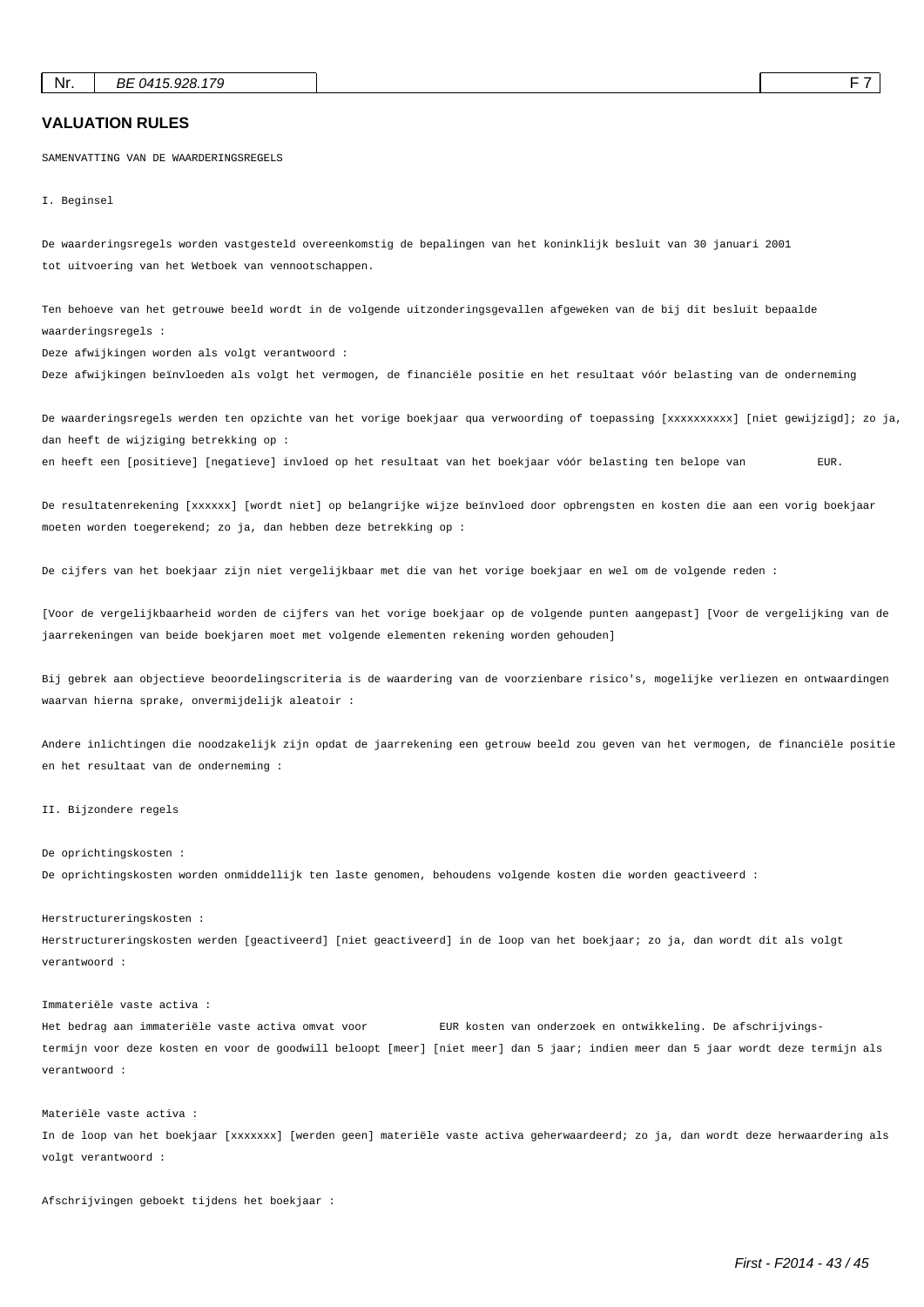| $+$                                    | Methode                                 | Basis<br>$+$ | Afschrijvingspercentages<br>the contract of the contract of       |                        |
|----------------------------------------|-----------------------------------------|--------------|-------------------------------------------------------------------|------------------------|
| Activa<br>$+$                          | L (lineaire)                            | $+$          |                                                                   |                        |
| $+$                                    |                                         |              | D (degressieve) + geherwaardeerde) + Hoofdsom + Bijkomende kosten |                        |
| $+$                                    | A (andere)<br>------------------------- |              | + G(geherwaardeerde) + Min. - Max. +                              | Min. - Max.            |
|                                        |                                         | $+$          |                                                                   |                        |
| + 1. Oprichtingskosten +               |                                         |              |                                                                   |                        |
|                                        |                                         |              |                                                                   |                        |
| + 2. Immateriële vaste activa +        |                                         |              |                                                                   |                        |
|                                        |                                         |              |                                                                   |                        |
| + 3. Industriële, administratieve of + |                                         |              |                                                                   |                        |
| commerciële gebouwen * +<br>$+$        | $\mathbf{L}$                            | $\ddot{}$    | $-20.00$<br>5.00<br>$+$                                           | 0.00<br>$-0.00$<br>$+$ |
|                                        |                                         |              |                                                                   |                        |
| + 4. Installaties, machines en<br>$+$  |                                         |              |                                                                   |                        |
| uitrustingen * +<br>$+$                | L                                       |              | $10.00 - 10.00$                                                   | 0.00<br>$-0.00$<br>$+$ |
|                                        | L                                       | $+$          | $10.00 - 33.00$<br>$+$                                            | 0.00<br>$-0.00$<br>$+$ |
|                                        |                                         |              |                                                                   |                        |
| + 5. Rollend materieel * +             | L                                       | $+$          | $20.00 - 20.00$<br>$+$                                            | 0.00<br>$-0.00$<br>$+$ |
|                                        |                                         |              |                                                                   |                        |
| + 6. Kantoormateriaal en meubilair * + | L                                       | $+$          | $20.00 - 33.00$<br>$+$                                            | 0.00<br>$-0.00$<br>$+$ |
|                                        |                                         |              |                                                                   |                        |
| + 7. Andere matriële vaste activa * .+ | ------------------+-                    | $+$          |                                                                   |                        |

 $\text{Nr.}$  BE 0415.928.179 F 7

\* Met inbegrip van de in leasing gehouden activa; deze worden in voorkomend geval op een afzonderlijke lijn vermeld.

Overschot aan toegepaste, fiscaal aftrekbare, versnelde afschrijvingen ten opzichte van de economisch verantwoorde afschrijvingen : - bedrag voor het boekjaar : EUR.

- gecummuleerd bedrag voor de vaste activa verworven vanaf het boekjaar dat na 31 december 1983 begint : EUR.

Financiële vaste activa :

In de loop van het boekjaar [xxxxxxx] [werden geen] deelnemingen geherwaardeerd; zo ja, dan wordt deze herwaardering als volgt verantwoord :

#### Voorraden :

Voorraden worden gewaardeerd tegen de aanschaffingswaarde berekend volgens de (te vermelden) methode van de gewogen gemiddelde prijzen, Fifo, Lifo, individualisering van de prijs van elk bestanddeel of tegen de lagere marktwaarde :

1. Grond- en hulpstoffen :

- 2. Goederen in bewerking gereed product :
- 3. Handelsgoederen :
- 4. Onroerende goederen bestemd voor verkoop :

#### Producten :

- De vervaardigingsprijs van de producten waarvan de poductie meer dan één jaar beslaat, [xxxxxx] [omvat geen] financiële kosten verbonden aan de kapitalen ontleend om de productie ervan te financieren.

Bij het einde van het boekjaar bedraagt de marktwaarde van de totale voorraden ongeveer % meer dan hun boekwaarde. (deze inlichting is slechts vereist zo het verschil belangrijk is).

First - F2014 - 44 / 45